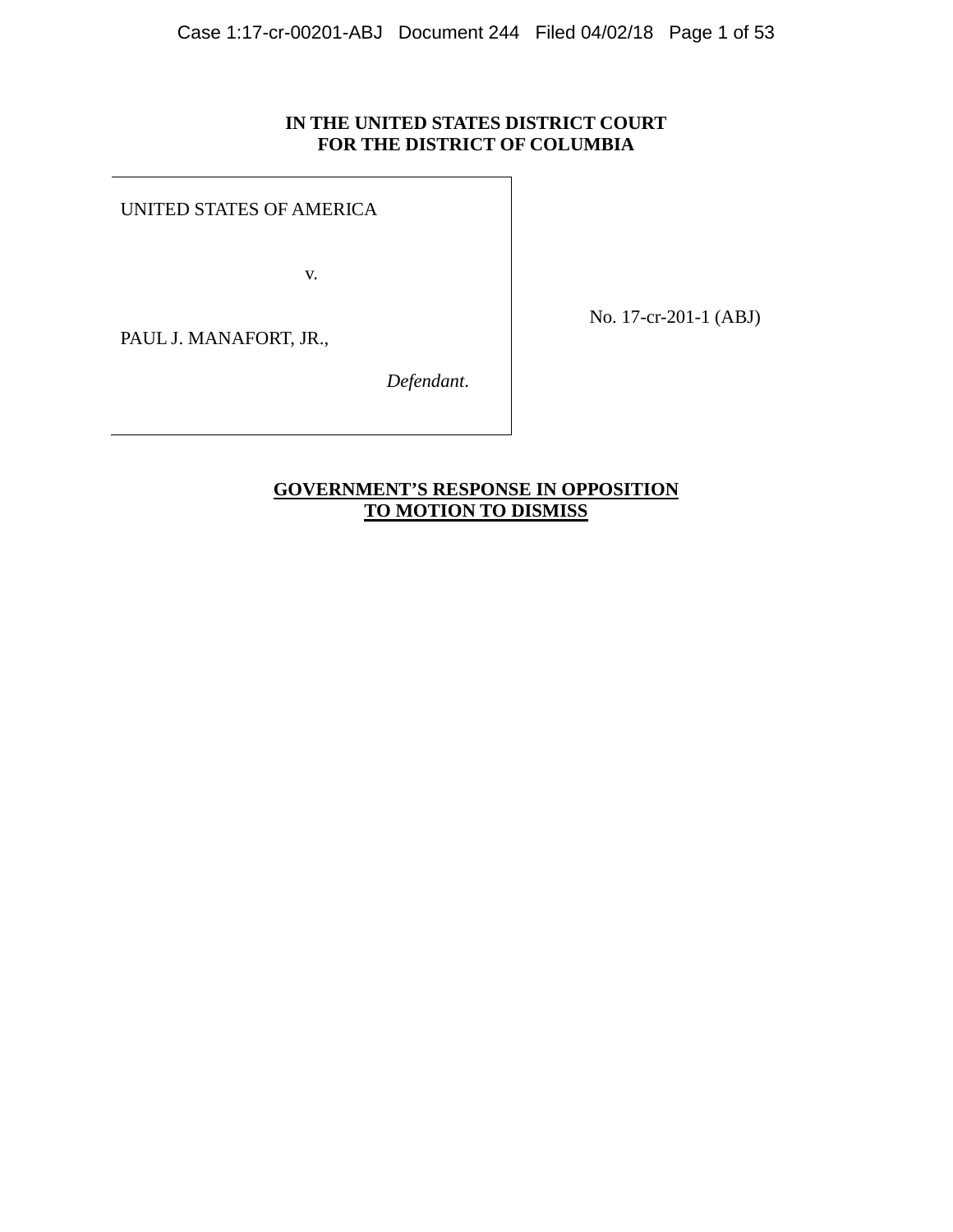# **TABLE OF CONTENTS**

| A.               | The FBI's Russian-Interference Investigation And The Appointment Of The                                                                   |  |
|------------------|-------------------------------------------------------------------------------------------------------------------------------------------|--|
| <b>B.</b>        |                                                                                                                                           |  |
| $C$ .            |                                                                                                                                           |  |
|                  |                                                                                                                                           |  |
|                  |                                                                                                                                           |  |
|                  | THE SPECIAL COUNSEL HAS AUTHORITY TO PROSECUTE MANAFORT FOR                                                                               |  |
| A.               | The Acting Attorney General's Order Appointing The Special Counsel Is<br>Valid And The Special Counsel Has Operated Within His Authorized |  |
| <b>B.</b>        | Manafort's Interpretation Of The Special Counsel Regulations And The                                                                      |  |
| $\overline{C}$ . | The Special Counsel Regulations Do Not Give Rise To Judicially                                                                            |  |
| D.               |                                                                                                                                           |  |
|                  |                                                                                                                                           |  |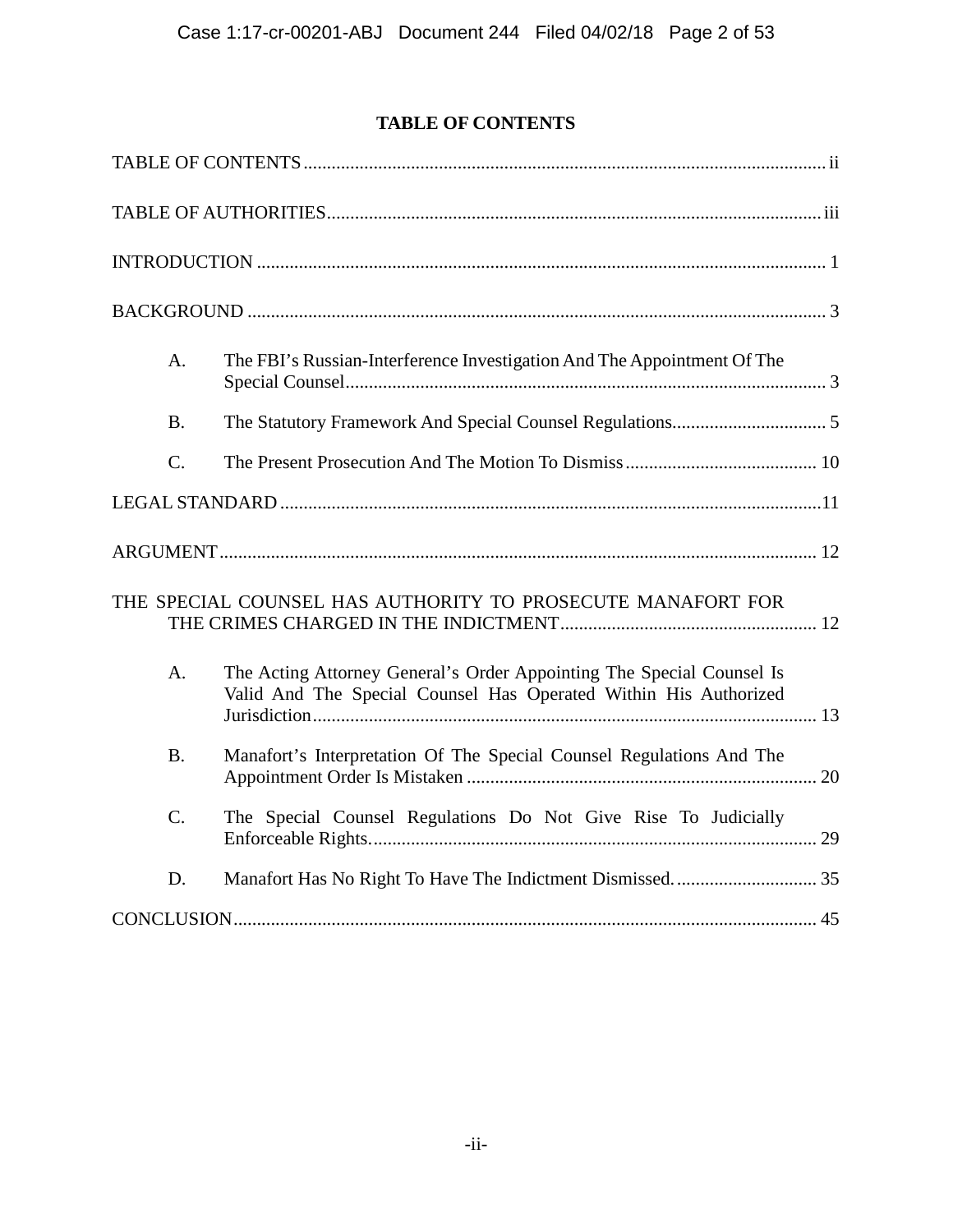# **TABLE OF AUTHORITIES**

## **Cases**

| Cyan, Inc. v. Beaver County Emps. Retirement Fund, No. 15-1439, 2018 WL 1384564 |  |
|---------------------------------------------------------------------------------|--|
|                                                                                 |  |
|                                                                                 |  |
|                                                                                 |  |
|                                                                                 |  |
|                                                                                 |  |
|                                                                                 |  |
|                                                                                 |  |
|                                                                                 |  |
|                                                                                 |  |
|                                                                                 |  |
|                                                                                 |  |
| Larson v. Domestic & Foreign Commerce Corp., 337 U.S. 682 (1949) 33, 34, 35     |  |
|                                                                                 |  |
|                                                                                 |  |
|                                                                                 |  |
|                                                                                 |  |
|                                                                                 |  |
|                                                                                 |  |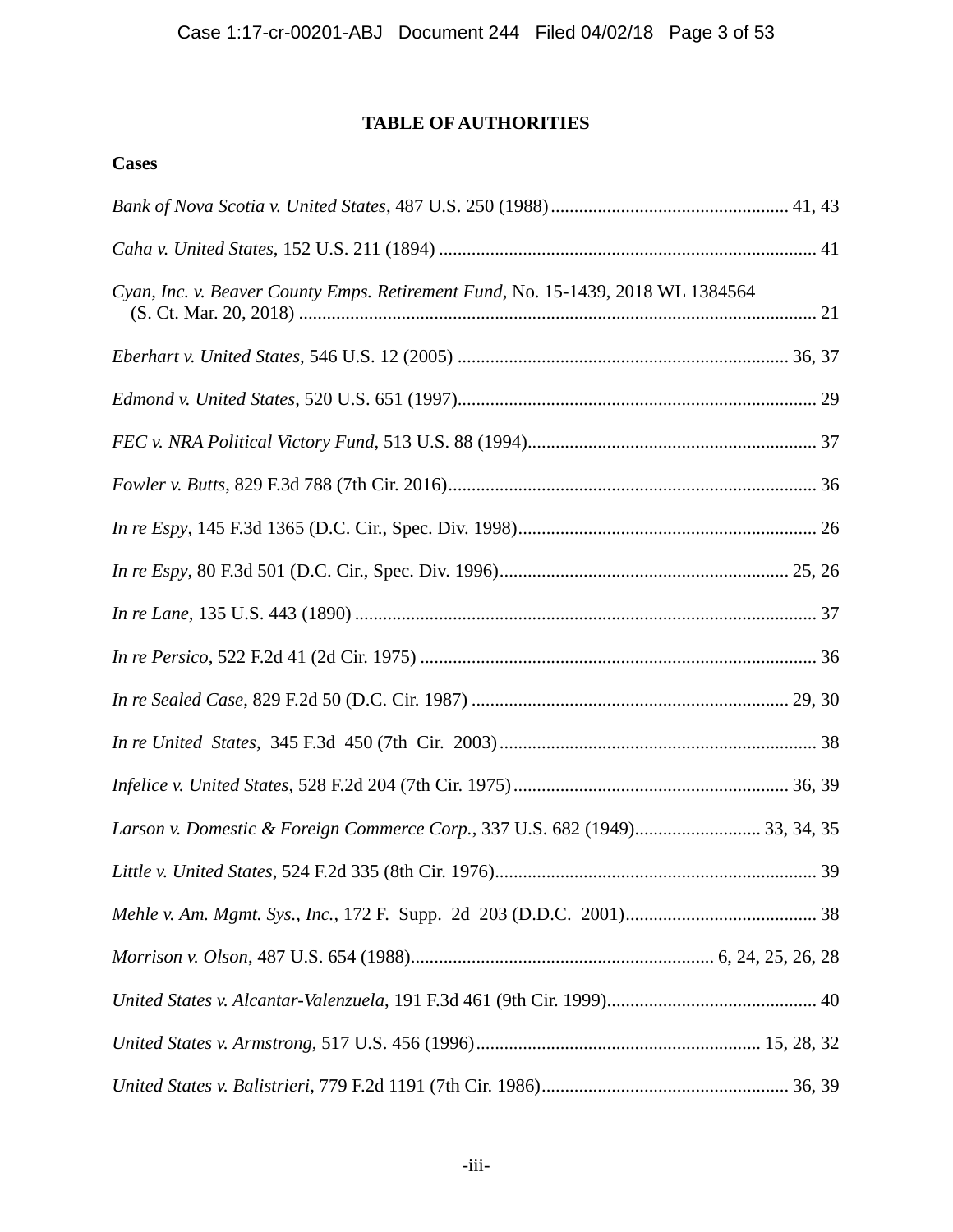| United States v. Garcia-Andrade, No. 13-cr-993, 2013 WL 4027859 |  |
|-----------------------------------------------------------------|--|
|                                                                 |  |
|                                                                 |  |
|                                                                 |  |
|                                                                 |  |
|                                                                 |  |
|                                                                 |  |
|                                                                 |  |
|                                                                 |  |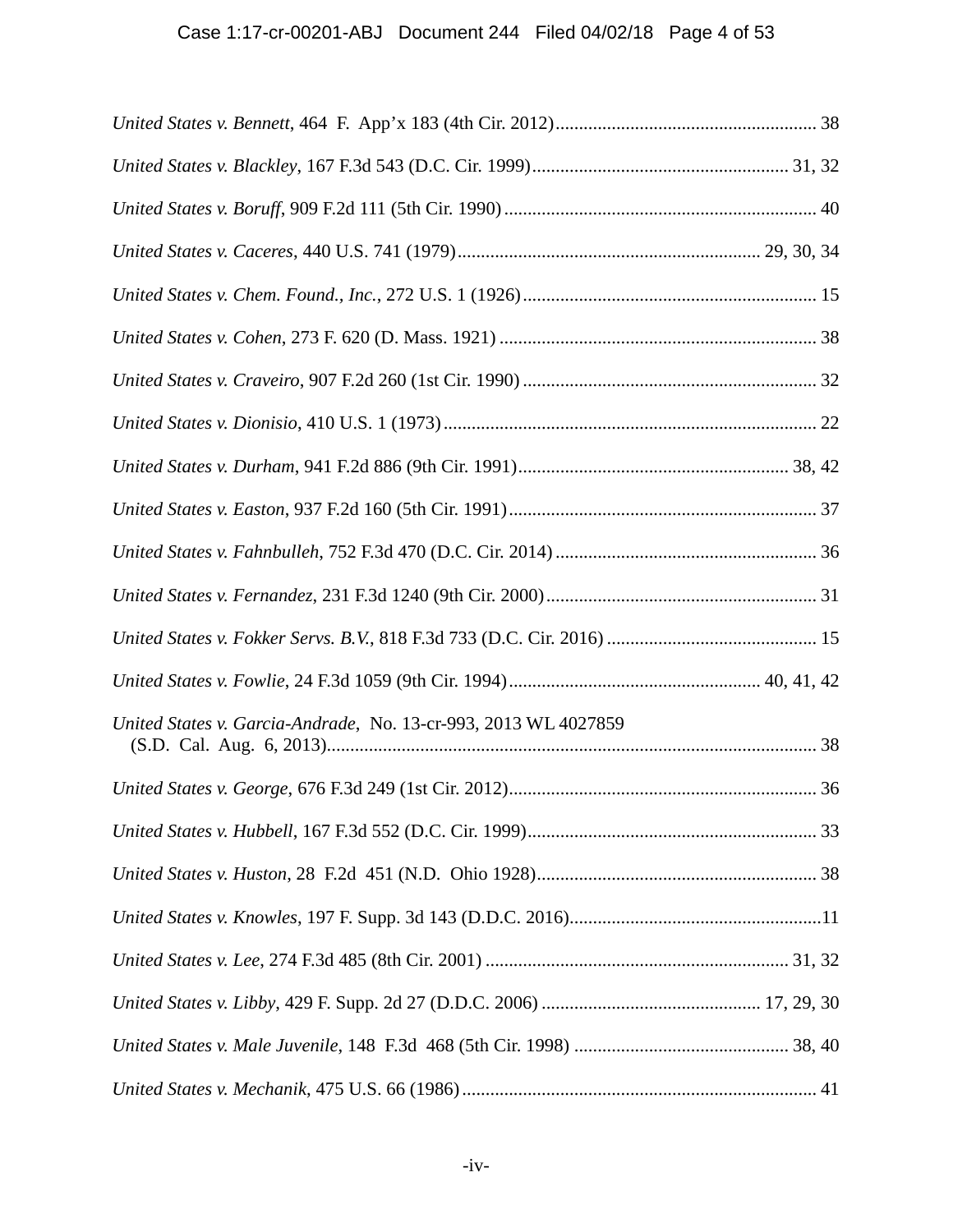# **Statutes and Rules**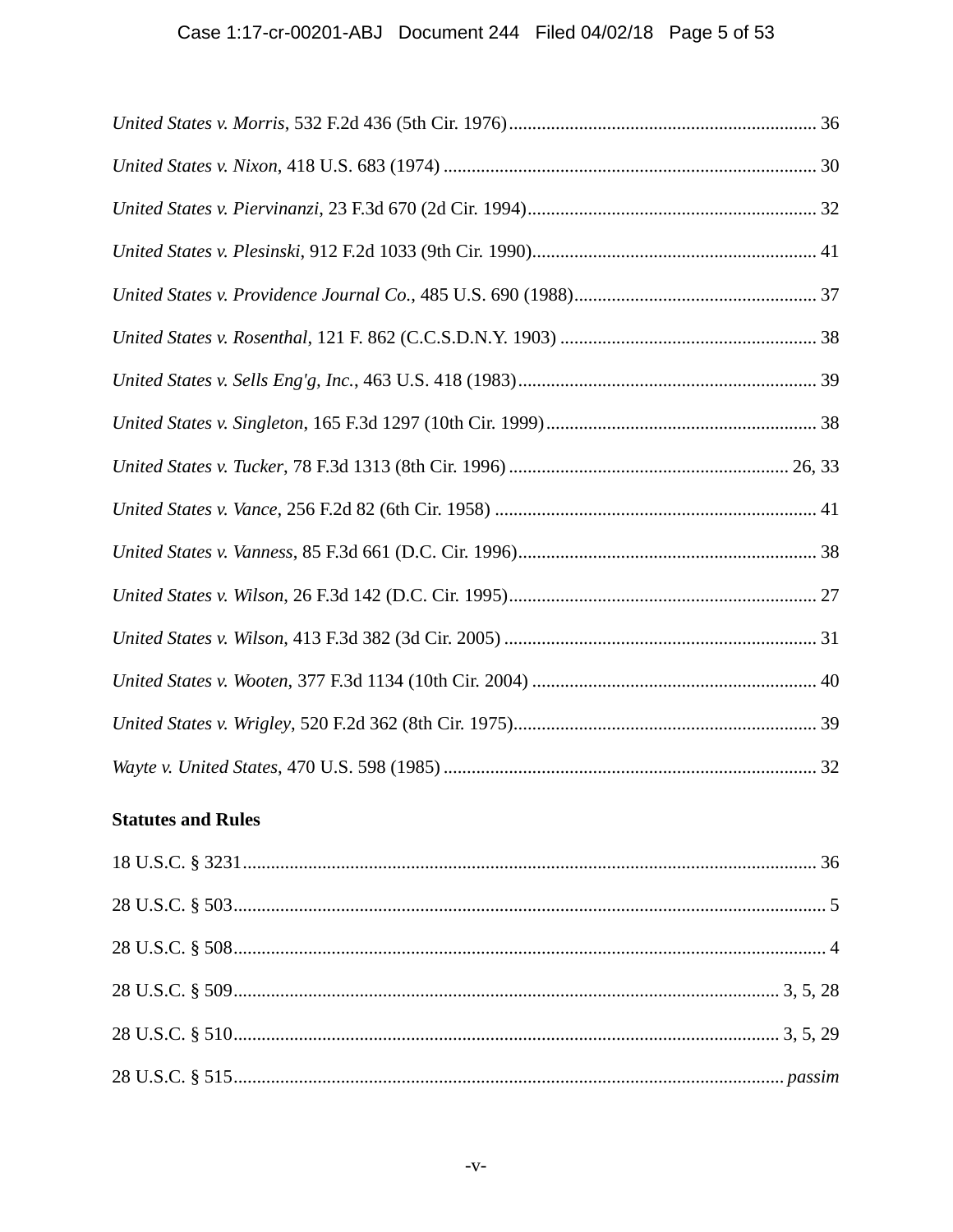| <b>Regulations and Administrative Materials</b> |  |
|-------------------------------------------------|--|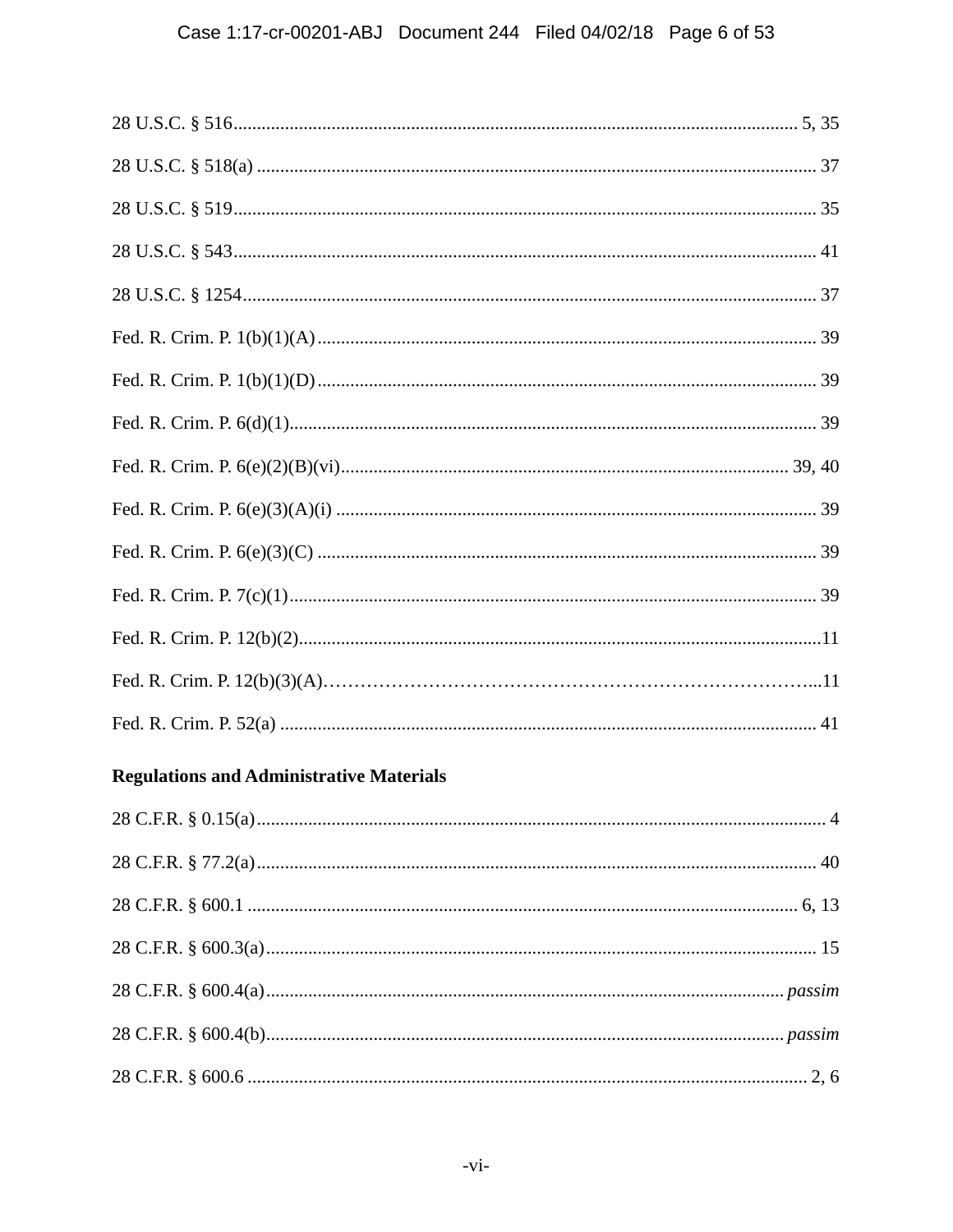| Office of Special Counsel, 64 Fed. Reg. 37,038 (July 9, 1999)  6, 7, 14, 23, 26, 27, 30                                                                                                                                        |
|--------------------------------------------------------------------------------------------------------------------------------------------------------------------------------------------------------------------------------|
| Office of the Deputy Att'y Gen., Order No. 3915-2017, Appointment of Special Counsel<br>to Investigate Russian Interference with the 2016 Presidential Election and                                                            |
| <b>Other Authorities</b>                                                                                                                                                                                                       |
|                                                                                                                                                                                                                                |
| Andrew Kramer, Mike McIntire & Barry Meier, Secret Ledger in Ukraine Lists<br>Cash for Donald Trump's Campaign Chief, N.Y. Times, Aug. 14, 2016,<br>available at https://www.nytimes.com/2016/08/15/us/politics/paul-manafort- |
|                                                                                                                                                                                                                                |
| Congressional Research Service, Independent Counsel Law Expiration and the                                                                                                                                                     |
| Congressional Research Service, Independent Counsels, Special Prosecutors,                                                                                                                                                     |
| Gov't Motion to Dismiss Complaint, Manafort v. U.S. Department of Justice,                                                                                                                                                     |
| Memorandum from Rod J. Rosenstein to Robert S. Mueller, III (Aug. 2, 2017) 1, 9, 12, 17, 21                                                                                                                                    |
| Press Release, U.S. Dep't of Justice, Attorney General Sessions Statement on Recusal<br>(Mar. 2, 2017), available at https://www.justice.gov/opa/pr/attorney-general-                                                          |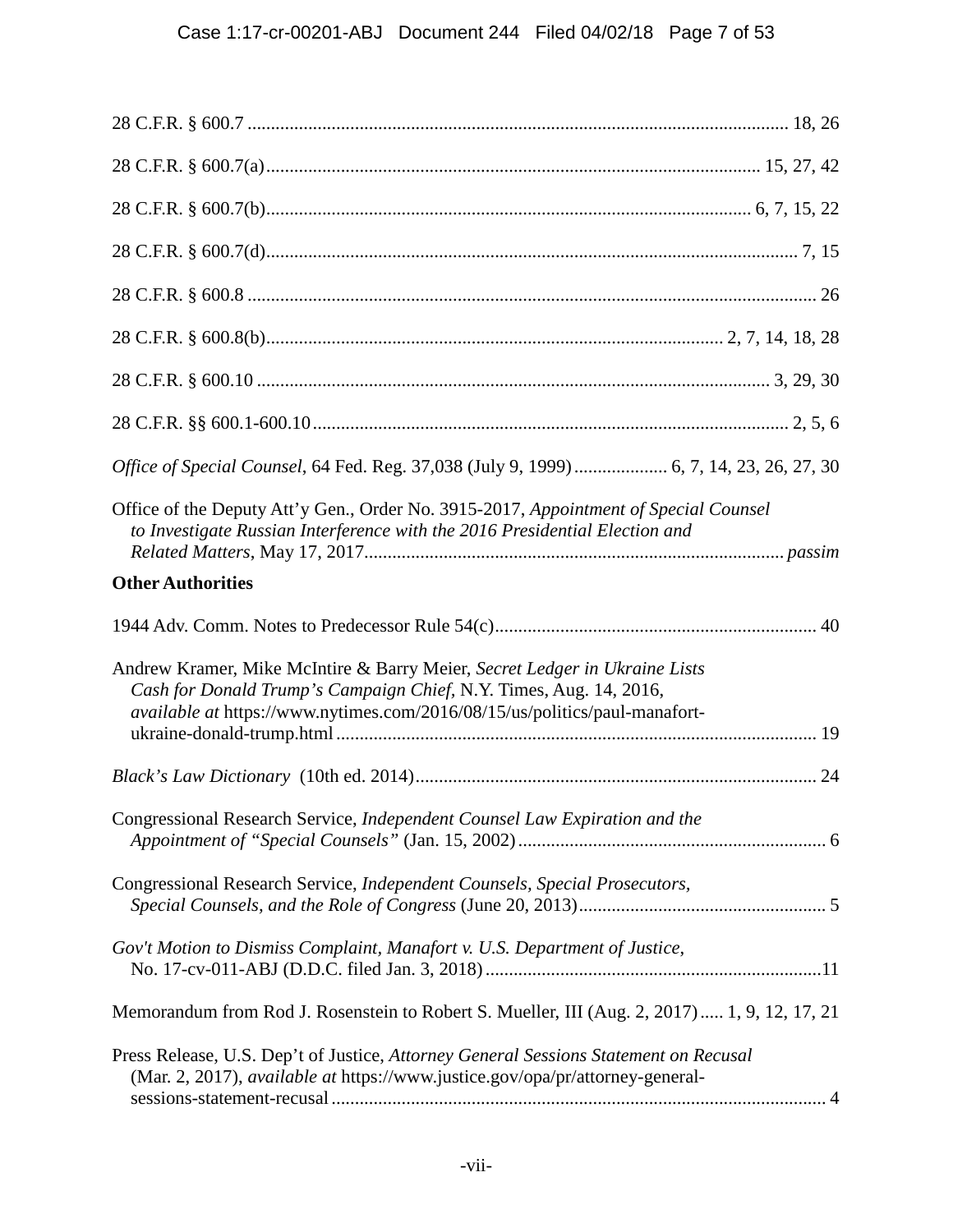| Press Release, U.S. Dep't of Justice, Press Release on Appointment of Special<br>Counsel (May 17, 2017), available at https://www.justice.gov/opa/pr/appointment-                              |  |
|------------------------------------------------------------------------------------------------------------------------------------------------------------------------------------------------|--|
|                                                                                                                                                                                                |  |
| Statement of FBI Director James B. Comey, H. Perm. Select Comm. on Intelligence, <i>Hearing on</i><br>Russian Active Measures Investigation (Mar. 20, 2017), available at https://www.fbi.gov/ |  |
| Superseding Indictment, United States v. Manafort, No. 1:18-cr-83-TSE-1, (E.D. Va. Feb. 22,                                                                                                    |  |
| Testimony of Deputy Attorney General Rod J. Rosenstein, H. Comm. on the Judic.,<br>Hearing on the Justice Department's Investigation of Russia's Interference                                  |  |
|                                                                                                                                                                                                |  |
| United States Attorneys' Manual, <i>available at https://www.justice.gov/usam/</i>                                                                                                             |  |
| Def.'s Mot. to Dismiss Indictment, United States v. Manafort,                                                                                                                                  |  |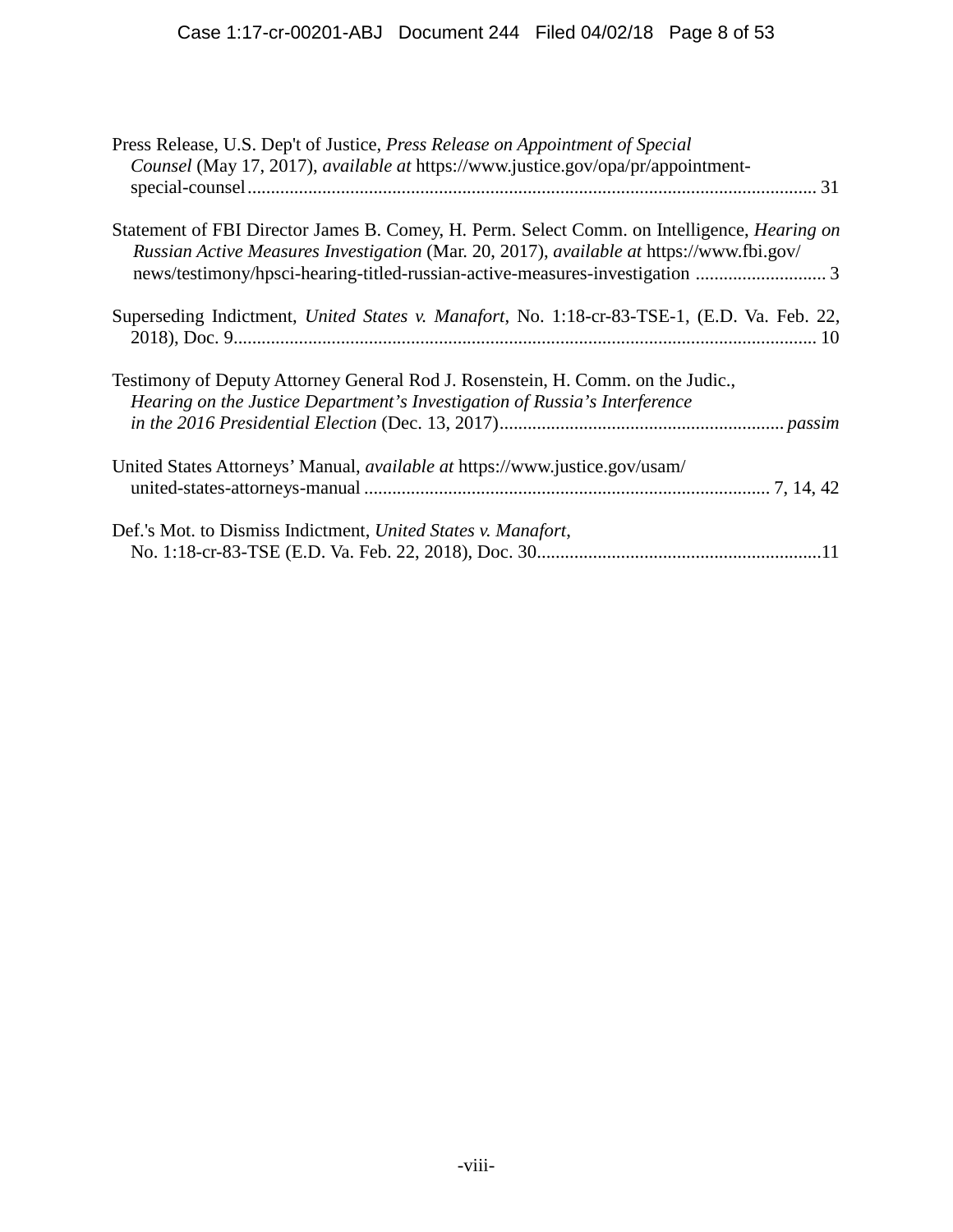### **INTRODUCTION**

The United States of America, by and through Special Counsel Robert S. Mueller, III, files this response to defendant Paul J. Manafort, Jr.'s motion (Doc. 235) to dismiss the superseding indictment. Manafort challenges the validity of the Acting Attorney General's order appointing the Special Counsel and defining the Special Counsel's jurisdiction (Office of the Deputy Att'y Gen., Order No. 3915-2017, *Appointment of Special Counsel to Investigate Russian Interference with the 2016 Presidential Election and Related Matters*, May 17, 2017) ("Appointment Order") (Attachment A); further argues that this prosecution falls outside the scope of the Special Counsel's jurisdiction even if the Appointment Order is valid; and finally claims that the remedy for these purported defects is to dismiss the indictment for the Court's asserted lack of jurisdiction and for the government's asserted violation of the Federal Rules of Criminal Procedure. Manafort's contentions lack merit.

The central thesis of Manafort's motion is that the Acting Attorney General's appointment of the Special Counsel violates the Department of Justice's Special Counsel regulations by failing to confine the scope of the Special Counsel's jurisdiction. The result, Manafort asserts, is a lack of political accountability for this prosecution. But the Appointment Order validly defines the Special Counsel's jurisdiction, and the indictment in this case falls well within the Special Counsel's authority. The Acting Attorney General has specifically confirmed to the Special Counsel in an August 2, 2017 memorandum that allegations that Manafort committed a "crime or crimes arising out of payments [Manafort] received from the Ukrainian government before and during the tenure of President Viktor Yanukovych \* \* \* were within the scope of the [Special Counsel's] Investigation at the time of [his] Appointment and are within the scope of the [Appointment] Order." *See* pp. 8-9, *infra*. Those allegations supply the basis of the Superseding Indictment: Manafort is charged with conspiracy against the United States, money-laundering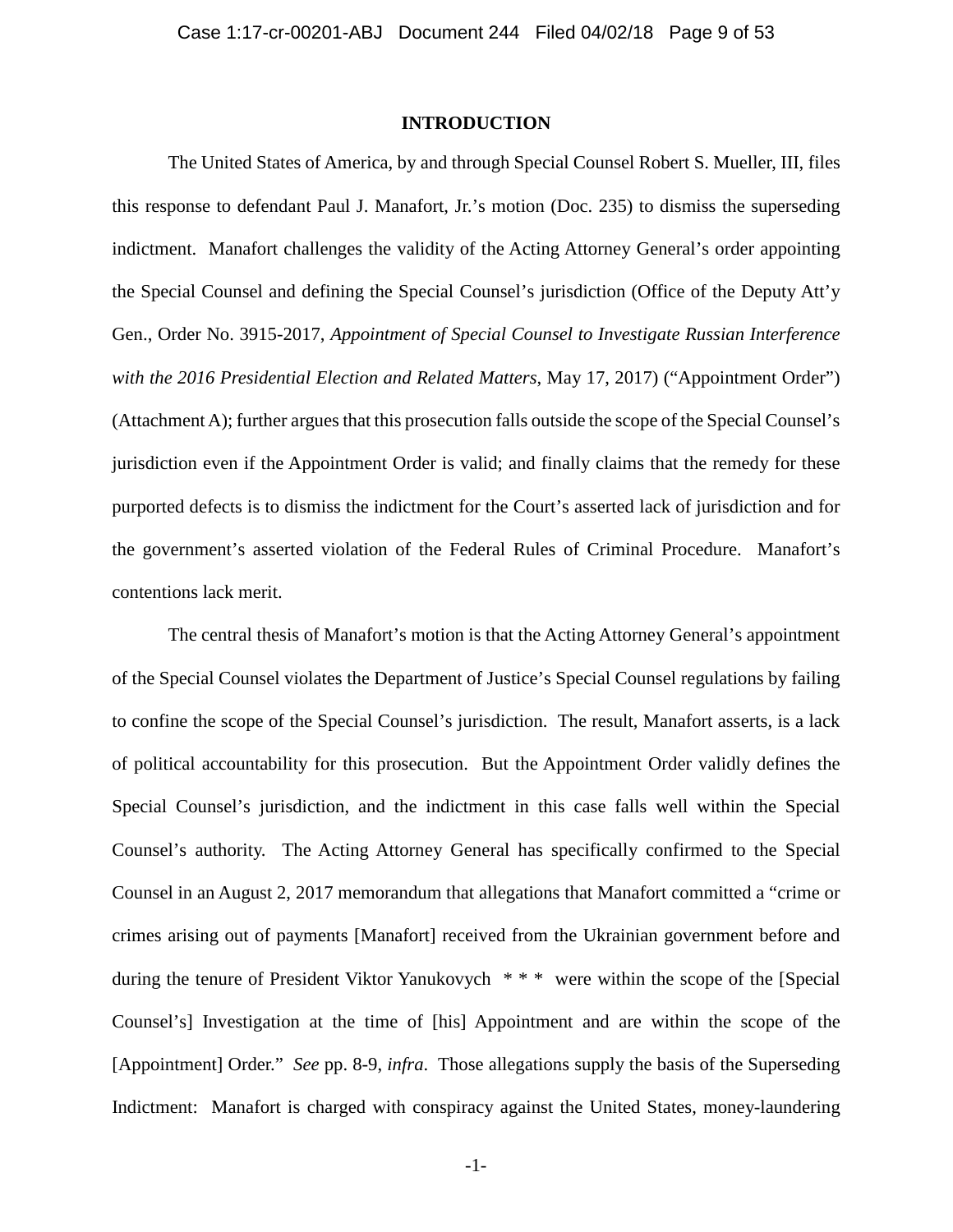#### Case 1:17-cr-00201-ABJ Document 244 Filed 04/02/18 Page 10 of 53

conspiracy, acting as an unregistered foreign agent, and false-statements violations all stemming from his receipt of payments from the Ukrainian government based on his work for former President Yanukovych, Yanukovych's political party, and Ukraine itself. No politicalaccountability question exists here—as the Acting Attorney General has confirmed, he "know[s] what [the Special Counsel]'s doing"; is "properly exercising [his] oversight responsibilities"; and can provide "assur[ance] \* \* \* that the special counsel is conducting himself consistently with [the Acting Attorney General's] understanding of the scope of his investigation." Testimony of Deputy Attorney General Rod J. Rosenstein, H. Comm. on the Judic., *Hearing on the Justice Department's Investigation of Russia's Interference in the 2016 Presidential Election*, at 28 (Dec. 13, 2017) (Attachment B) ("*Rosenstein Testimony*").

Manafort's specific objections to the Appointment Order and the Special Counsel's actions under it are equally unsound. The Special Counsel regulations do not forbid the Acting Attorney General from authorizing the Special Counsel to investigate matters that "arose or may arise directly from the investigation." Appointment Order ¶ (b)(ii). That provision affords the Special Counsel limited flexibility, while preserving the Acting Attorney General's authority to clarify the Special Counsel's jurisdiction during regular consultation (*see* 28 C.F.R. §§ 600.6, 600.8(b)), which has occurred here, or to add additional jurisdiction where "necessary in order to fully investigate and resolve the matters assigned." 28 C.F.R. § 600.4(b). And beyond his failure to show any error, Manafort has not shown that he has rights to enforce in the Special Counsel regulations, 28 C.F.R. Part 600. The internal allocation of prosecutorial power within the Department of Justice under the Special Counsel regulations provides no basis for a defendant to seek dismissal of an indictment. The regulations unequivocally state that they "are not intended to, do not, and may not be relied upon to create any [enforceable] rights" in any criminal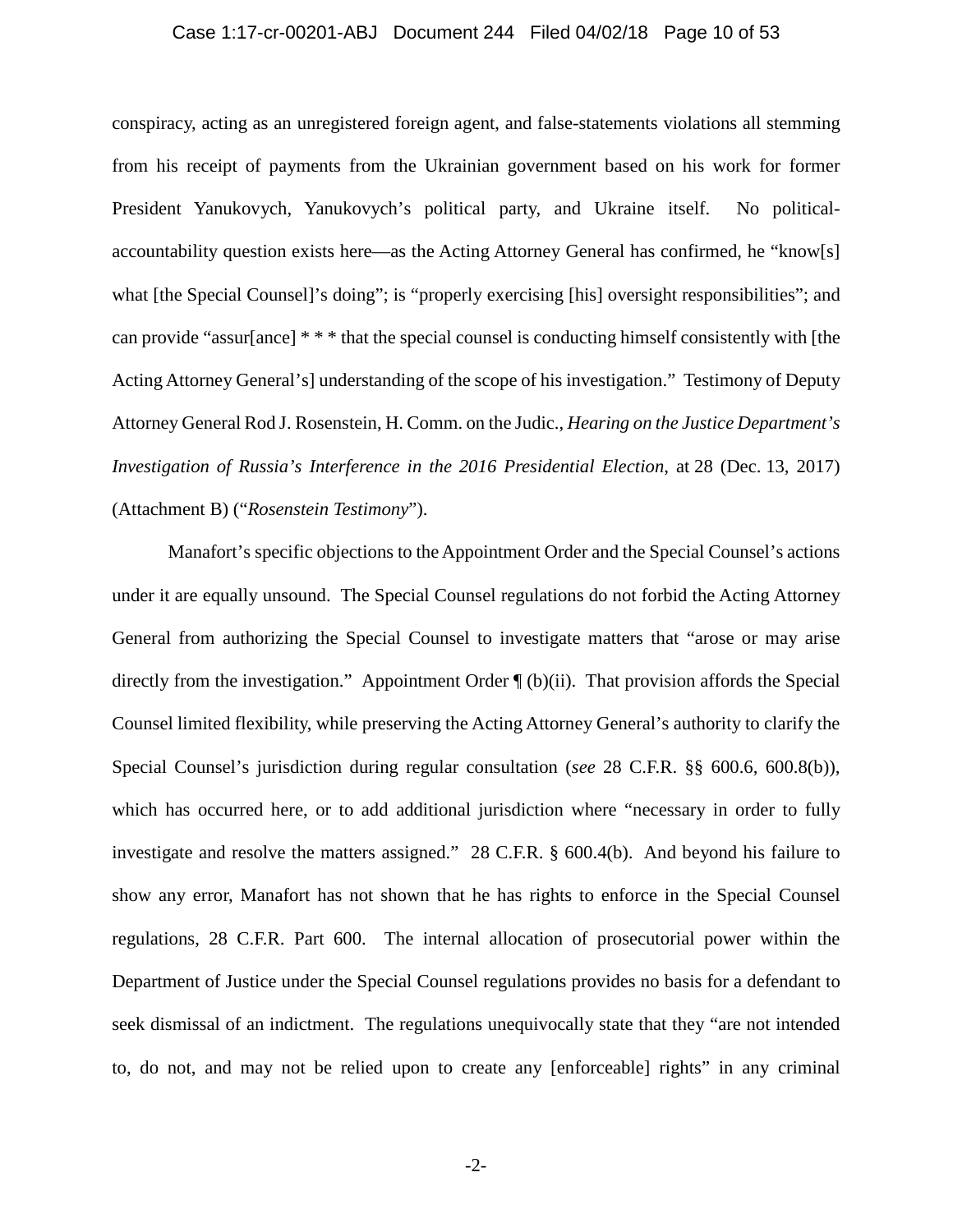proceeding. 28 C.F.R. § 600.10. That provision accords with many internal Department of Justice policies that provide a framework for internal departmental governance, but provide no basis for judicial review.

Finally, Manafort's remedial arguments lack merit. The Acting Attorney General had, and exercised, statutory authority to appoint a Special Counsel here, *see* 28 U.S.C. §§ 509, 510, 515, and the Special Counsel accordingly has authority to represent the United States in this prosecution. None of the authorities Manafort cites justifies dismissing an indictment signed by a duly appointed Department of Justice prosecutor based on an asserted regulatory violation, and none calls into question the jurisdiction of this Court.

#### **BACKGROUND**

## **A. The FBI's Russian-Interference Investigation And The Appointment Of The Special Counsel**

On March 20, 2017, then-FBI Director James B. Comey testified before the House Permanent Select Committee on Intelligence about the FBI's investigation into Russian interference with the 2016 presidential election. In open session, Comey stated:

I have been authorized by the Department of Justice to confirm that the FBI, as part of our counterintelligence mission, is investigating the Russian government's efforts to interfere in the 2016 presidential election, and that includes investigating the nature of any links between individuals associated with the Trump campaign and the Russian government and whether there was any coordination between the campaign and Russia's efforts.

Statement of FBI Director James B. Comey, H. Perm. Select Comm. on Intelligence, *Hearing on Russian Active Measures Investigation* (Mar. 20, 2017), *available at* https://www.fbi.gov/ news/testimony/hpsci-hearing-titled-russian-active-measures-investigation. Comey added that "[a]s with any counterintelligence investigation, this will also include an assessment of whether any crimes were committed." *Id.* He could not "say more about what [the FBI is] doing and whose conduct [it is] examining" because "it is an open, ongoing investigation, and is classified." *Id*.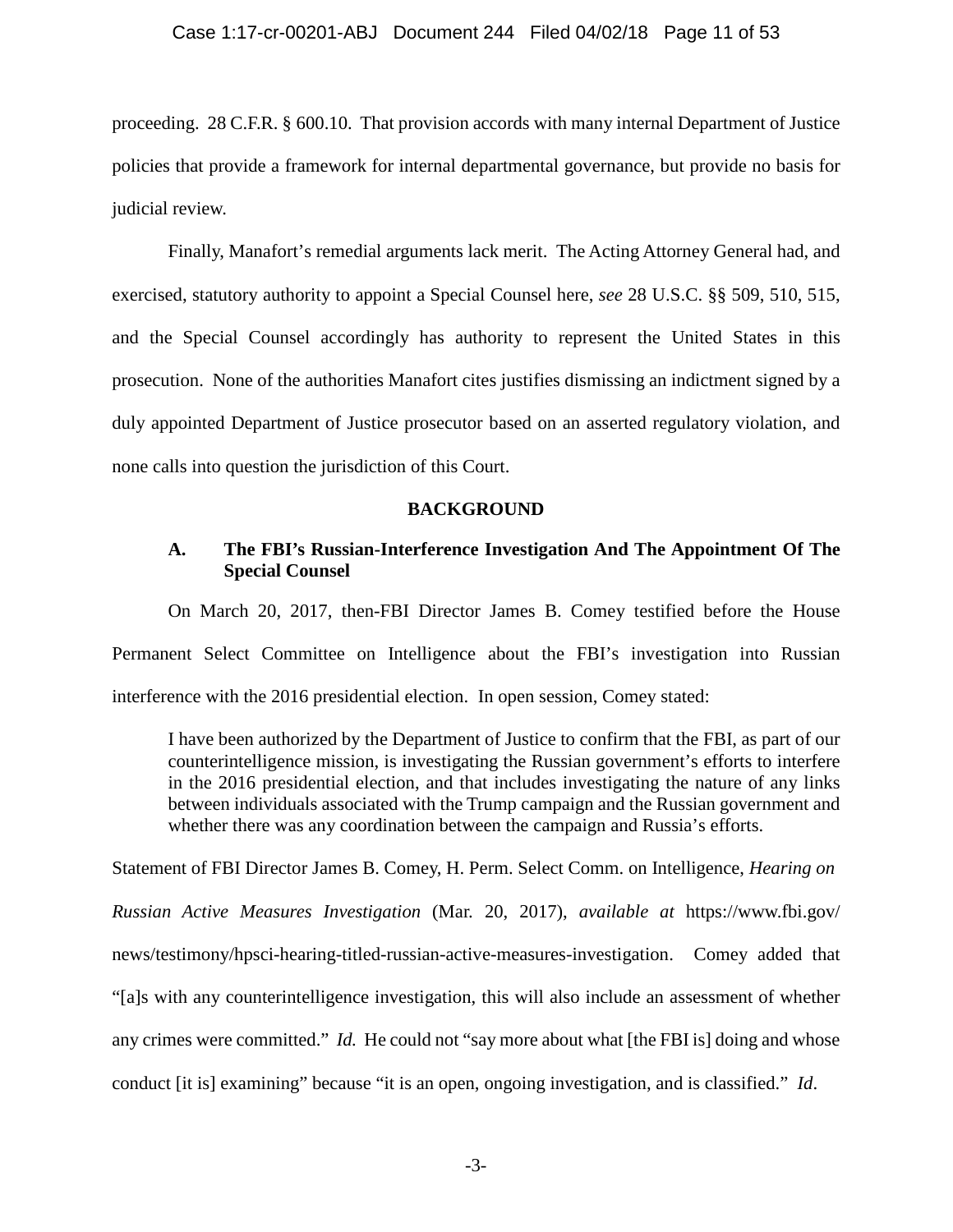#### Case 1:17-cr-00201-ABJ Document 244 Filed 04/02/18 Page 12 of 53

On May 17, 2017, Acting Attorney General Rod J. Rosenstein issued an order appointing Robert S. Mueller, III, as Special Counsel "to investigate Russian interference with the 2016 presidential election and related matters." Appointment Order (capitalization omitted).<sup>1</sup> Relying on "the authority vested" in the Acting Attorney General, "including 28 U.S.C. §§ 509, 510, and 515," the Acting Attorney General ordered the appointment of a Special Counsel "in order to discharge [the Acting Attorney General's] responsibility to provide supervision and management of the Department of Justice, and to ensure a full and thorough investigation of the Russian government's efforts to interfere in the 2016 presidential election." Appointment Order (introduction). "The Special Counsel," the Order stated, "is authorized to conduct the investigation confirmed by then-FBI Director James B. Comey in testimony before the House Permanent Select Committee on Intelligence on March 20, 2017," including:

- (i) any links and/or coordination between the Russian government and individuals associated with the campaign of President Donald Trump; and
- (ii) any matters that arose or may arise directly from the investigation; and
- (iii) any other matters within the scope of  $28$  C.F.R.  $\S$  600.4(a).

 $\overline{a}$ 

*Id.*  $\mathbb{I}$  (b). "If the Special Counsel believes it is necessary and appropriate," the Order provided, "the Special Counsel is authorized to prosecute federal crimes arising from the investigation of these matters." *Id.* ¶ (c). Finally, the Acting Attorney General made applicable "Sections 600.4 through 600.10 of Title 28 of the Code of Federal Regulations." *Id.* ¶ (d).

<sup>&</sup>lt;sup>1</sup> Deputy Attorney General Rosenstein was and is serving as Acting Attorney General for the Russia investigation because, on March 2, 2017, the Attorney General recused himself "from any existing or future investigations of any matters related in any way to the campaigns for President of the United States." Press Release, U.S. Dep't of Justice, *Attorney General Sessions Statement on Recusal* (Mar. 2, 2017), *available at* https://www.justice.gov/opa/pr/attorneygeneral-sessions-statement-recusal). As the Attorney General noted, *id.*, the Deputy Attorney General in those circumstances exercises the authority of the Attorney General. *See* 28 U.S.C. § 508; 28 C.F.R. § 0.15(a).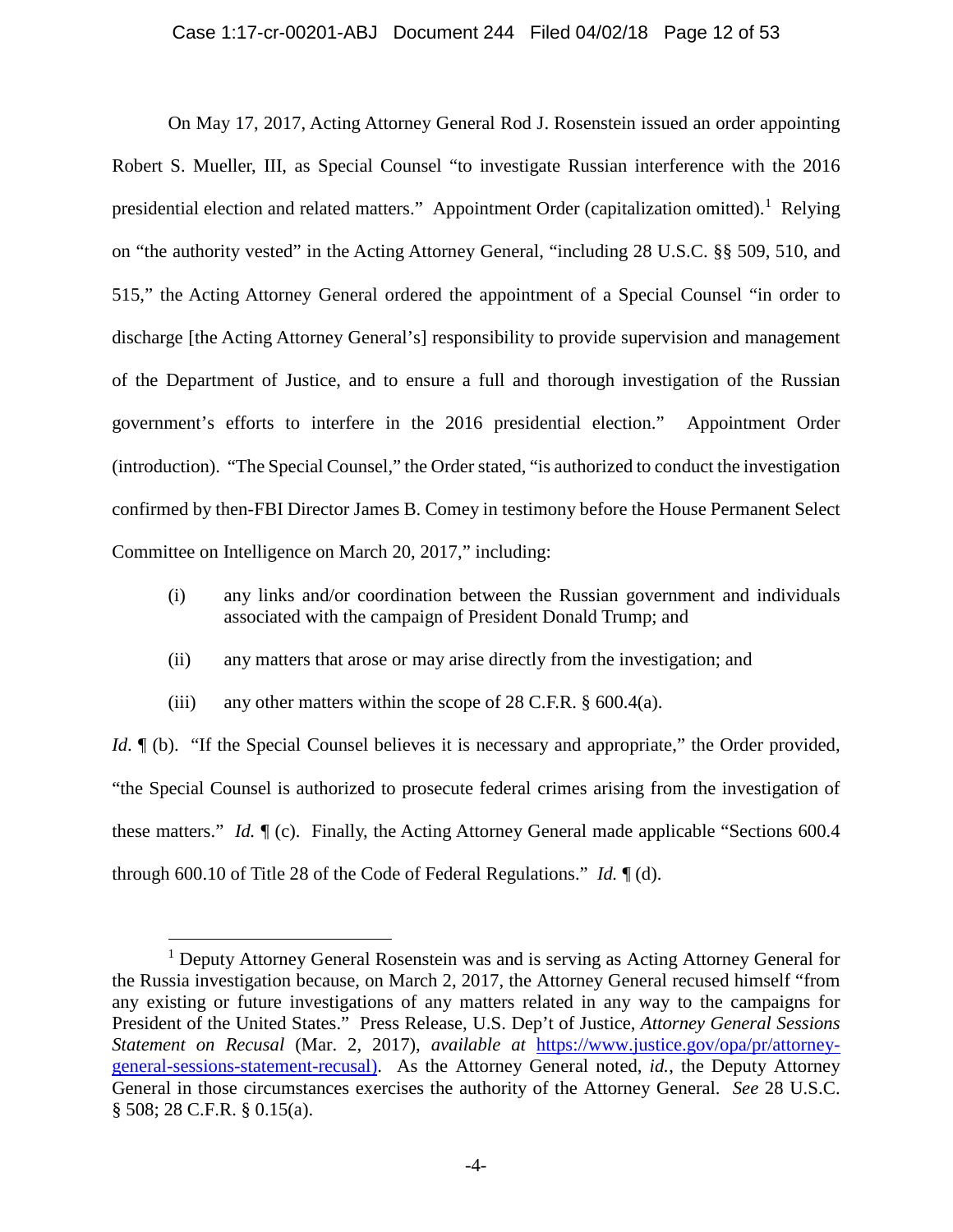## **B. The Statutory Framework And Special Counsel Regulations**

1. *Governing statutes and regulations*. The Attorney General is the head of the Department of Justice ("DOJ") and has exclusive authority (except as otherwise provided by law) to direct "the conduct [of] litigation" on behalf of the United States. 28 U.S.C. §§ 503, 516. The statutes invoked by the Acting Attorney General in the Appointment Order "vest[]" in the Attorney General "[a]ll functions of other officers of the Department of Justice" (28 U.S.C. § 509); empower the Attorney General to authorize other officials of the Department of Justice to perform his functions (28 U.S.C. § 510); and provide that "any attorney specially appointed by the Attorney General under law, may, when specifically directed by the Attorney General, conduct any kind of legal proceeding, civil or criminal \* \* \* which United States attorneys are authorized by law to conduct" (28 U.S.C. § 515). These statutes—Section 515 in particular—authorize the Attorney General to appoint a Special Counsel and to define the Special Counsel's duties. In doing so, the Attorney General is not required to invoke the Special Counsel regulations (28 C.F.R. Part 600). And historically, Attorney Generals have often drawn on Section 515 to appoint such subordinate officers, without applying any internal regulations to govern their actions.<sup>2</sup>

*See* CRS, *Independent Counsels, Special Prosecutors, Special Counsels, and the Role of Congress* Summary (June 20, 2013). In addition, Attorney General William Barr appointed three Special

 $\overline{a}$  $2$ As the Congressional Research Service ("CRS") has explained:

The Attorney General retains the general authority to designate or name individuals as "special counsels" to conduct investigations or prosecutions of particular matters or individuals on behalf of the United States. Under regulations issued by the Attorney General in 1999, the Attorney General may appoint a "special counsel" from outside of the Department of Justice who acts as a special employee of the Department of Justice under the direction of the Attorney General. The Attorney General, however, may also appoint an individual as a special counsel, and may invest that individual with a greater degree of independence and autonomy to conduct investigations and prosecutions, regardless of any "special counsel" regulations, as Attorneys General did in 1973, 1994, and 2003.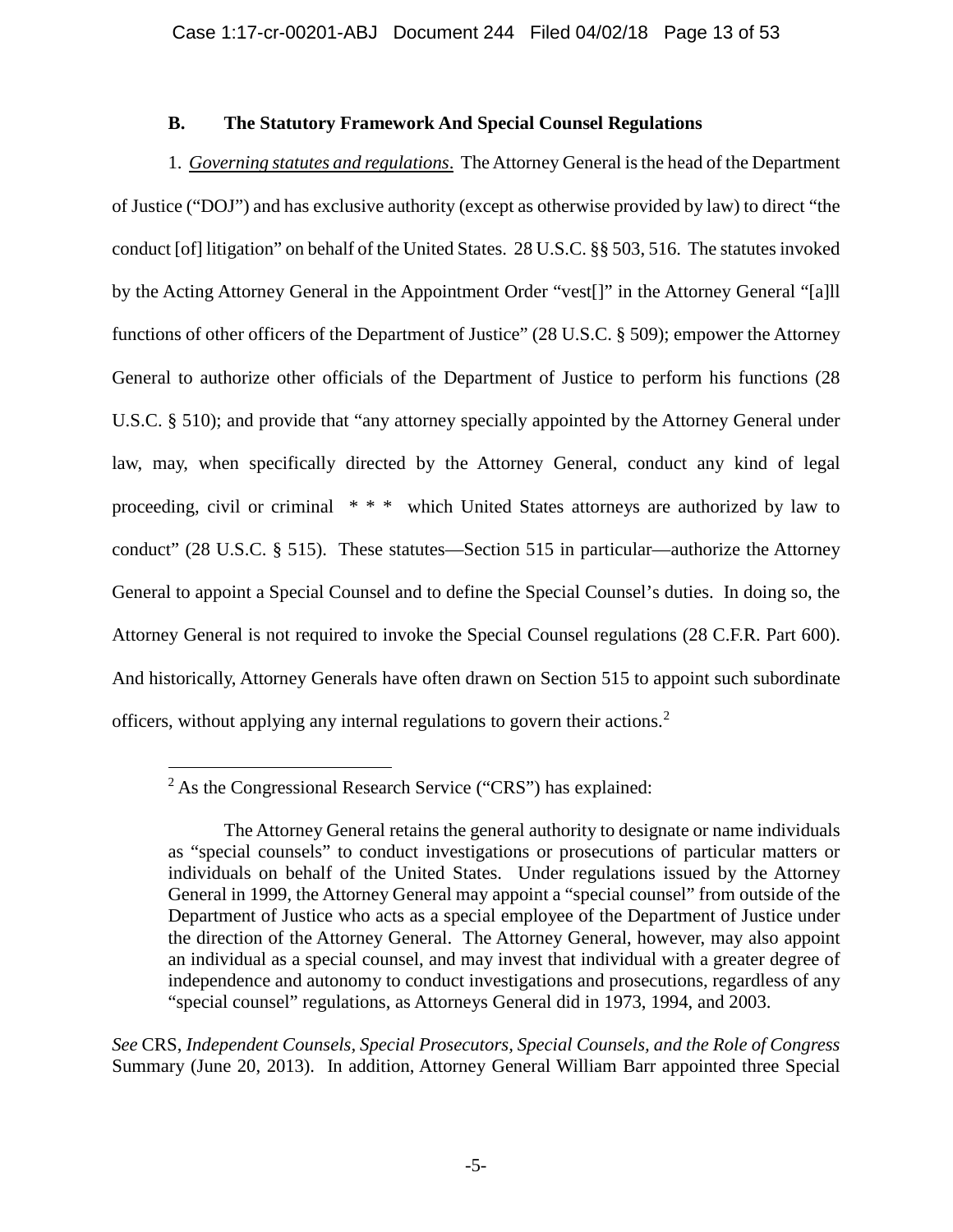The Attorney General's discretionary decision to apply the Special Counsel regulations when making a Section 515 appointment does not change the character of a Special Counsel as a subordinate officer within the Department of Justice. The regulations can simply provide a helpful framework for the Attorney General to use in establishing the Special Counsel's role. 28 C.F.R. §§ 600.1-600.10; *see also Office of Special Counsel*, 64 Fed. Reg. 37,038 (July 9, 1999). The Department's Special Counsel procedures "replace[d]" the independent counsel regime formerly provided in Title IV of the Ethics in Government Act, 28 U.S.C. §§ 591-599 (expired) (Independent Counsel Act or Act); *see Morrison v. Olson*, 487 U.S. 654 (1988). The regulations sought "to strike a balance between independence and accountability in certain sensitive investigations." 64 Fed. Reg. 37,038. Under the regulations, a Special Counsel may be appointed when either a conflict of interest or "other extraordinary circumstances" make it "in the public interest" to have a Special Counsel assume responsibility for criminal investigation of a person or matter. 28 C.F.R. § 600.1. Such a Special Counsel is to have "day-to-day independence," but the regulations contemplate "that ultimate responsibility for the matter and how it is handled will continue to rest with the Attorney General (or the Acting Attorney General if the Attorney General is personally recused in the matter)." 64 Fed. Reg. at 37,038.

To achieve those ends, once a Special Counsel is entrusted with particular jurisdiction, *see* 28 C.F.R. § 600.4(a), he has the full power of a United States Attorney to investigate and prosecute cases within that jurisdiction (28 C.F.R. § 600.6) and "shall not be subject to the day-to-day supervision of any official of the Department" (28 C.F.R. § 600.7(b)). To ensure that a Special

 $\overline{a}$ 

Counsels from outside the Department of Justice during his 14-month tenure, without relying on any regulation: Nicholas Bua to investigate the matter known as the "Inslaw Affair"; Malcolm Wilkey to pursue allegations involving the House Bank; and Frederick Lacey to conduct a preliminary investigation of loans to Iraq. *See* CRS, *Independent Counsel Law Expiration and the Appointment of "Special Counsels"* 3-4 (Jan. 15, 2002).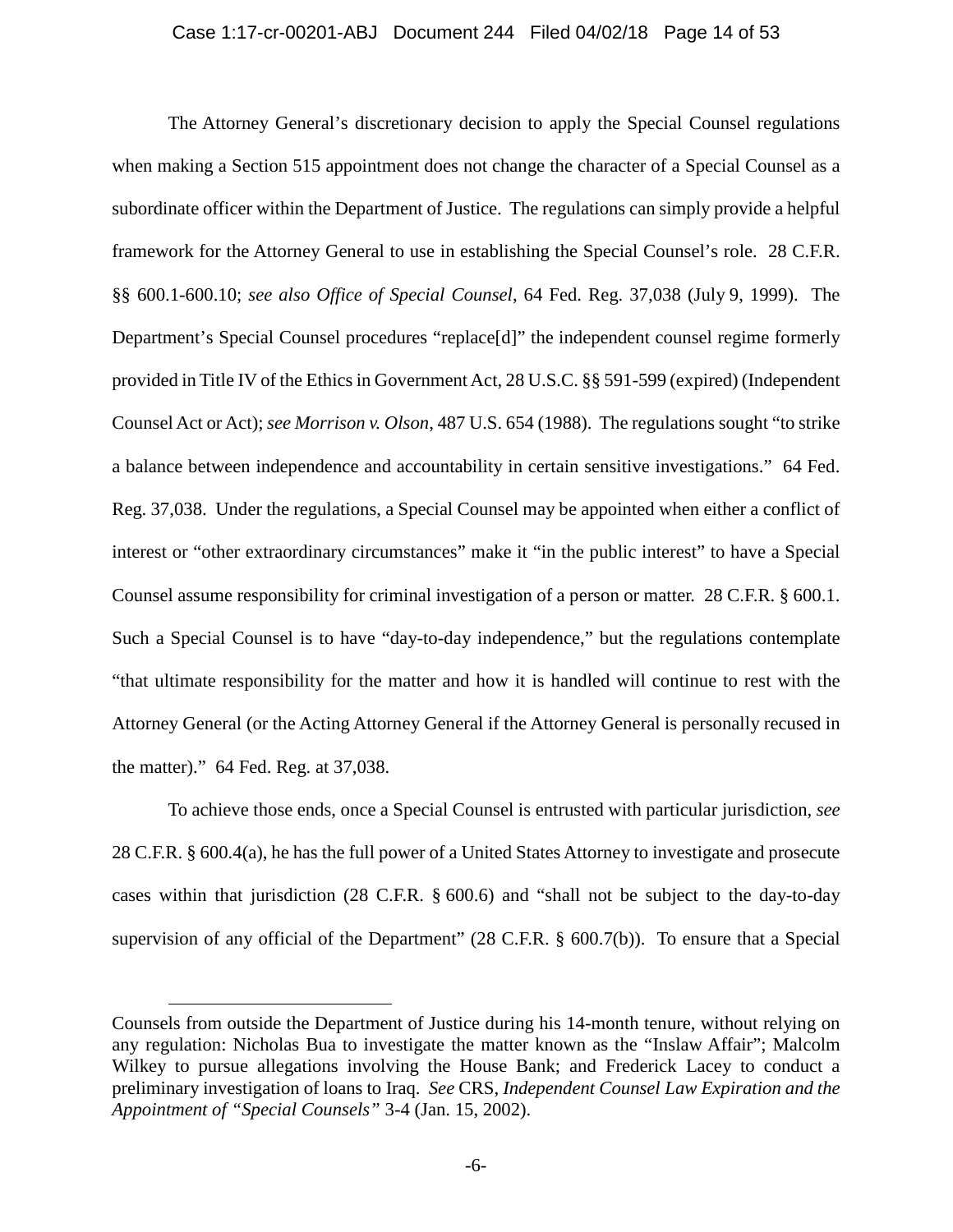#### Case 1:17-cr-00201-ABJ Document 244 Filed 04/02/18 Page 15 of 53

Counsel functions within the supervision of the Attorney General, the Special Counsel "will be provided with a specific factual statement of the matter to be investigated" (28 C.F.R. § 600.4(a)); is required to consult with the Attorney General when the Special Counsel concludes that additional jurisdiction is necessary, with the Attorney General "determin[ing] whether to include the additional matters within the Special Counsel's jurisdiction or assign them elsewhere" (28 C.F.R. § 600.4(b)); and "shall notify the Attorney General of events in the course of his or her investigation in conformity with the Departmental guidelines with respect to Urgent Reports" (28 C.F.R. § 600.8(b)); *see also* United States Attorneys' Manual (USAM) § 1-13.100 (requiring "Urgent Reports" to Department leadership on "major developments in significant investigations and litigation"), *available at* https://www.justice.gov/usam/usam-1-13000-urgent-reports. Because Urgent Reports generally must be submitted in advance of a major development such as the filing of criminal charges (*id.* § 1-13.120), the notification requirement guarantees a "resulting opportunity for consultation" between the Attorney General and the Special Counsel about the anticipated action, which "is a critical part of the mechanism through which the Attorney General can discharge his or her responsibilities with respect to the investigation." 64 Fed. Reg. at 37,040.

In addition to those opportunities for consultation, the Attorney General may ask for "an explanation for any investigative or prosecutorial step" (28 C.F.R. § 600.7(b)); may countermand the step if it is sufficiently "inappropriate or unwarranted under established Departmental practices" (*id.*), and may remove the Special Counsel, but only for "misconduct, dereliction of duty, incapacity, conflict of interest, or for other good cause, including violation of Departmental policies" (28 C.F.R. § 600.7(d)).

2. *Definition of the Special Counsel's jurisdiction.* The relationship between the Acting Attorney General and the Special Counsel has unfolded in this case as contemplated by the Special

-7-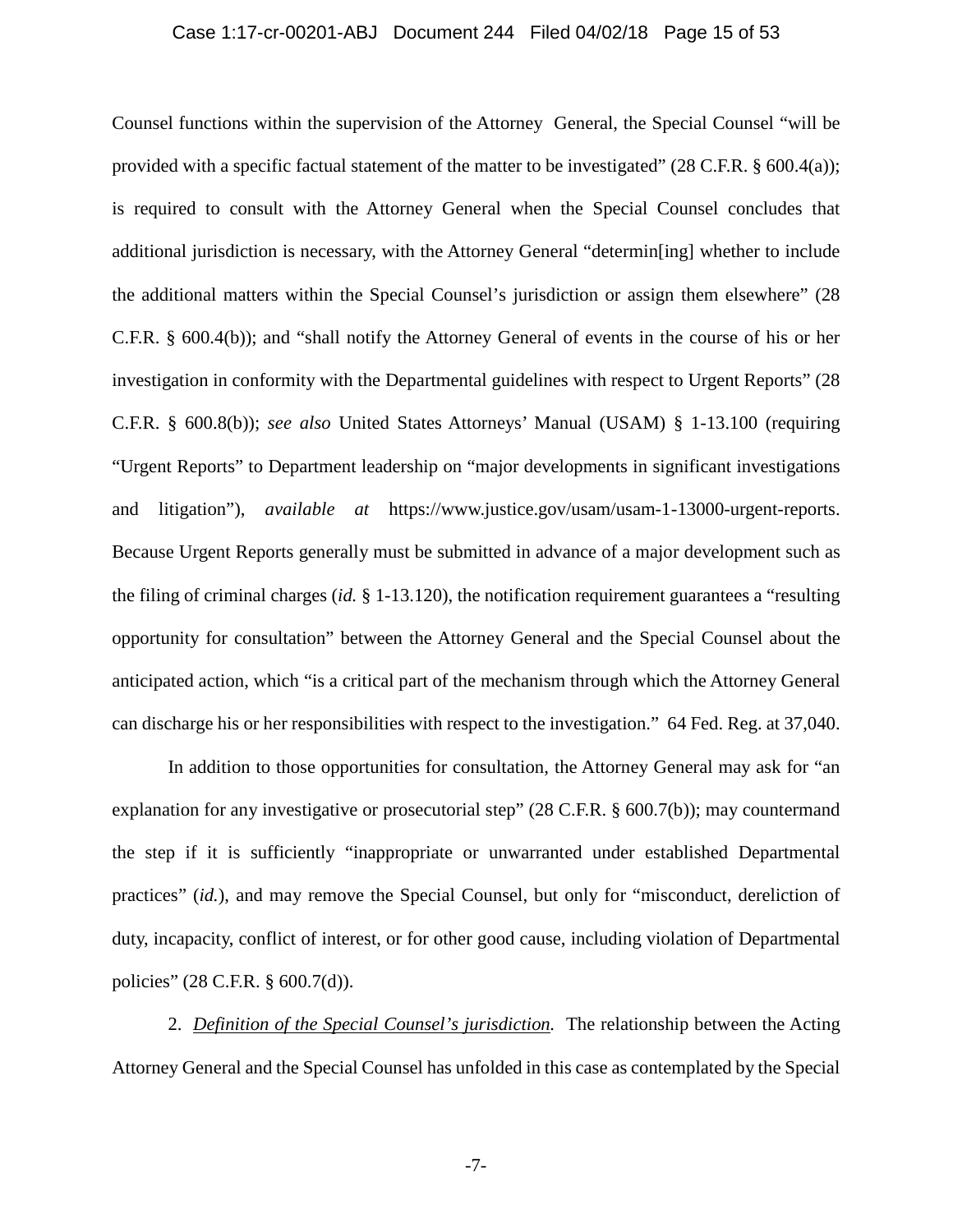#### Case 1:17-cr-00201-ABJ Document 244 Filed 04/02/18 Page 16 of 53

Counsel regulations. Initially, the Acting Attorney General set forth the "scope of the [Special Counsel's] original jurisdiction" in the public order. *Rosenstein Testimony* at 29. "[T]he specific matters" assigned to the Special Counsel, however, "are not identified in that order." *Id.*  Recognizing the need for confidentiality about the subjects of a criminal investigation, *id.* at 30, the Acting Attorney General "discussed that with [the Special Counsel] when he started" and has continued to have "ongoing discussion about exactly what is within the scope of his investigation,*" id.* at 29. To the extent that the Special Counsel has uncovered evidence of other crimes beyond the original scope, the decision on how to allocate responsibility for further investigation has been "worked out with[in] the [D]epartment." *Id.* at 40. The Acting Attorney General has confirmed that he is "accountable" and "responsible for" the scope of the Special Counsel's investigation, and "know[s] what [the Special Counsel] is investigating." *Id.* at 30-31. Specifically, the Acting Attorney General has testified that he is "properly exercising [his] oversight responsibilities," with the resulting assurance "that the [S]pecial [C]ounsel is conducting himself consistently with [the Acting Attorney General's] understanding about the scope of his investigation," *id.* at 28. The Acting Attorney General has further testified that if he believed that the Special Counsel "was doing something inappropriate," the Acting Attorney General "would take action." *Id.* at 33.

The process of defining the Special Counsel's jurisdiction has also included non-public dialogue between the Acting Attorney General and the Special Counsel. In particular, on August 2, 2017, the Acting Attorney General issued a memorandum about "[t]he Scope of Investigation and Definition of Authority" conferred on the Special Counsel. Memorandum from Rod J. Rosenstein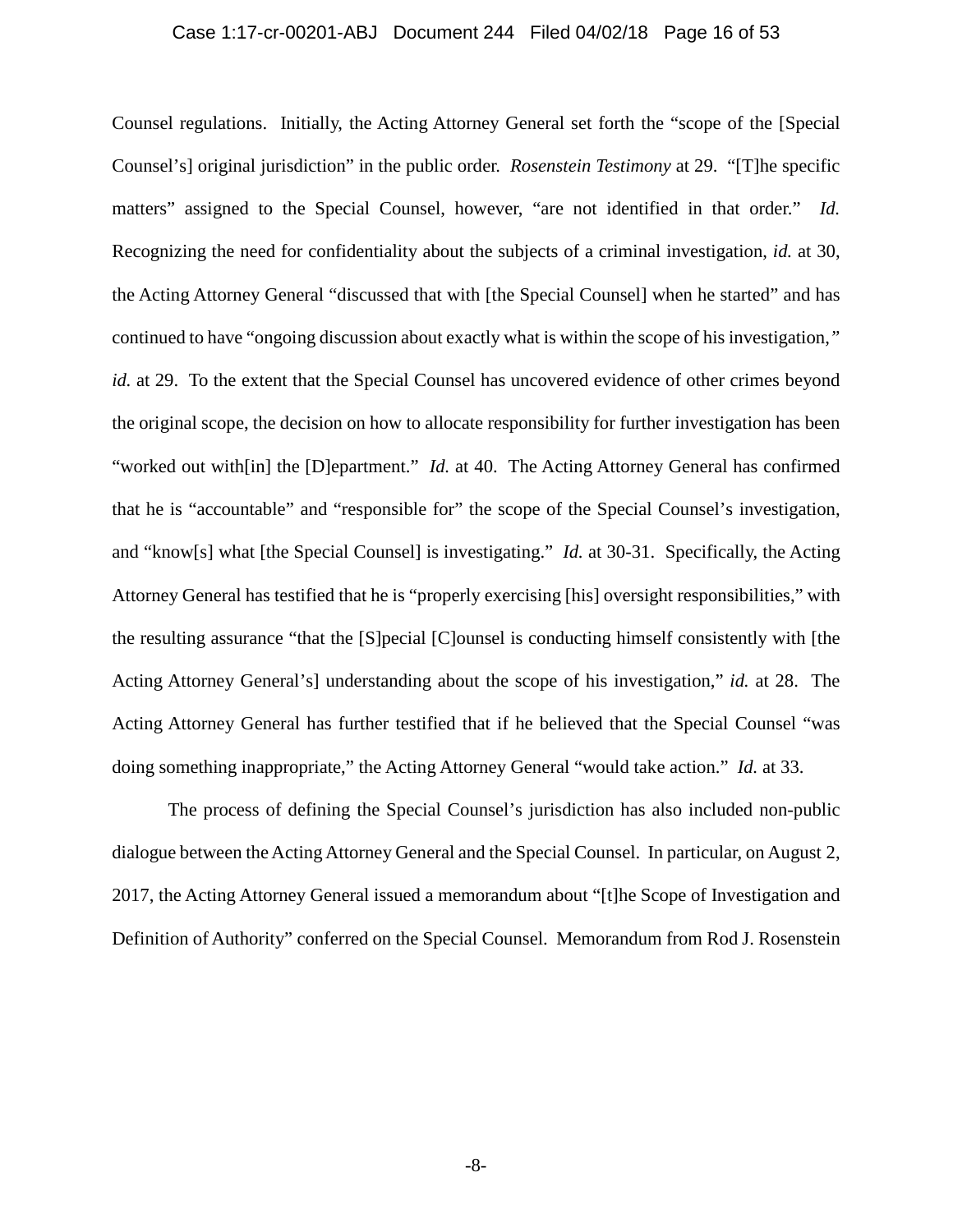to Robert S. Mueller, III (Aug. 2, 2017) ("August 2 Scope Memorandum") (Attachment C).<sup>3</sup> That memorandum noted that the May 17, 2017 Appointment Order "was worded categorically in order to permit its public release without confirming specific investigations involving specific individuals." *Id.* at 1. The memorandum "provide[d] a more specific description" of the Special Counsel's authority. *Id.* As relevant here, the memorandum specified that the following allegations against Manafort "were within the scope of [the Special Counsel's] investigation at the time of [his] appointment and are within the scope of the [Appointment] Order":

- Allegations that Paul Manafort:
	- o Committed a crime or crimes by colluding with Russian government officials with respect to the Russian government's efforts to interfere with the 2016 election for President of the United States, in violation of United States law;
	- o Committed a crime or crimes arising out of payments he received from the Ukrainian government before and during the tenure of President Viktor Yanukovych.

*Id.* at 2. The *August 2 Scope Memorandum* concluded by stating that the Special Counsel had "authority to continue and complete the investigation of those matters," and it directed that further consultation should occur about the scope of the Special Counsel's investigation with respect to matters that arose or may directly arise from the investigation. *Id.* at 3.<sup>4</sup>

 $\overline{a}$ <sup>3</sup> The *August 2 Scope Memorandum* is classified and contains confidential and sensitive law enforcement information that cannot be publicly disclosed. The portions of the memorandum quoted in the text are not classified. A copy of the memorandum, redacted to protect against the disclosure of classified and sensitive law enforcement information, is contained in Attachment C. Manafort has not previously been provided with a copy of this memorandum.

<sup>4</sup> Specifically, the *August 2 Scope Memorandum* stated (at 3): "For additional matters that otherwise may have arisen or may arise directly from the Investigation, you should consult my office for a determination of whether such matters should be within the scope of your authority. If you determine that additional jurisdiction is necessary in order to fully investigate and resolve the matters assigned, or to investigate new matters that come to light in the course of your investigation, you should follow the procedures set forth in 28 C.F.R. § 600.4(b)."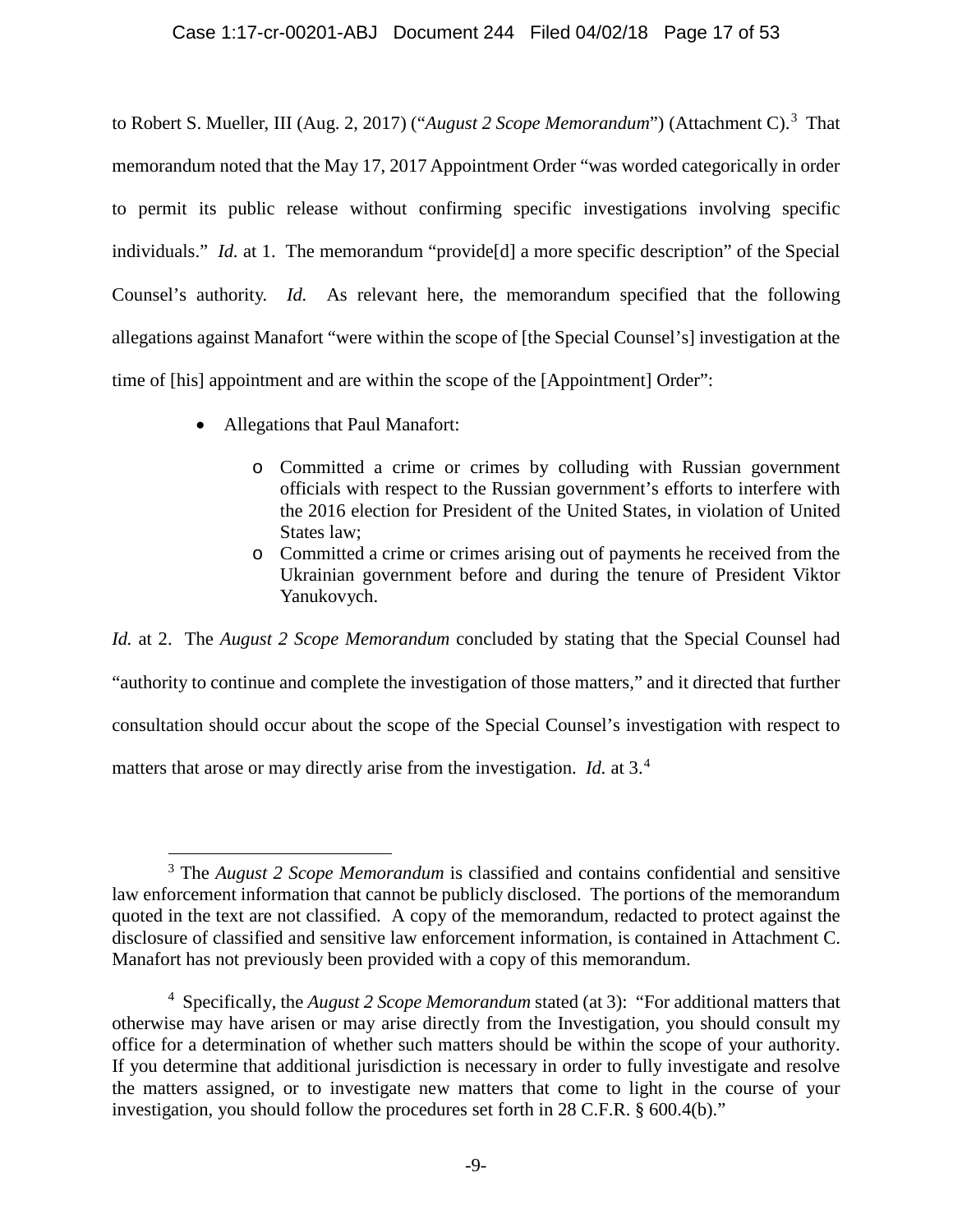## **C. The Present Prosecution And The Motion To Dismiss**

On October 27, 2017, the grand jury returned a 12-count indictment alleging that Manafort and a co-defendant committed crimes in connection with work that they performed for Russiabacked political entities in Ukraine. On February 23, 2018, a substantially similar five-count superseding indictment, which no longer charged the co-defendant or included certain charges, was unsealed. Doc. 202 ("Indictment"). As Manafort has noted, the Indictment "focuses on [his] consulting work in Ukraine." Doc. 235 at 9; *see also id.* at 13 (noting that a superseding indictment filed against him in the Eastern District of Virginia "focuses (once again) on [his] consulting efforts involving Ukraine") (citing Superseding Indictment, *United States v. Manafort*, No. 1:18-cr-83- TSE-1 (E.D. Va. Feb. 22, 2018), Doc. 9). The Indictment alleges that between 2006 and 2015, Manafort generated tens of millions of dollars from his Ukraine work; schemed to hide the funds from U.S. authorities while enjoying the use of the money; concealed from the government his work as a foreign agent; participated in a campaign to lobby U.S. officials on behalf of his Russiabacked Ukrainian clients; and made false and misleading statements to the government when inquiries were made about his activities. Indictment, Doc. 202 ¶¶ 1-6. The Indictment charges Manafort with conspiracy to defraud the United States and to commit offenses against the United States, in violation of 18 U.S.C. § 371 (Count 1); money laundering conspiracy, in violation of 18 U.S.C. § 1956(h) (Count 2); acting as an unregistered agent of a foreign principal, in violation of 22 U.S.C. §§ 612 and 618(a)(1) (Count 3); making false and misleading statements in a document furnished to the Attorney General under the Foreign Agents Registration Act, in violation of 22 U.S.C. §§ 612 and 618(a)(2) (Count 4); and making false statements in a matter within the jurisdiction of the executive branch of the United States, in violation of 18 U.S.C. § 1001(a) (Count 5). The superseding indictment also seeks forfeiture of property if Manafort is convicted on Counts 1-4. Indictment, Doc. 202 ¶¶ 48-50.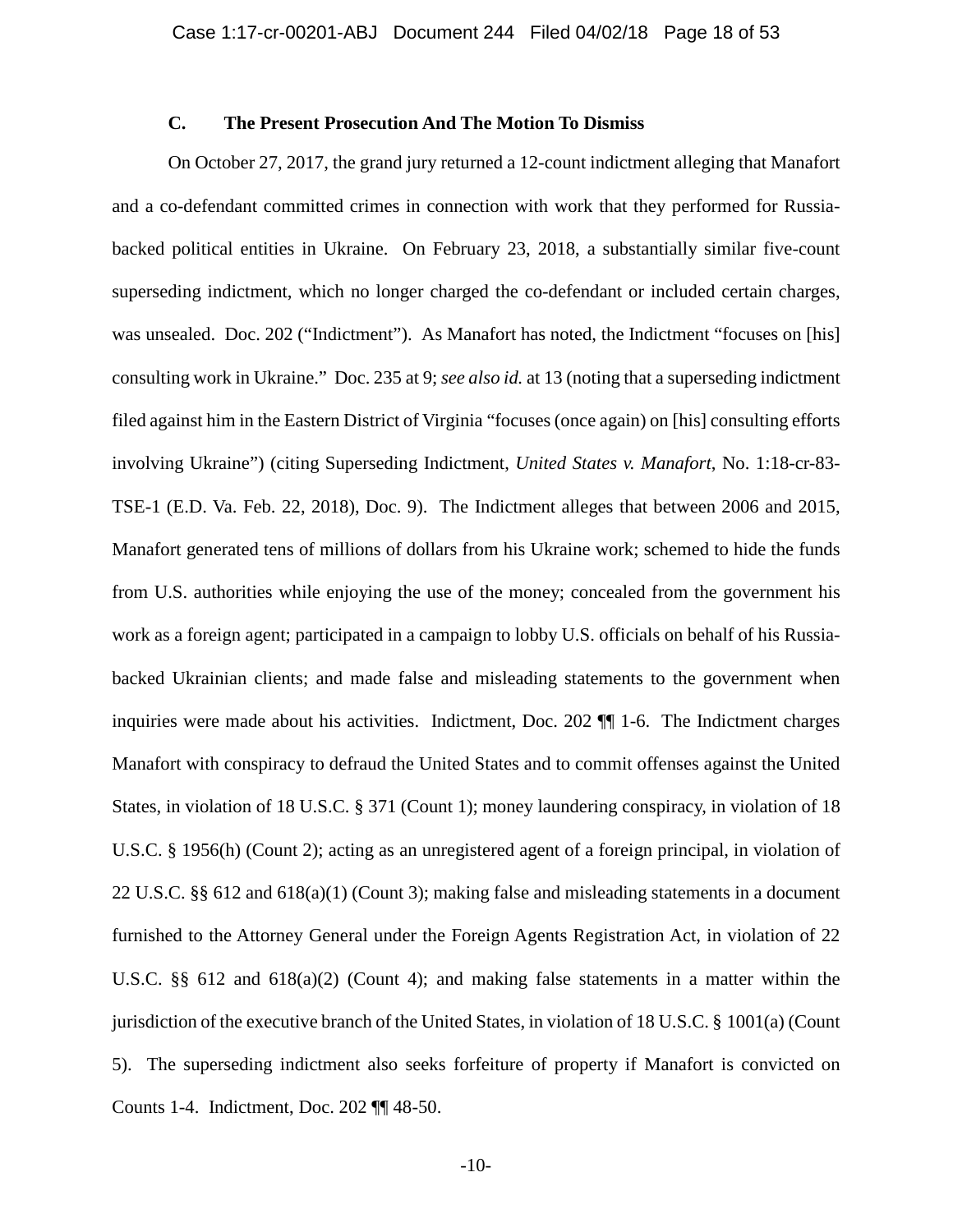#### Case 1:17-cr-00201-ABJ Document 244 Filed 04/02/18 Page 19 of 53

On March 14, 2018, Manafort moved to dismiss the Indictment pursuant to Federal Rules of Criminal Procedure 12(b)(2) and (b)(3), which authorize, respectively, a "motion [to dismiss asserting] that the court lacks jurisdiction" and a motion to dismiss asserting "a defect in instituting the prosecution." Doc. 235 at 13-14. Manafort contends that dismissal is warranted because, in his view, authority to prosecute him must stem from paragraph (b)(ii) of the Appointment Order, which provides jurisdiction to investigate "matters that may arise directly" from the investigation, and that provision exceeds the scope of the Acting Attorney General's authority under the Special Counsel regulations. *Id.* at 17-21. Manafort alternatively argues that, even if paragraph (b)(ii) is valid, the Indictment exceeds the Special Counsel's authority. *Id.* at 31-36. Based on those claims, Manafort contends that the Special Counsel lacked authority to bring this prosecution and that this Court consequently lacks jurisdiction. *Id.* at 21-27, 37. He also asserts that the Indictment was obtained and issued in violation of the Federal Rules of Criminal Procedure. *Id.* at 27-31, 36-37.<sup>5</sup>

#### **LEGAL STANDARD**

Federal Rule of Criminal Procedure 12 permits a motion to dismiss the indictment on the ground that "the court lacks jurisdiction" or based on "a defect in instituting the prosecution." Fed. R. Crim. P.  $12(b)(2)$ ,  $(3)(A)$ . In ruling on a motion to dismiss the indictment, the court assumes the truth of its factual allegations. *United States v. Knowles*, 197 F. Supp. 3d 143, 149 (D.D.C. 2016).

 $\overline{a}$ 

<sup>&</sup>lt;sup>5</sup> Manafort had previously filed a civil action seeking declaratory and injunctive relief against the Department of Justice, Acting Attorney General Rosenstein, and Special Counsel Mueller based on identical underlying theories. *Manafort v. U.S. Department of Justice*, No. 17 cv-011-ABJ (D.D.C. filed Jan. 3, 2018). The United States has filed a motion to dismiss the civil complaint on the ground that "[t][he merits of [its] claims \* \* \* are not properly before the Court" in the civil case, but instead should be raised here. Doc. 16-1, at 11. On March 27, 2018, Manafort also filed a substantially similar motion to dismiss the superseding indictment in the Eastern District of Virginia, *United States v. Manafort*, No. 1:18-cr-83*-*TSE, Doc. 30.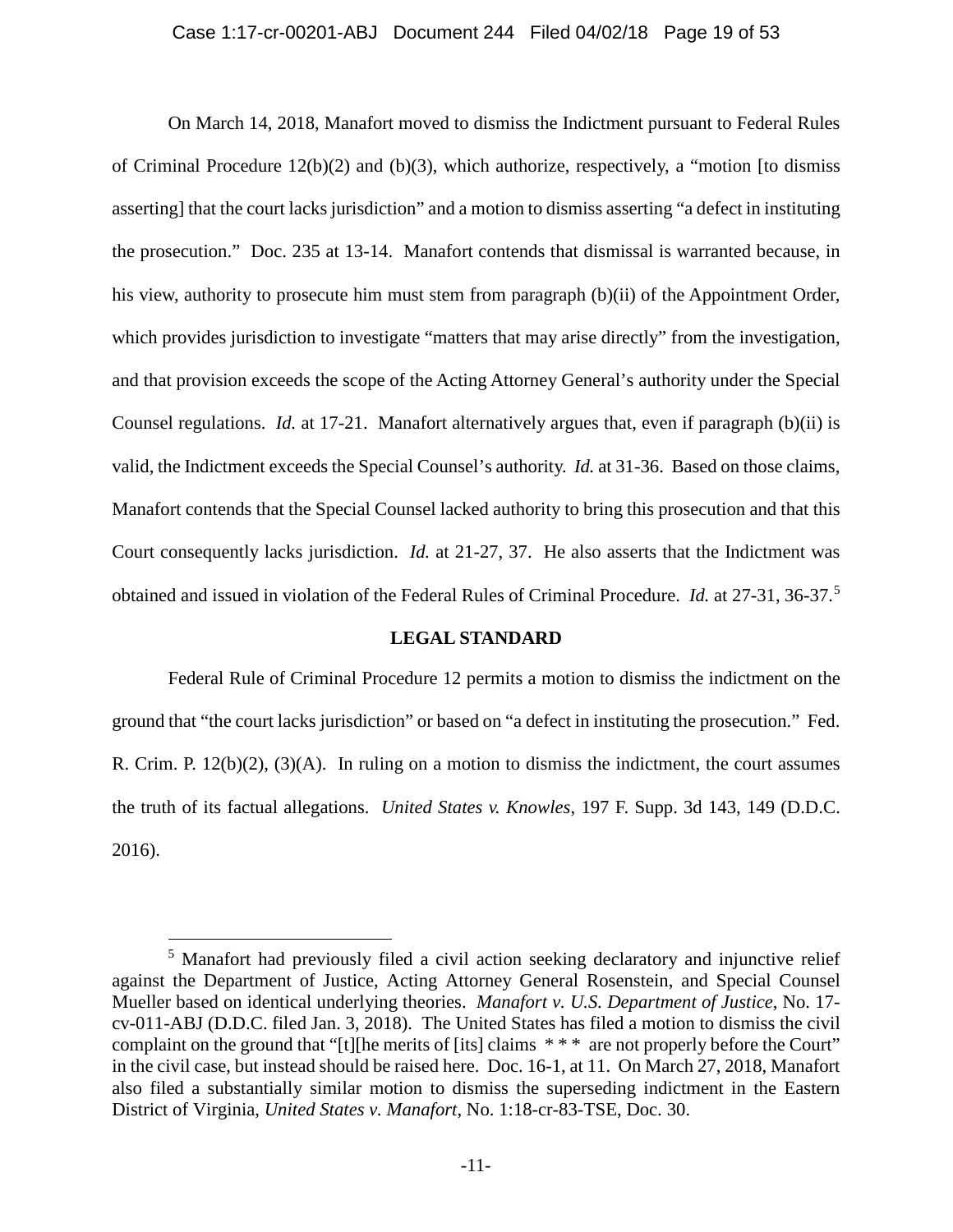#### **ARGUMENT**

## **THE SPECIAL COUNSEL HAS AUTHORITY TO PROSECUTE MANAFORT FOR THE CRIMES CHARGED IN THE INDICTMENT**

Manafort contends that the Court should dismiss the indictment to vindicate the principle of "political accountability." Doc. 235 at 1-4, 17, 21. But at every step, this prosecution satisfies that principle. The Acting Attorney General appointed the Special Counsel, defined his jurisdiction, understands the scope of his investigation, and has specifically confirmed that the allegations that form the basis of this prosecution—*i.e.*, that Manafort committed crimes "arising out of payments he received from the Ukrainian government before and during the tenure of President Viktor Yanukovych" (*August 2 Scope Memorandum* at 2)—are within the Special Counsel's jurisdiction. In these circumstances, no serious question of political accountability can be raised.

Manafort's motion to dismiss the Indictment should be rejected for four reasons. First, the Acting Attorney General and the Special Counsel have acted fully in accordance with the relevant statutes and regulations. The Acting Attorney General properly established the Special Counsel's jurisdiction at the outset and clarified its scope as the investigation proceeded. The Acting Attorney General and Special Counsel have engaged in the consultation envisioned by the regulations, and the Special Counsel has ensured that the Acting Attorney General was aware of and approved the Special Counsel's investigatory and prosecutorial steps. Second, Manafort's contrary reading of the regulations—implying rigid limits and artificial boundaries on the Acting Attorney General's actions—misunderstands the purpose, framework, and operation of the regulations. Properly understood, the regulations provide guidance for an intra-Executive Branch determination, within the Department of Justice, of how to allocate investigatory and prosecutorial authority. They provide the foundation for an effective and independent Special Counsel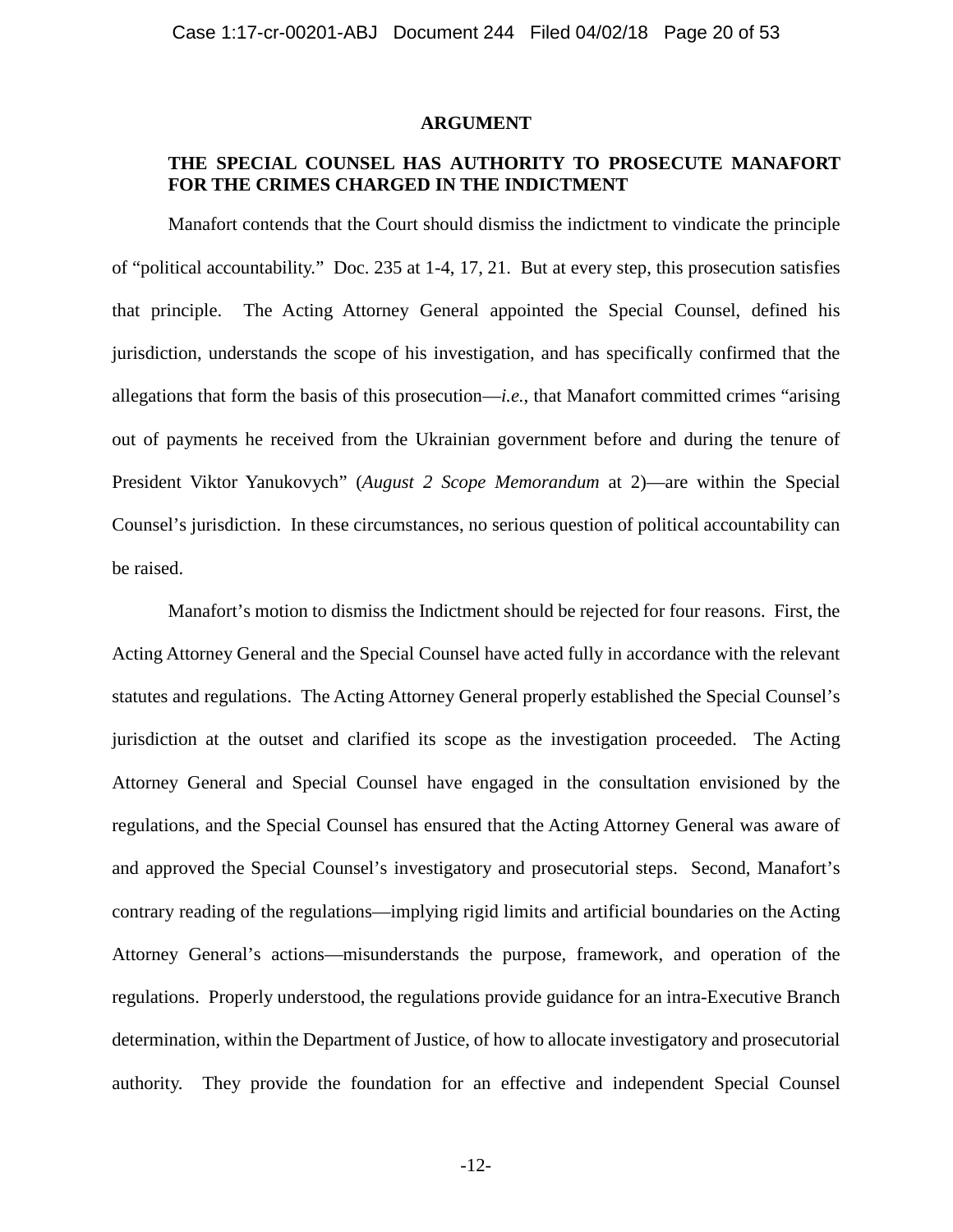#### Case 1:17-cr-00201-ABJ Document 244 Filed 04/02/18 Page 21 of 53

investigation, while ensuring that major actions and jurisdictional issues come to the Acting Attorney General's attention, thus permitting him to fulfill his supervisory role. Accountability exists for all phases of the Special Counsel's actions. Third, that understanding of the regulatory scheme demonstrates why the Special Counsel regulations create no judicially enforceable rights. Unlike the former statutory scheme that authorized court-appointed independent counsels, the definition of the Special Counsel's authority remains within the Executive Branch and is subject to ongoing dialogue based on sensitive prosecutorial considerations. A defendant cannot challenge the internal allocation of prosecutorial authority under Department of Justice regulations. Finally, Manafort's remedial claims fail for many of the same reasons: the Special Counsel has a valid statutory appointment; this Court's jurisdiction is secure; no violation of the Federal Rules of Criminal Procedure occurred; and any rule-based violation was harmless.

## **A. The Acting Attorney General's Order Appointing The Special Counsel Is Valid And The Special Counsel Has Operated Within His Authorized Jurisdiction**

1. The Special Counsel regulations structure the definition of a Special Counsel's jurisdiction. After appointing a Special Counsel to investigate a person or matter, 28 C.F.R. § 600.1, the Attorney General "establishe[s]" the Special Counsel's "jurisdiction," 28 C.F.R. § 600.4(a). "The Special Counsel will be provided with a specific factual statement of the matter to be investigated." *Id.* The regulations do not provide that the factual statement must be in an appointment order or otherwise made public. If the Special Counsel concludes that "additional jurisdiction beyond that specified in his or her original jurisdiction is necessary in order to fully investigate and resolve the matters assigned, or to investigate new matters that come to light in the course of his or her investigation, he or she shall consult with the Attorney General, who will determine whether to include the additional matters within the Special Counsel's jurisdiction or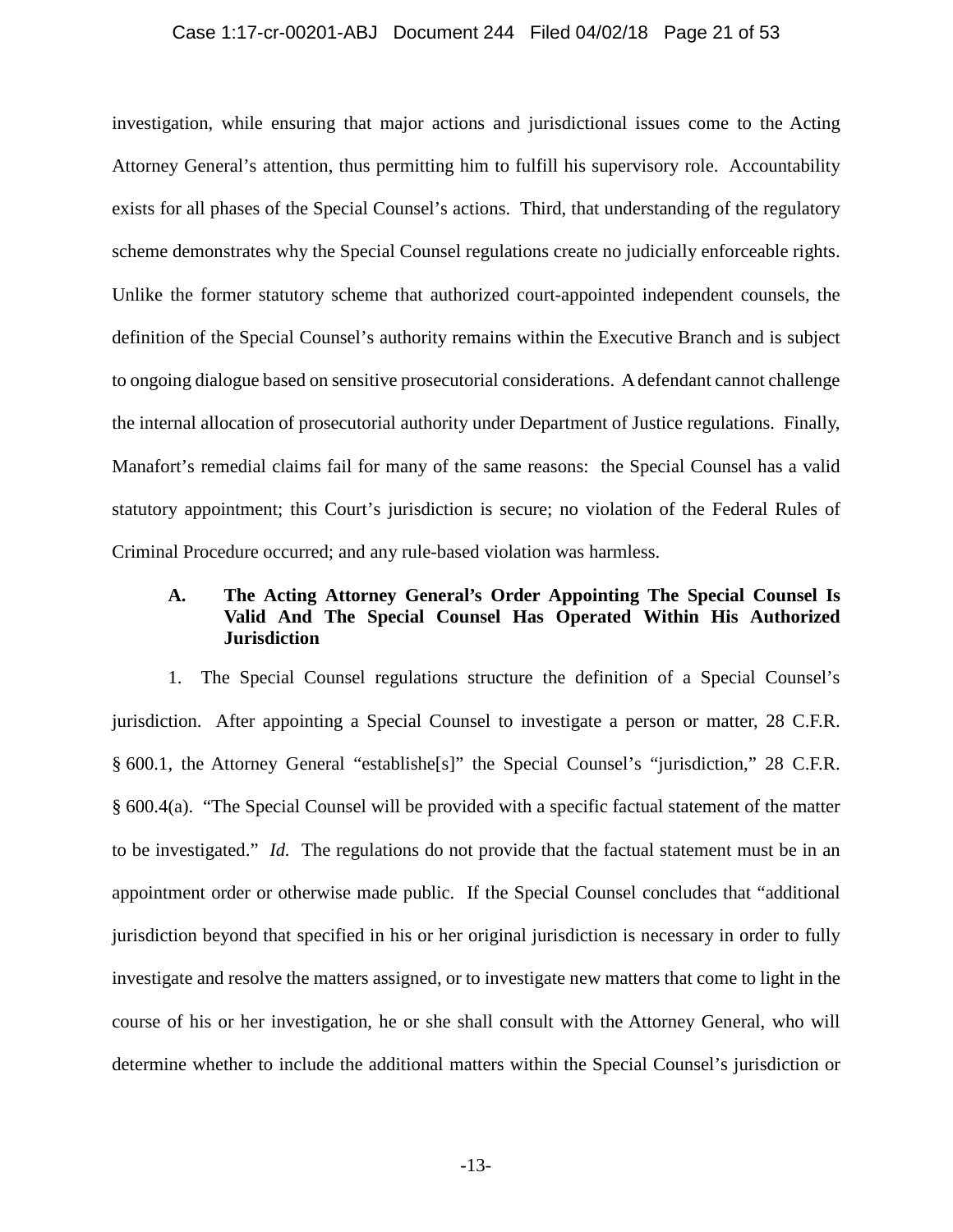assign them elsewhere." 28 C.F.R. § 600.4(b). <sup>6</sup>

 $\overline{a}$ 

The Special Counsel has an explicit notification obligation to the Attorney General: he "shall notify the Attorney General of events in the course of his or her investigation in conformity with the Departmental guidelines with respect to Urgent Reports." 28 C.F.R. § 600.8(b). Those reports cover "[m]ajor developments in significant investigations and litigation," which may include commencing an investigation; filing criminal charges; executing a search warrant; interviewing an important witness; and arresting a defendant. USAM § 1-13.120. Those guidelines ensure a flow of information to the Attorney General, with a "resulting opportunity for consultation"—"a critical part of the mechanism through which the Attorney General can discharge his or her responsibilities with respect to the investigation." 64 Fed. Reg. at 37,040. That process also allows the Attorney General to confer with the Special Counsel about whether a particular investigative step falls within or outside original jurisdiction, and it provides the Attorney General with the opportunity to evaluate, if the matter is beyond the scope of the Special Counsel's existing jurisdiction, whether to include it within his purview as an additional matter. Here, the Acting Attorney General has further required consultation about "additional matters that otherwise may have arisen or may arise directly from the investigation" so that the Acting Attorney General can determine "whether such matters should be within the scope of [the Special Counsel's] authority." *See* note 4, *supra*.That framework ensures that ongoing criminal investigations are not hampered by treating every pursuit of an investigative step as the occasion for determining whether to grant the Special Counsel additional jurisdiction, while preserving the Special

<sup>&</sup>lt;sup>6</sup> The Special Counsel also has "the authority to investigate and prosecute federal crimes committed in the course of, and with intent to interfere with, the Special Counsel's investigation, such as perjury, obstruction of justice, destruction of evidence, and intimidation of witnesses" and has the authority "to conduct appeals arising out of the matter being investigated and/or prosecuted." 28 C.F.R. § 600.4(a). Those authorities are not at issue here.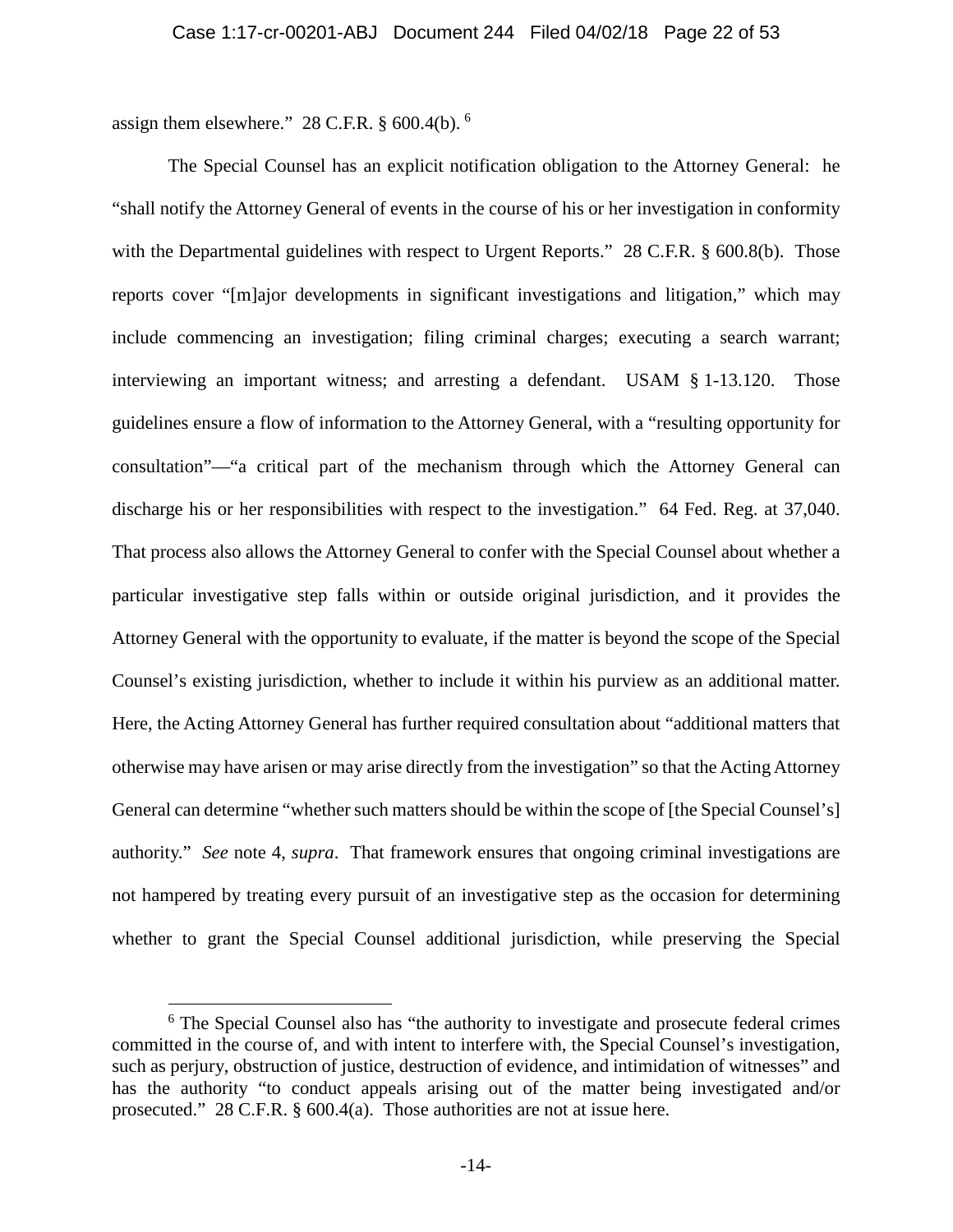Counsel's accountability for his actions.

The Special Counsel regulations also provide numerous safeguards to keep the investigation within the Special Counsel's jurisdiction. Initially, the Special Counsel must "be a lawyer with a reputation for integrity and impartial decisionmaking, and with the appropriate experience to ensure both that the investigation will be conducted ably, expeditiously and thoroughly, and that investigative and prosecutorial decisions will be supported by an informed understanding of the criminal law and Department of Justice policies." 28 C.F.R. § 600.3(a). The Special Counsel must then "comply with the rules, regulations, procedures, practices and policies of the Department of Justice." 28 C.F.R. § 600.7(a). A Special Counsel selected under those circumstances and guided by Departmental regulations can be presumed to carry out his responsibilities and confer with the Attorney General if he encounters the need for "additional jurisdiction beyond that specified in his or her original jurisdiction." 28 C.F.R. § 600.4(b); *see United States v. Armstrong*, 517 U.S. 456, 464 (1996) (prosecutorial decisions are supported by a "presumption of regularity" and, "in the absence of clear evidence to the contrary, courts presume that [prosecutors] have properly discharged their official duties") (quoting *United States v. Chem. Found., Inc.*, 272 U.S. 1, 14-15 (1926)); *accord United States v. Fokker Servs. B.V.*, 818 F.3d 733, 741 (D.C. Cir. 2016).

Furthermore, "the Attorney General may request that the Special Counsel provide an explanation for any investigative or prosecutorial step, and may after review conclude that the action is so inappropriate or unwarranted under established Departmental practices that it should not be pursued." 28 C.F.R. § 600.7(b). And the Attorney General may remove a Special Counsel "for misconduct, dereliction of duty, incapacity, conflict of interest, or for other good cause, including violation of Departmental policies." 28 C.F.R. § 600.7(d). Those provisions afford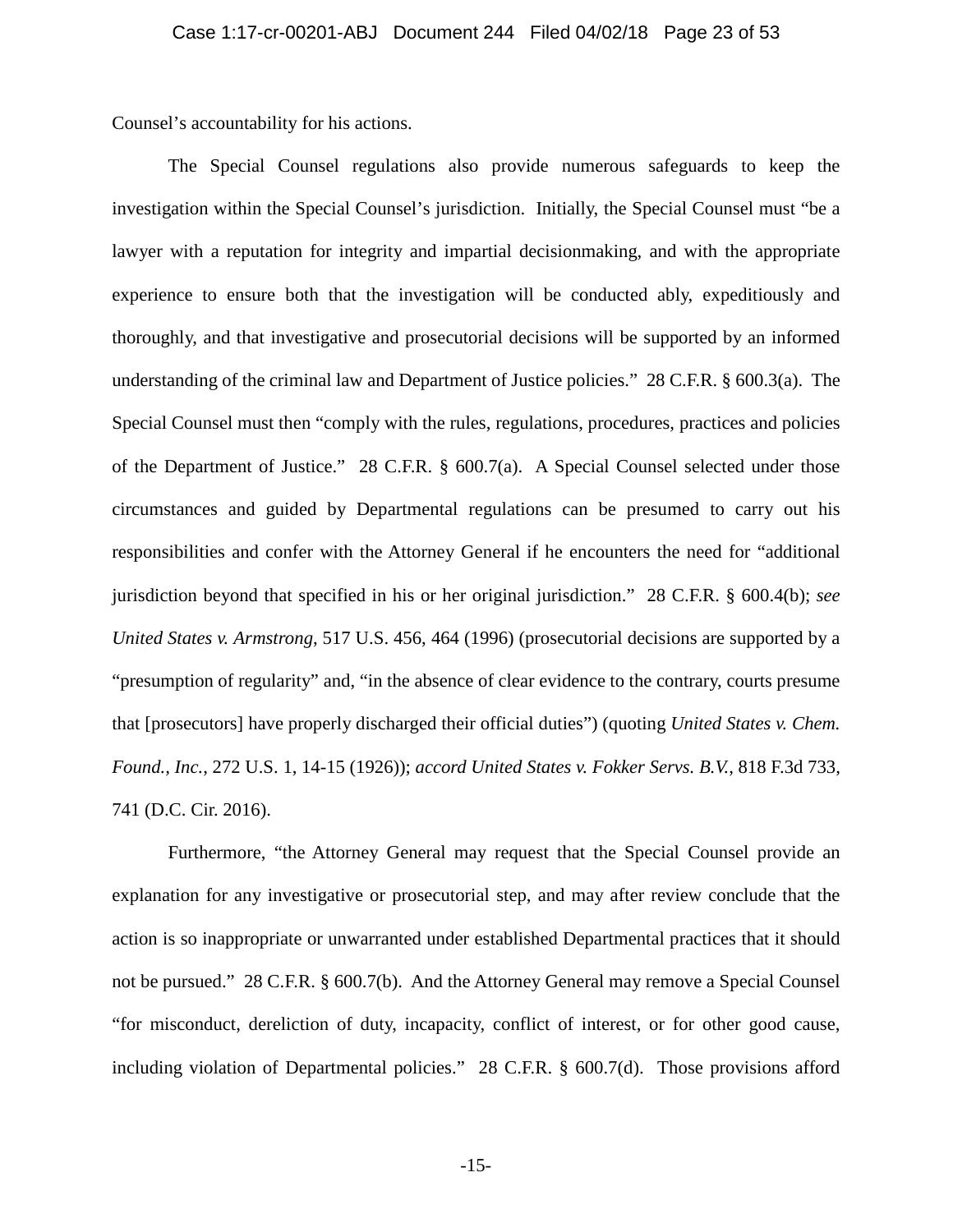#### Case 1:17-cr-00201-ABJ Document 244 Filed 04/02/18 Page 24 of 53

safeguards in the unlikely event that a Special Counsel disregards the limitations on his authorized jurisdiction.

2. The circumstances of this case confirm the validity of the Appointment Order and underscore the flaw in Manafort's claim that the Indictment falls outside of the Special Counsel's jurisdiction.

a. The Acting Attorney General has publicly testified about his definition of the Special Counsel's jurisdiction and his process for ensuring that the Special Counsel acts within that jurisdiction. *Rosenstein Testimony* at 28-35, 39-40. The Acting Attorney General explained that, while the public Appointment Order describes the general contours of the investigation, "the specific matters are not identified in that order," *id.* at 29, consistent with the Department's general practice of maintaining confidentiality about the subjects of an investigation, *see id.* at 30. To provide the Special Counsel with a more detailed understanding of the scope of his jurisdiction, the Acting Attorney General "discussed [specific matters] with [the Special Counsel] when he started" and has continued to have "ongoing discussion about exactly what is within the scope of his investigation." *Id.* at 29. If the Special Counsel were to encounter unanticipated criminal activity by a subject of the current investigation, the Acting Attorney General has made clear that the decision on how to allocate responsibility for further investigation is "worked out with[in] the [D]epartment." *Id.* at 40.

The Acting Attorney General has affirmed that he is "accountable" and "responsible for" the scope of the Special Counsel's investigation, and "know[s] what [the Special Counsel] is investigating." *Id.* at 30-31. He testified that he is "properly exercising [his] oversight responsibilities" and could confirm that "the [S]pecial [C]ounsel is conducting himself consistently with [the Department's] understanding about the scope of his investigation," *id.* at 28.

-16-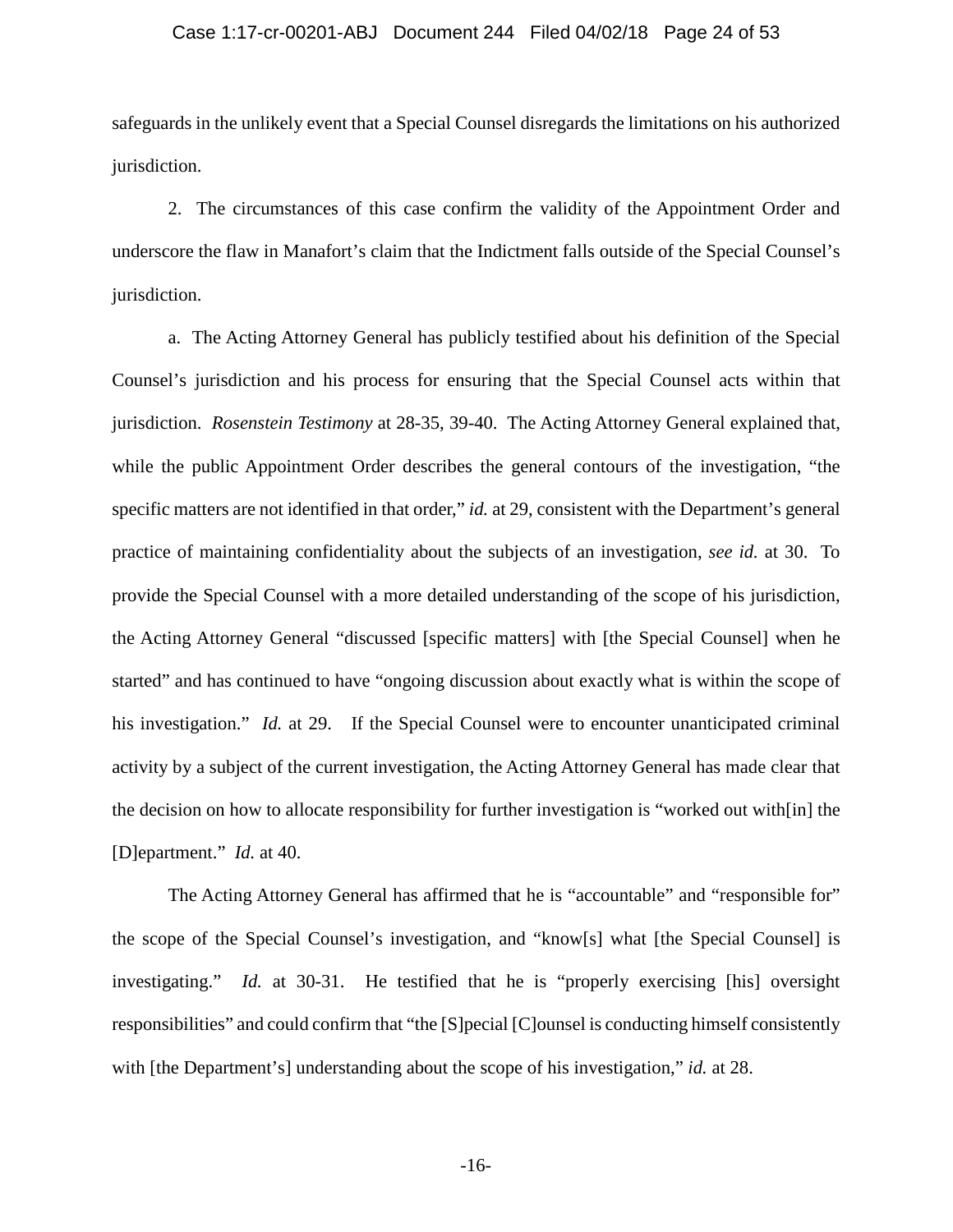#### Case 1:17-cr-00201-ABJ Document 244 Filed 04/02/18 Page 25 of 53

b. The oversight that the Acting Attorney General publicly described necessarily includes non-public dialogue between the Acting Attorney General and the Special Counsel on the scope and subjects of the investigation. Manafort in particular has been a subject of that dialogue. In the *August 2 Scope Memorandum* issued to the Special Counsel, the Acting Attorney General left no doubt that the conduct that forms the basis for the Indictment is within the Special Counsel's jurisdiction. The memorandum specifically confirmed that the Appointment Order "was worded categorically in order to permit its public release" and that certain "allegations were within the scope of the Investigation at the time of [the Special Counsel's] Appointment—including any "crimes arising out of payments [Manafort] received from the Ukrainian government before and during the tenure of President Viktor Yanukovych." *Id.* at 1-2.<sup>7</sup>

Manafort's charged conduct is clearly included within the Special Counsel's jurisdiction, as the Acting Attorney General has described it. As Manafort acknowledges, the conduct charged in the Indictment relates to "consulting work for the Ukrainian government, a Ukrainian political party, and a Ukrainian politician between 2006 to 2014." Doc. 235 at 9. The payments that Manafort received from the Ukrainian government funded his work as a foreign agent, were hidden from the United States to avoid the payment of taxes, and were laundered in the promotion of

 $\overline{a}$ 

<sup>7</sup> The *August 2 Scope Memorandum* is precisely the type of material that has previously been considered in evaluating a Special Counsel's jurisdiction. *United States v. Libby*, 429 F. Supp. 2d 27 (D.D.C. 2006), involved a statutory and constitutional challenge to the authority of a Special Counsel who was appointed outside the framework of 28 C.F.R. Part 600. In rejecting that challenge, Judge Walton considered similar materials that defined the scope of the Special Counsel's authority. *See id.* at 28-29, 31-32, 39 (considering the Acting Attorney General's letter of appointment and clarification of jurisdiction as "concrete evidence \* \* \* that delineates the Special Counsel's authority," and "conclud[ing] that the Special Counsel's delegated authority is described within the four corners of the December 30, 2003 and February 6, 2004 letters"). The *August 2 Scope Memorandum* has the same legal significance as the original Appointment Order on the question of scope. Both documents record the Acting Attorney General's determination on the scope of the Special Counsel's jurisdiction. Nothing in the regulations restricts the Acting Attorney General's authority to issue such clarifications.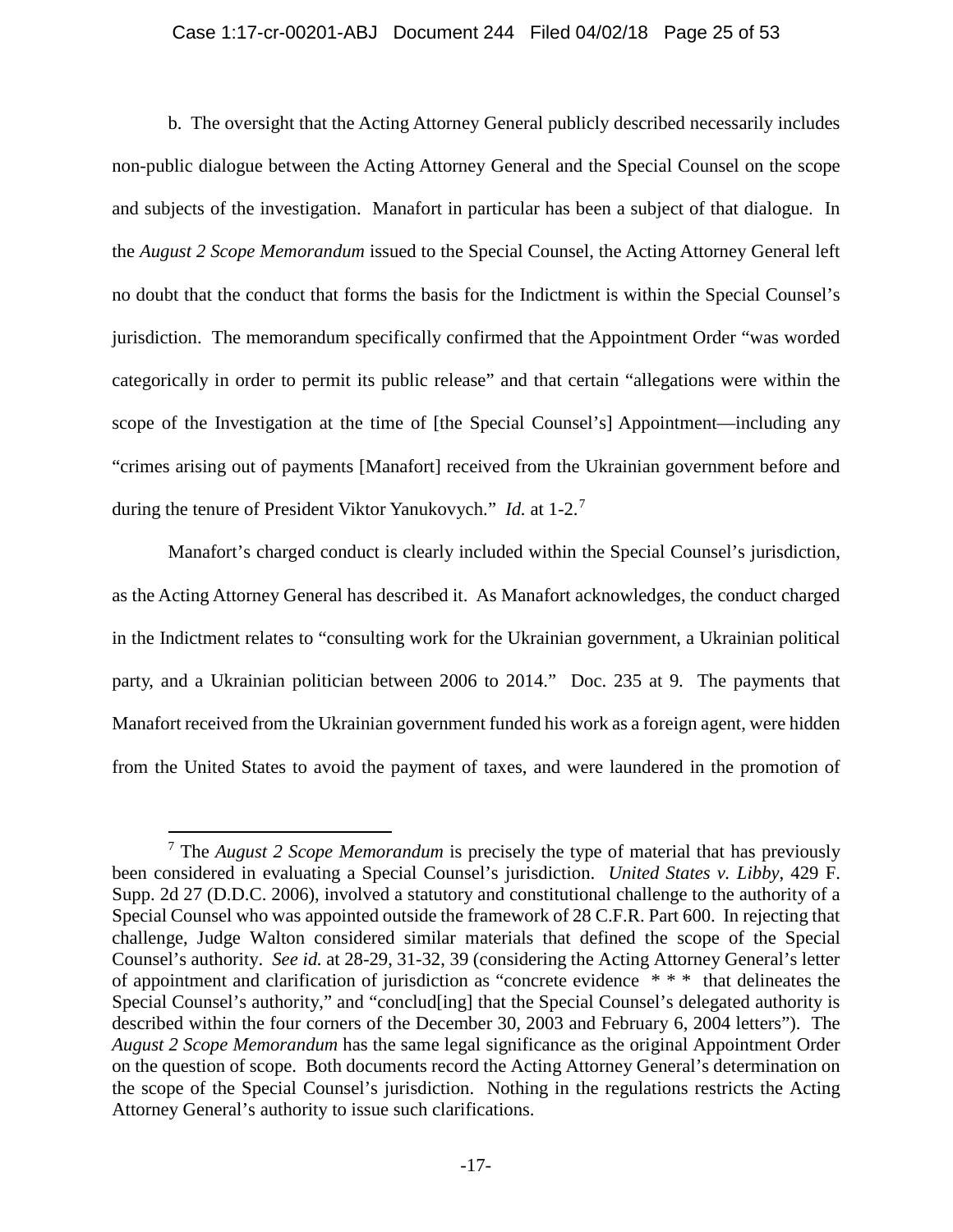#### Case 1:17-cr-00201-ABJ Document 244 Filed 04/02/18 Page 26 of 53

registration and tax violations and in efforts at concealment. The crimes of conspiracy against the United States, money-laundering conspiracy, foreign-agent violations, and the making of false and misleading statements, *see* Doc. 202, all arose out of the payments Manafort received from the Ukrainian government.

Given the Acting Attorney General's specific direction and supervision, no serious question can arise that the Special Counsel has been "provided with a specific factual statement of the matter to be investigated," 28 C.F.R. § 600.4(a), and that its scope has been addressed through consultation with the Acting Attorney General, as required by the regulations, *see* 28 C.F.R. §§ 600.4(b), 600.7, 600.8(b). Nor can any serious dispute exist that the charges in the Indictment were within the areas of investigation assigned to the Special Counsel.

c. The Appointment Order itself readily encompasses Manafort's charged conduct. First, his conduct falls within the scope of paragraph (b)(i) of the Appointment Order, which authorizes investigation of "any links and/or coordination between the Russian government and individuals associated with the campaign of President Donald Trump." The basis for coverage of Manafort's crimes under that authority is readily apparent. Manafort joined the Trump campaign as convention manager in March 2016 and served as campaign chairman from May 2016 until his resignation in August 2016, after reports surfaced of his financial activities in Ukraine. He thus constituted an "individual associated with the campaign of President Donald Trump." Appointment Order  $\P$  (b) and (b)(i). He was, in addition, an individual with long ties to a Russiabacked Ukrainian politician. *See* Indictment, Doc. 202, ¶¶ 1-6, 9 (noting that between 2006 and 2015, Manafort acted as an unregistered agent of Ukraine, its former President, Victor Yanukovych—who fled to Russia after popular protests—and Yanukovych's political party). Open-source reporting also has described business arrangements between Manafort and "a Russian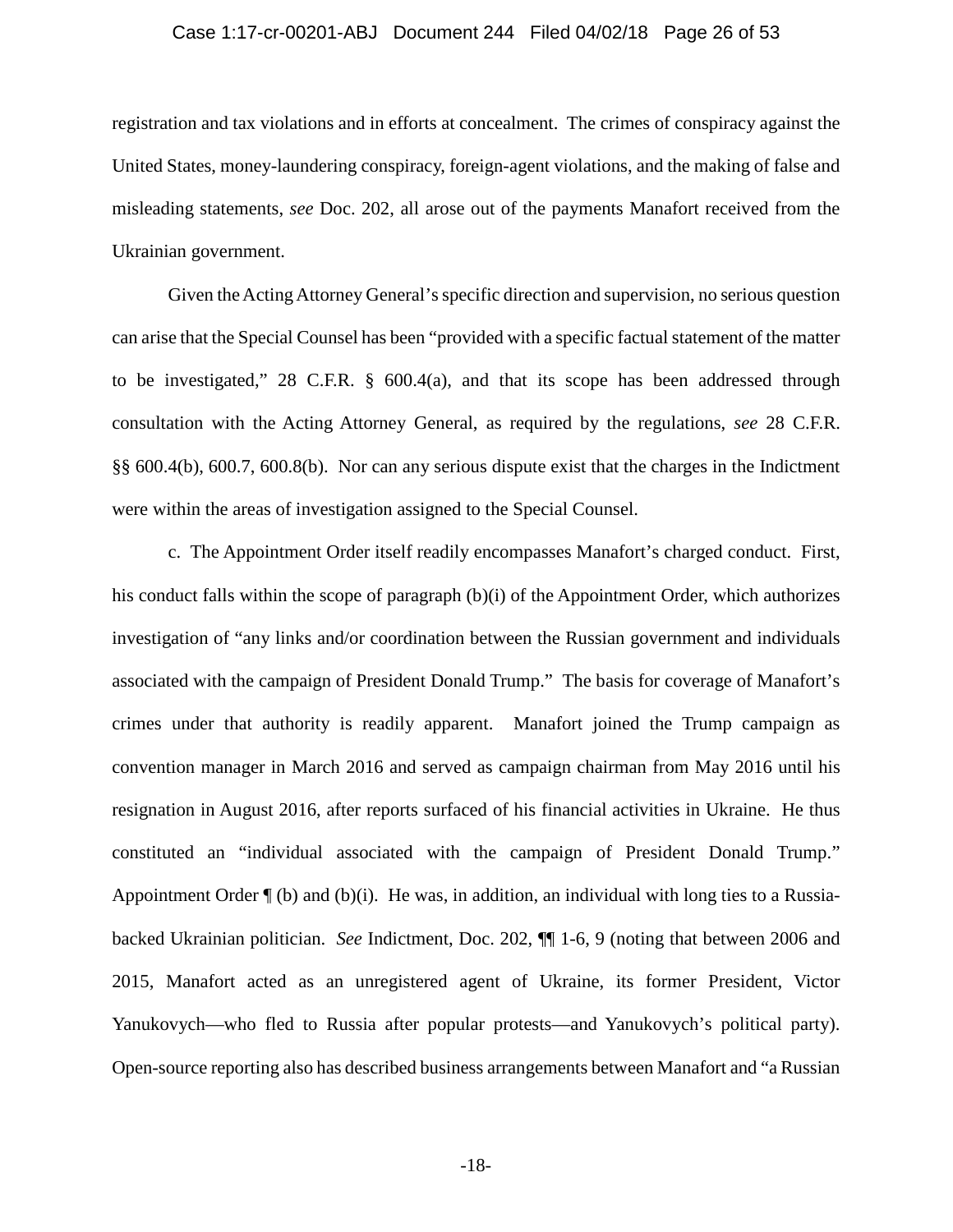oligarch, Oleg Deripaska, a close ally of President Vladimir V. Putin."<sup>8</sup>

An investigation of possible "links and/or coordination" between the Russian government in its political-interference campaign and "individuals associated with the campaign of President Donald Trump" would naturally cover ties that a former Trump campaign manager had to Russianassociated political operatives, Russian-backed politicians, and Russian oligarchs. It would also naturally look into any interactions they may have had before and during the campaign to plumb motives and opportunities to coordinate and to expose possible channels for surreptitious communications. And prosecutors would naturally follow the money trail from Manafort's Ukrainian consulting activities. Because investigation of those matters was authorized, so was prosecution. The Appointment Order authorized the Special Counsel, if he "believes it is necessary and appropriate, \*\*\* to prosecute federal crimes arising from the investigation of these matters." Appointment Order ¶ (c).

Second, even assuming that paragraph (b)(i) does not cover all of the conduct charged in the Indictment—and, in the government's view, it does—the conduct would fall within the scope of a matter that "arose or may arise directly from the investigation." Appointment Order ¶ (b)(ii). When a Special Counsel is investigating particular criminal activity by an individual, assigning to the same prosecutor the investigation of related crimes that grow out of and are factually linked to the initial investigation ensures that the investigation is thorough, complete, and effective. Dividing responsibilities among different prosecutors for factually related investigations of a single individual can impede a full and thorough investigation. For example, it can lead different

 $\overline{a}$ 

<sup>8</sup> Andrew Kramer, Mike McIntire, & Barry Meier, *Secret Ledger in Ukraine Lists Cash for Donald Trump's Campaign Chief,* N.Y. Times, Aug. 14, 2016, *available at* https://www.nytimes.com/2016/08/15/us/politics/paul-manafort-ukraine-donald-trump.html.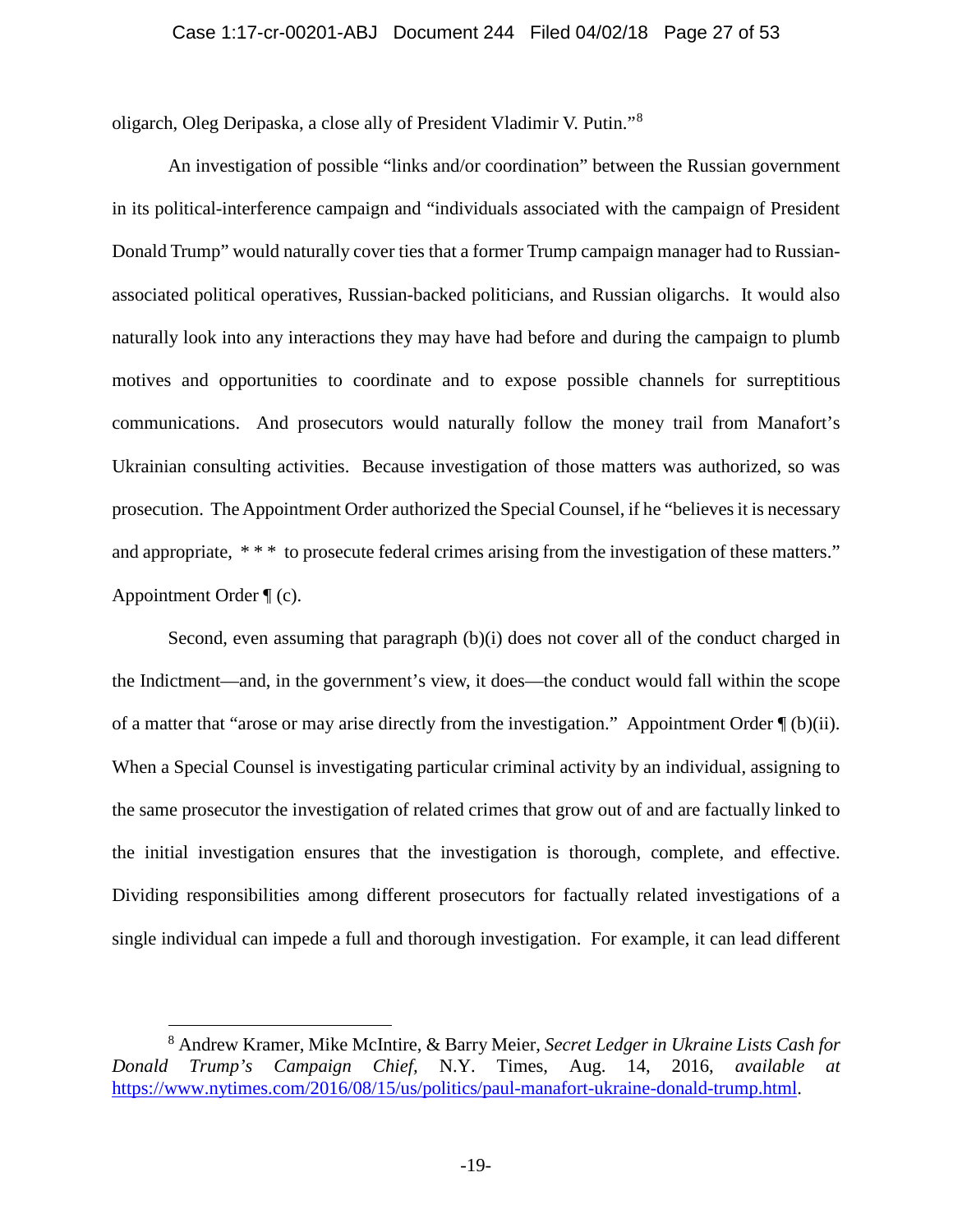#### Case 1:17-cr-00201-ABJ Document 244 Filed 04/02/18 Page 28 of 53

prosecutors to miss the significance of interrelated evidence because of each prosecutor's partial understanding of the facts. Crimes can therefore "arise directly" from an investigation when the original investigation leads naturally to the discovery of factually related conduct that should be explored to develop a full picture of the individual's activities.

Manafort's reliance on cases decided in far-removed settings to construe the phrase "arises directly from" in the Appointment Order is misplaced. *See* Doc. 235 at 32 (citing Federal Tort Claims Act authority). The Appointment Order is not a statute, but an instrument for providing public notice of the general nature of a Special Counsel's investigation and a framework for consultation between the Acting Attorney General and the Special Counsel. Given that Manafort's receipt of payments from the Ukrainian government has factual links to Russian persons and Russian-associated political actors, and that exploration of those activities furthers a complete and thorough investigation of the Russian government's efforts to interfere in the 2016 election and any links and/or coordination with the President's campaign, the conduct charged in the Indictment comes within the Special Counsel's authority to investigate "any matter that arose or may arise directly from the investigation." Appointment Order ¶ (b)(ii).

### **B. Manafort's Interpretation Of The Special Counsel Regulations And The Appointment Order Is Mistaken**

Manafort relies on two provisions of the Special Counsel regulations to assert that Appointment Order ¶ (b)(ii) is impermissible. First, he focuses on the provision stating that "[t]he Special Counsel will be provided with a specific factual statement of the matter to be investigated." 28 C.F.R. § 600.4(a). Second, he points to the provision for granting "additional jurisdiction" to the Special Counsel for matters that go beyond the original jurisdiction only after consultation with and approval by the Attorney General. 28 C.F.R. § 600.4(b). From these provisions, he infers that any authority beyond that enumerated in the factual statement cannot be granted to the Special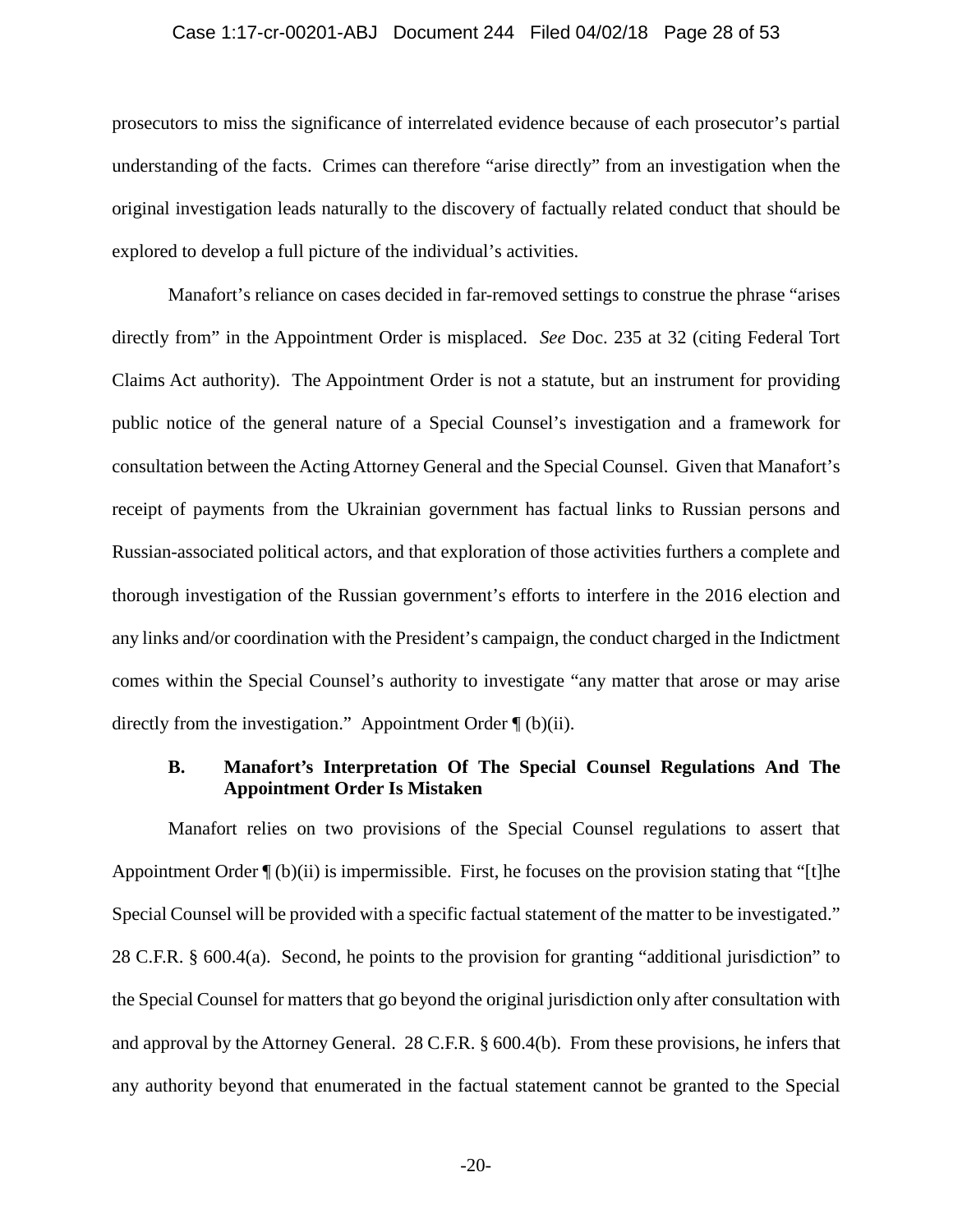#### Case 1:17-cr-00201-ABJ Document 244 Filed 04/02/18 Page 29 of 53

Counsel without complying with the "additional jurisdiction" procedures and that paragraph (b)(ii) has that effect. Doc. 235 at 15-18. He contends, more broadly, that paragraph (b)(ii) thus infringes on political-accountability principles. *E.g. id.* at 3-4, 17, 18, 21. Manafort's interpretation of the regulations and the language and effect of the Appointment Order is unsound.

1. In arguing that his charged conduct falls outside of the Appointment Order, Manafort assumes that the Order contains the full and complete "factual statement" provided to the Special Counsel upon his appointment. Doc. 235 at 17 ("The '[o]riginal jurisdiction' conveyed in the Appointment Order includes language that resembles a 'specific factual statement of the matter to be investigated.'") (quoting 28 C.F.R. § 600.4(a)). But nothing in the regulations requires that the "specific factual statement" be provided publicly, or in the order appointing the Special Counsel. *Cf. Cyan, Inc. v. Beaver County Employees Retirement Fund,* No. 15-1439, 2018 WL 1384564, at \*3 (S. Ct. Mar. 20, 2018) ("The [regulation] says what it says—or perhaps better put here, does not say what it does not say.").And the Acting Attorney General has explained that he transmitted the facts to the Special Counsel non-publicly here. *Rosenstein Testimony* at 29-30; *August 2 Scope Memorandum* at 1. Sound reasons support that approach: law enforcement investigations can easily be compromised by premature disclosure of the persons and crimes under investigation, and fairness to individuals who are under investigation (but who may never be charged) counsels against any general practice of naming them or their suspected crimes in a public appointment order. And in this case, the classified nature of certain investigatory material made full public disclosure impossible. Given those considerations, Manafort cannot draw any inferences about the scope of the investigation as it pertains to him from the face of the Appointment Order.

Nor can Manafort base any challenge to the Special Counsel's authority on the theory that his Ukraine-based crimes could not have "aris[en]" from the investigation because his Ukraine

-21-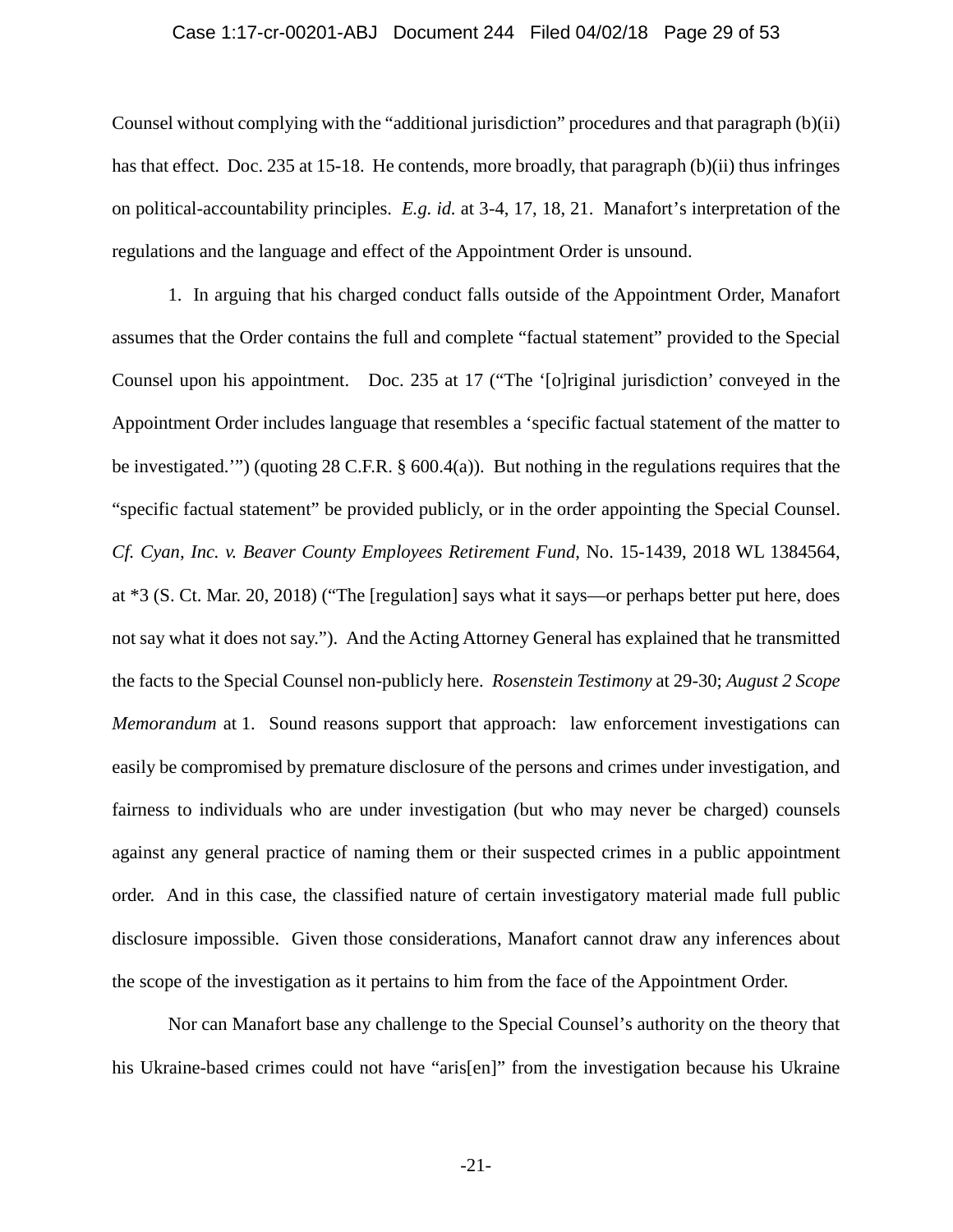#### Case 1:17-cr-00201-ABJ Document 244 Filed 04/02/18 Page 30 of 53

activities preceded the 2016 election, do not relate to the Trump campaign, and do not involve coordination between that campaign and the Russian government in its effort to interfere in the election. Doc. 235 at 20, 26. As discussed above, a matter can "arise directly" from an investigation when the original investigation leads naturally to the discovery of factually related conduct that should be explored to develop a full picture of the individual's activities. The Acting Attorney General's assignment of such matters to the Special Counsel in order for the Special Counsel to achieve the core investigatory mission is logical and confined in scope.

2. Manafort's effort to draw inferences from the "additional jurisdiction" provision is also unsound. That provision regulates the situation in which a Special Counsel concludes that he needs additional jurisdiction, beyond that originally conferred, "to fully investigate and resolve the matters assigned," or to address "new matters that come to light in the course of his or her investigation." 28 C.F.R. § 600.4(b). But nothing in the regulations compels drawing a boundary line between original jurisdiction and additional jurisdiction as if it were a plat line on a map. An effective investigation must have some latitude to extend beyond the known facts at the time of a Special Counsel's appointment or the Special Counsel would not be free of "day-to-day"—or indeed minute-to-minute—"supervision [by] any official of the Department." 28 C.F.R. § 600.7(b). Although a criminal investigation may start with a specific set of facts, the point of investigation is to explore those facts, develop new ones, and continually reassess the direction of the inquiry. *See United States v. Dionisio*, 410 U.S. 1, 13 n.12 (1973) (in grand jury proceedings, "the identity of the offender, and the precise nature of the offense, if there be one, normally are developed at the conclusion of the grand jury's labors, not at the beginning"). While a Special Counsel's jurisdiction is defined at the outset, not every incremental action by a Special Counsel's investigation constitutes an expansion. And placing rigid constraints on the Special Counsel's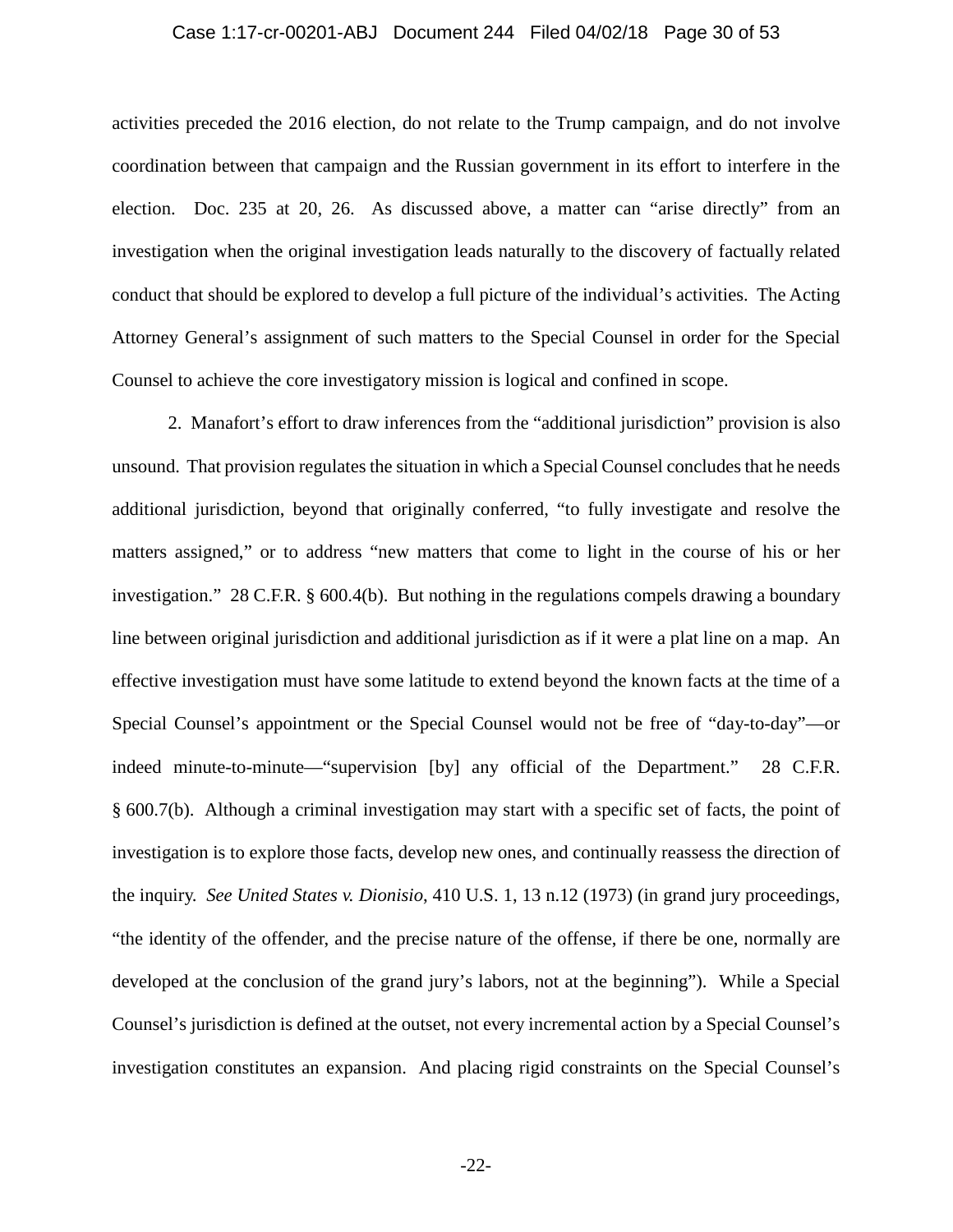#### Case 1:17-cr-00201-ABJ Document 244 Filed 04/02/18 Page 31 of 53

zone of inquiry would defeat the objective of leaving the Special Counsel "free to structure the investigation as he or she wishes." 64 Fed. Reg. at 37,038.

Paragraph (b)(ii) of the Appointment Order provides a permissible way of implementing those considerations. The provision does not confer unlimited and unreviewable discretion on the Special Counsel to investigate and prosecute any matters he encounters. The paragraph's coverage of matters that "arose" from the investigation is necessarily retrospective: it refers to matters already identified as sufficiently connected to the underlying, pre-existing investigation as to come within the Order's scope. The paragraph's coverage of matters that "may directly arise from the investigation" addresses matters that are determined, as the investigation proceeds, to be so logically or practically connected to it as to follow naturally from the original grant. Looking to the structure of the regulations as a whole, the forward-looking aspect of  $(b)(ii)$  occupies space between the generalized understanding of the scope of an investigation that exists at the outset and whose specific contours will inevitably become clearer over time—and the "additional jurisdiction" that must form the basis for consultation with the Attorney General, and his determination about assignment, provided for in 28 C.F.R. § 600.4(b). And here, the Acting Attorney General has required that the Special Counsel consult about matters that "may arise directly from the investigation for a determination of whether such matters should be within the scope of [the Special Counsel's] authority." *See* note 4, *supra*.

Contrary to Manafort's contention, "[a]rising directly from" jurisdiction does not amount to a "blank check" or "*carte blanche*" for the Special Counsel to investigate whatever he may uncover in the course of the investigation. Doc. 235 at 2, 20. Initially, Manafort ignores the requirement that the matter must arise "directly" from the investigation—a clear signal that the Special Counsel's discovery of criminal conduct that is incidental to or disconnected from the core

-23-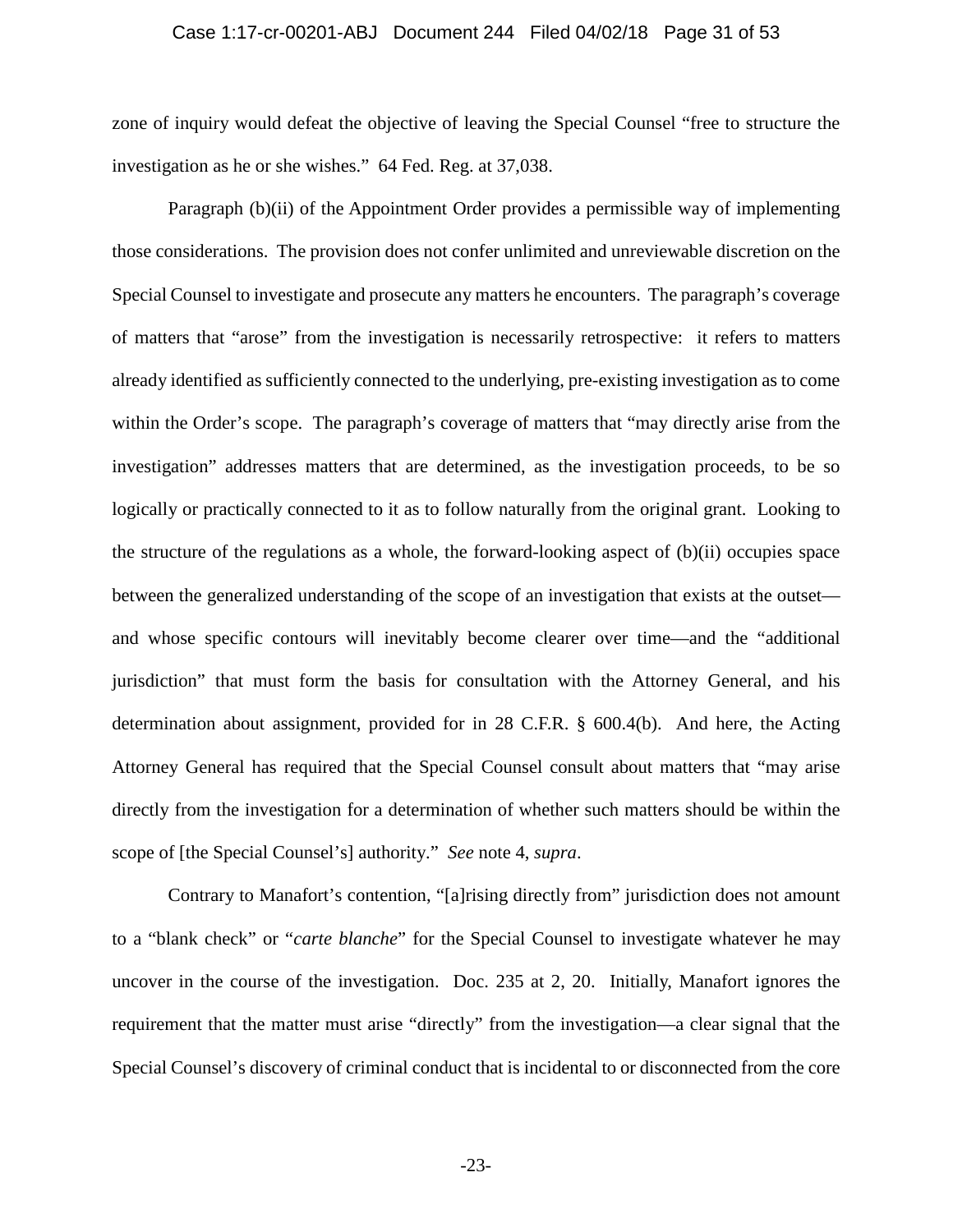#### Case 1:17-cr-00201-ABJ Document 244 Filed 04/02/18 Page 32 of 53

mandate will not be automatically covered. *Black's Law Dictionary* 557 (10th ed. 2014) (directly means "[i]n a straightforward manner," "[i]n a straight line or course," "[i]mmediately"). But more fundamentally, Manafort overlooks the procedural framework that governs the actions of the Special Counsel and his relationship to the Attorney General. As described above, a variety of reporting requirements and supervisory powers guarantee that the Attorney General will be aware of the course and direction of the Special Counsel's investigation and be in a position to limit it or expressly add to the Special Counsel's jurisdiction, if appropriate. In light of that framework, any ambiguity over a Special Counsel's jurisdiction to pursue matters that "may arise directly from the investigation" will be addressed and resolved through ongoing reporting and consultation. And experience has borne out that the Special Counsel and Acting Attorney General have had no difficulty operating in that environment. *See Rosenstein Testimony* at 31 ("I'm responsible for and I know what [the Special Counsel] is investigating.").

3. The rigid approach that Manafort would take to the Appointment Order and Special Counsel regulations stems from his fundamental misunderstanding of the way in which this regime differs from the former Independent Counsel Act. Doc. 235 at 32-33. Under the Independent Counsel Act, constitutional concerns mandated limitations on the judiciary's ability to assign prosecutorial jurisdiction. In the wholly Executive-Branch regime created by the Special Counsel regulations, those constitutional concerns do not exist.

a. In the now-expired Independent Counsel Act, Congress provided for a court-appointed "independent counsel" to investigate and, if appropriate, criminally prosecute certain high-level government officials. In *Morrison v. Olson*, the Supreme Court sustained the constitutionality of the Act against claims that it violated the Constitution's Appointments Clause, U.S. Const. Art II, § 2, cl. 2; imposed impermissible duties on judges, in violation of Article III; and impermissibly

-24-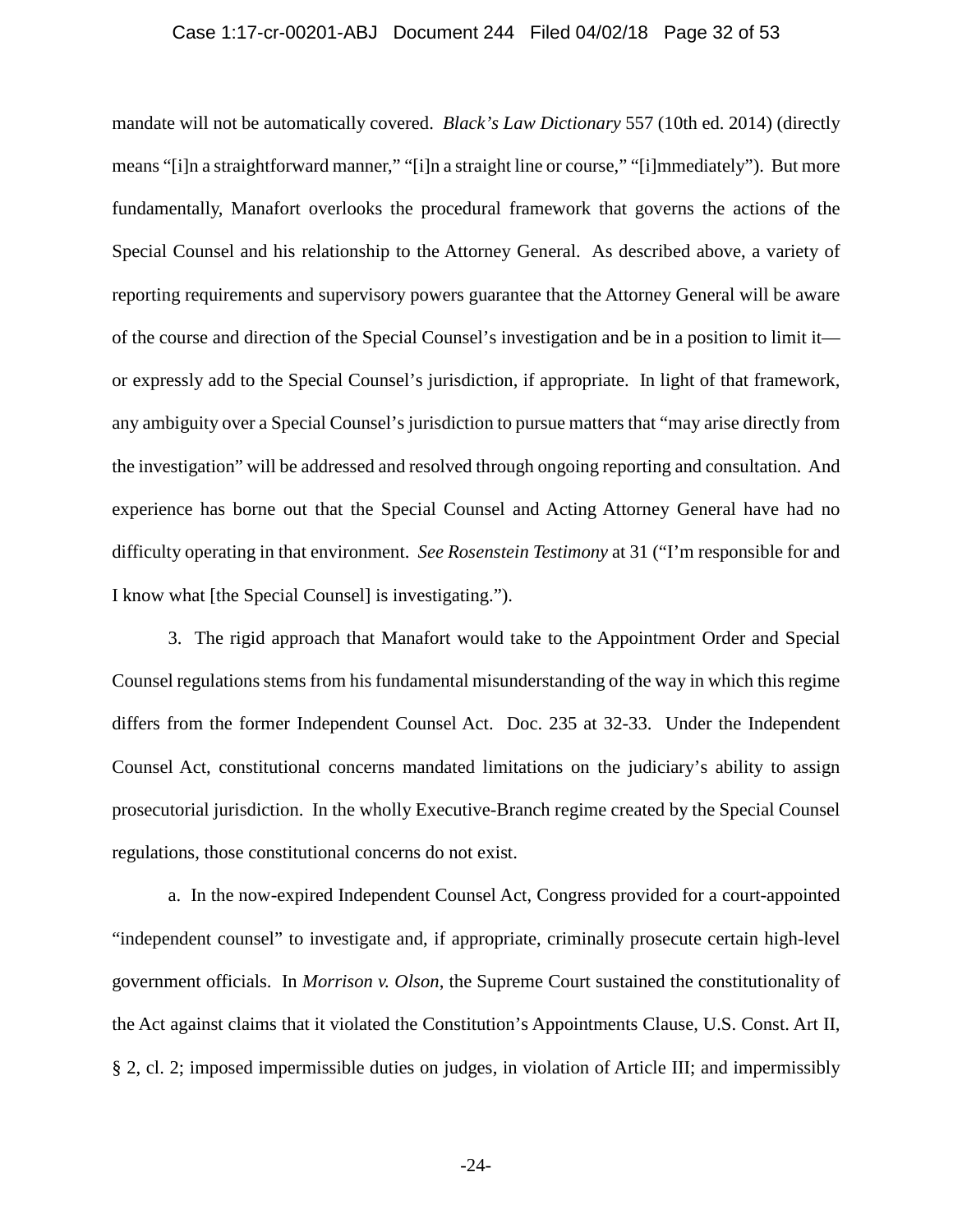#### Case 1:17-cr-00201-ABJ Document 244 Filed 04/02/18 Page 33 of 53

undermined the President's powers, in violation of the constitutionally required separation of powers. 487 U.S. at 659-660. A central feature of the Act was its authorization, upon application of the Attorney General, for a Special Division of the D.C. Circuit to appoint an independent counsel and for the court to "define that independent counsel's prosecutorial jurisdiction." *Id.* at 661 (quoting former 28 U.S.C. § 593(b)). The Supreme Court held that granting the Special Division power to appoint an Independent Counsel was consistent with the Constitution's Appointments Clause, *id*. at 670-677, but that the power to define the Independent Counsel's jurisdiction was valid only insofar as it was "incidental" to the appointment authority, *id*. at 679. "Congress," the Court stated, could not "give the Division *unlimited* discretion to determine the Independent Counsel's jurisdiction." *Id.* To ensure that the court's jurisdiction-defining power remained "truly 'incidental'" to its constitutional justification, the Court held that "the jurisdiction that the court decides upon must be *demonstrably related* to the factual circumstances that gave rise to the Attorney General's investigation and request for the appointment of the independent counsel in the particular case." *Id.* (emphasis added). The same limitation applied to the court's power "to expand the jurisdiction" of the Independent Counsel. *Id.* at 679 n.17.

Consistent with that analysis, in *In re Espy*, 80 F.3d 501 (D.C. Cir., Spec. Div. 1996) (*per curiam*), the Special Division concluded that its authority to refer a matter to an independent counsel on his request was limited to matters that met the *Morrison* test: the matters must be "demonstrably related" to the underlying factual circumstances that prompted the Attorney General's request for the appointment. *Id.* at 507. "In referring a related matter," the court explained, "this court is interpreting, but not expanding, the independent counsel's original prosecutorial jurisdiction, thus permitting the court to make explicit the independent counsel's jurisdiction over a matter that was implicitly included in the original grant of prosecutorial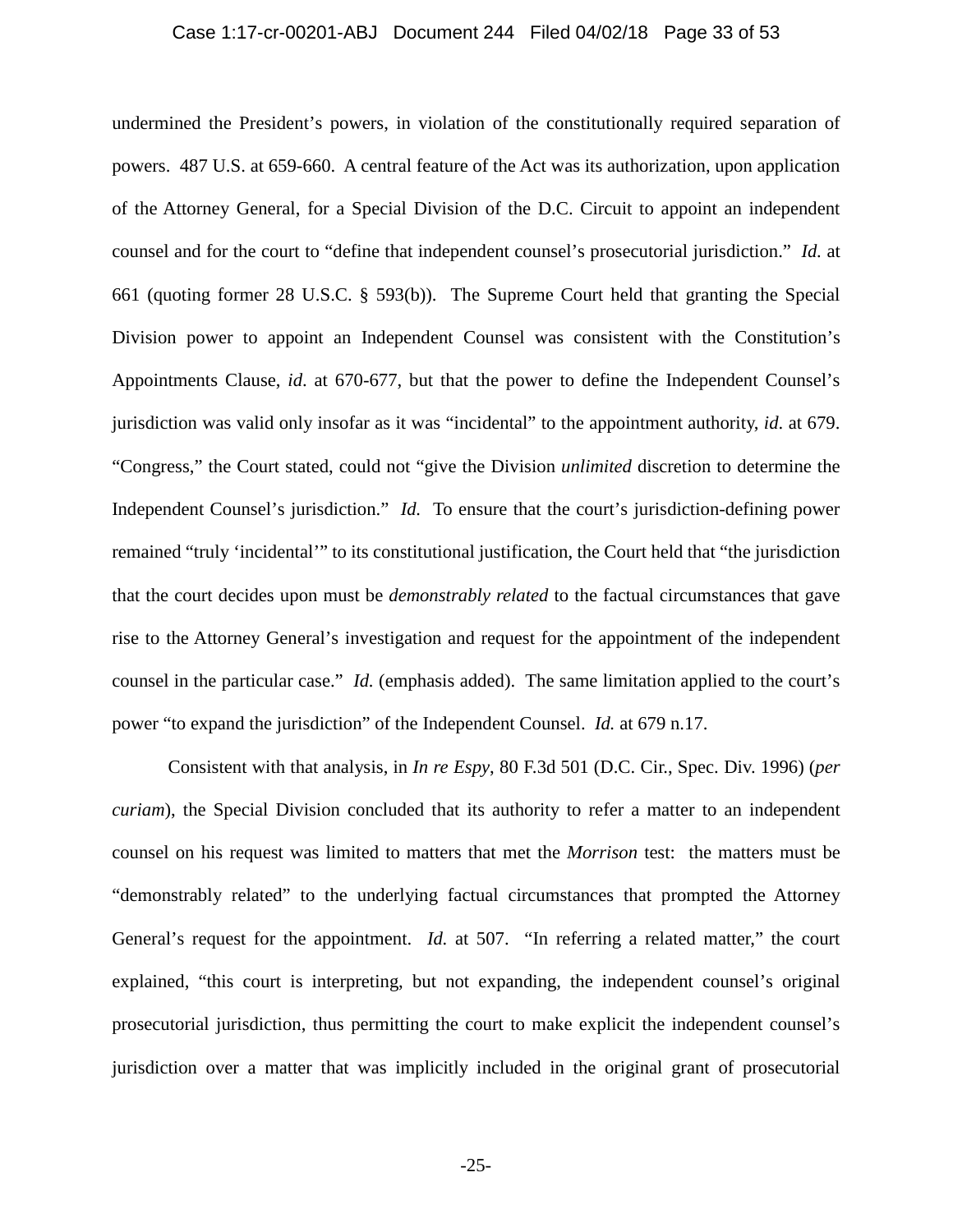#### Case 1:17-cr-00201-ABJ Document 244 Filed 04/02/18 Page 34 of 53

jurisdiction." *Id.*; *accord In re Espy*, 145 F.3d 1365, 1367-1368 (D.C. Cir., Spec. Div. 1998).This approach "avoids the constitutional difficulties \* \* \* that arise when executive duties of a nonjudicial nature are imposed on judges holding office under Article III of the Constitution." 80 F.3d at 507*.* But the court contrasted that limitation with the Attorney General's "broader" authority to make referrals to the independent counsel: the Attorney General "is not similarly subject to the 'demonstrably related' limitation" because the Attorney General's power "is not constrained by separation of powers concerns." *Id.*; *see also United States v. Tucker*, 78 F.3d 1313, 1321 (8th Cir.), *cert. denied*, 519 U.S. 820 (1996). That is because the Attorney General's referral decision exercises solely executive power and does not threaten to impair Executive Branch functions or impose improper duties on another branch.

b. For those reasons, Manafort's attempt to impose restrictions on the Special Counsel regulations drawn from the Independent Counsel Act is misguided. The Special Counsel regulations were adopted to replace, not replicate, the lapsed Independent Counsel scheme. 64 Fed Reg. at 37,038. By providing a process that remains wholly within the Department of Justice, the Special Counsel regulations could afford the Special Counsel a great degree of "free[dom] to structure the investigation" while preserving the Special Counsel's accountability to the Attorney General. *Id*. In stark contrast to the absence of active supervision of an independent counsel under the former Act by either the Attorney General or the Special Division, *see Morrison*, 487 U.S. at 695, 696, the Special Counsel regulations provide an array of Department of Justice supervisory mechanisms. *See, e.g.*, 28 C.F.R. §§ 600.7, 600.8. These "[r]eview and approval procedures" ensure that a Special Counsel operates under "relevant controls" and "Departmental guidance in the most sensitive situations." 64 Fed. Reg. at 37,039. ASpecial Counsel may bypass those review and approval procedures in "extraordinary circumstances" and consult directly with the Attorney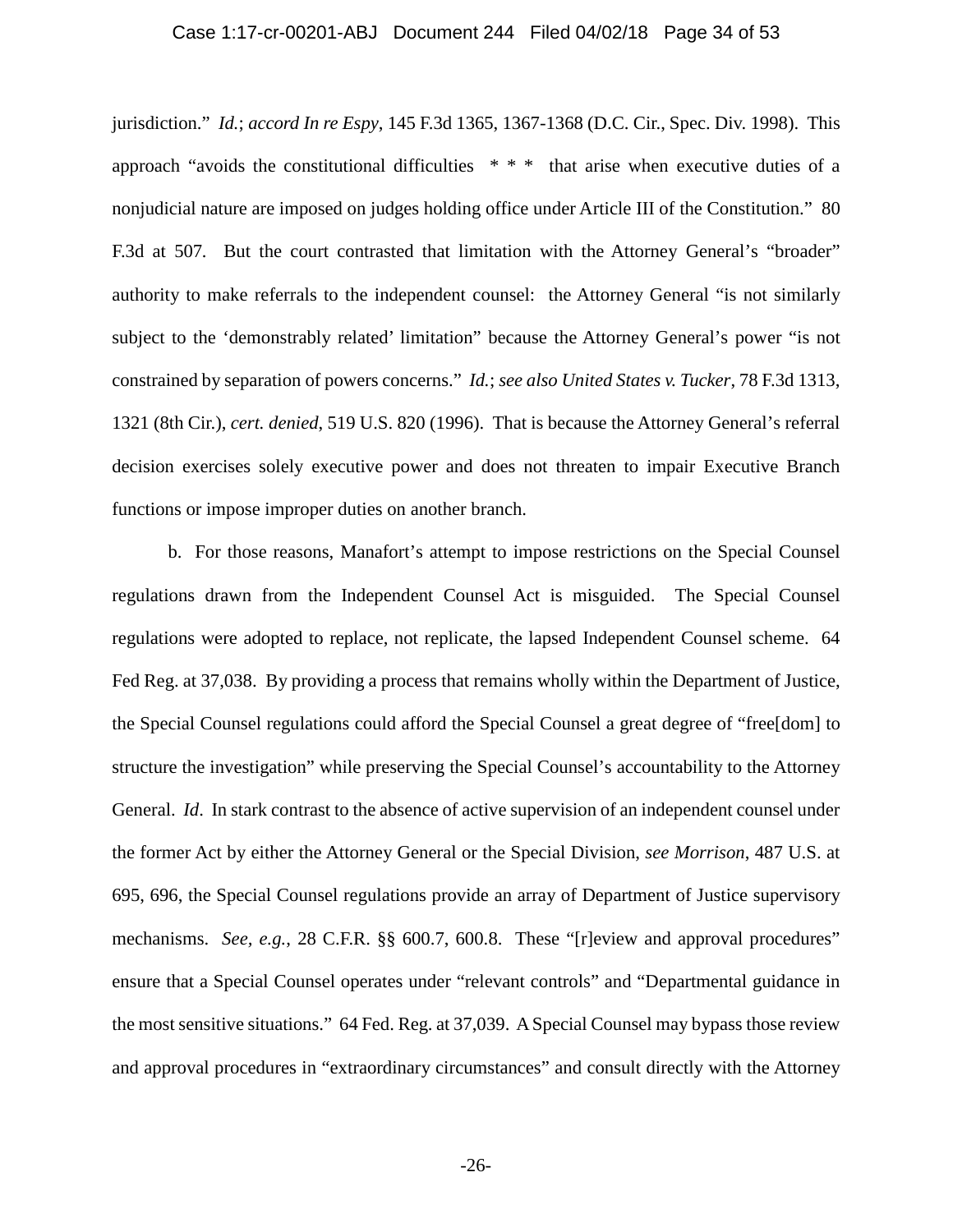#### Case 1:17-cr-00201-ABJ Document 244 Filed 04/02/18 Page 35 of 53

General, 28 C.F.R. § 600.7(a), but that option only "enhance[s]" the Special Counsel's accountability to the Attorney General. 64 Fed. Reg. at 37,040.

It is true that the Special Counsel has discretion to decide when to invoke 28 C.F.R. § 600.4(b) to seek "additional jurisdiction" through consultation with the Attorney General. It is also true that jurisdiction to investigate matters that "may arise directly from the investigation," Appointment Order ¶ (b)(ii), involves matters that were not necessarily known or fully understood at the time of the original appointment. But in deciding when additional jurisdiction is needed, the Special Counsel can draw guidance from the Department's discussion accompanying the issuance of the Special Counsel regulations. That discussion illustrated the type of "adjustments to jurisdiction" that fall within Section 600.4(b). "For example," the discussion stated, "a Special Counsel assigned responsibility for an alleged false statement about a government program may request additional jurisdiction to investigate allegations of misconduct with respect to the administration of that program; [or] a Special Counsel may conclude that investigating otherwise unrelated allegations against a central witness in the matter is necessary to obtain cooperation." 64 Fed. Reg. at 37,039. "Rather than leaving the issue to argument and misunderstanding as to whether the new matters are included within a vague category of 'related matters,' the regulations clarify that the decision as to which component would handle such new matters would be made by the Attorney General." *Id.*<sup>9</sup> In interpreting his jurisdiction over matters that "may arise directly from the investigation," the Special Counsel can be expected to apply that guidance and to

 $\overline{a}$ 

<sup>&</sup>lt;sup>9</sup> The allusion to "related matters" refers to the Independent Counsel Act's provision that the independent counsel's jurisdiction shall include "all matters related to" the subject of the appointment (28 U.S.C. § 593(b)(3)), which prompted the D.C. Circuit to observe that "the scope of a special prosecutor's investigatory jurisdiction can be both wide in perimeter and fuzzy at the borders." *United States v. Wilson*, 26 F.3d 142, 148 (D.C. Cir.), *cert*. *denied*, 514 U.S. 1051 (1995).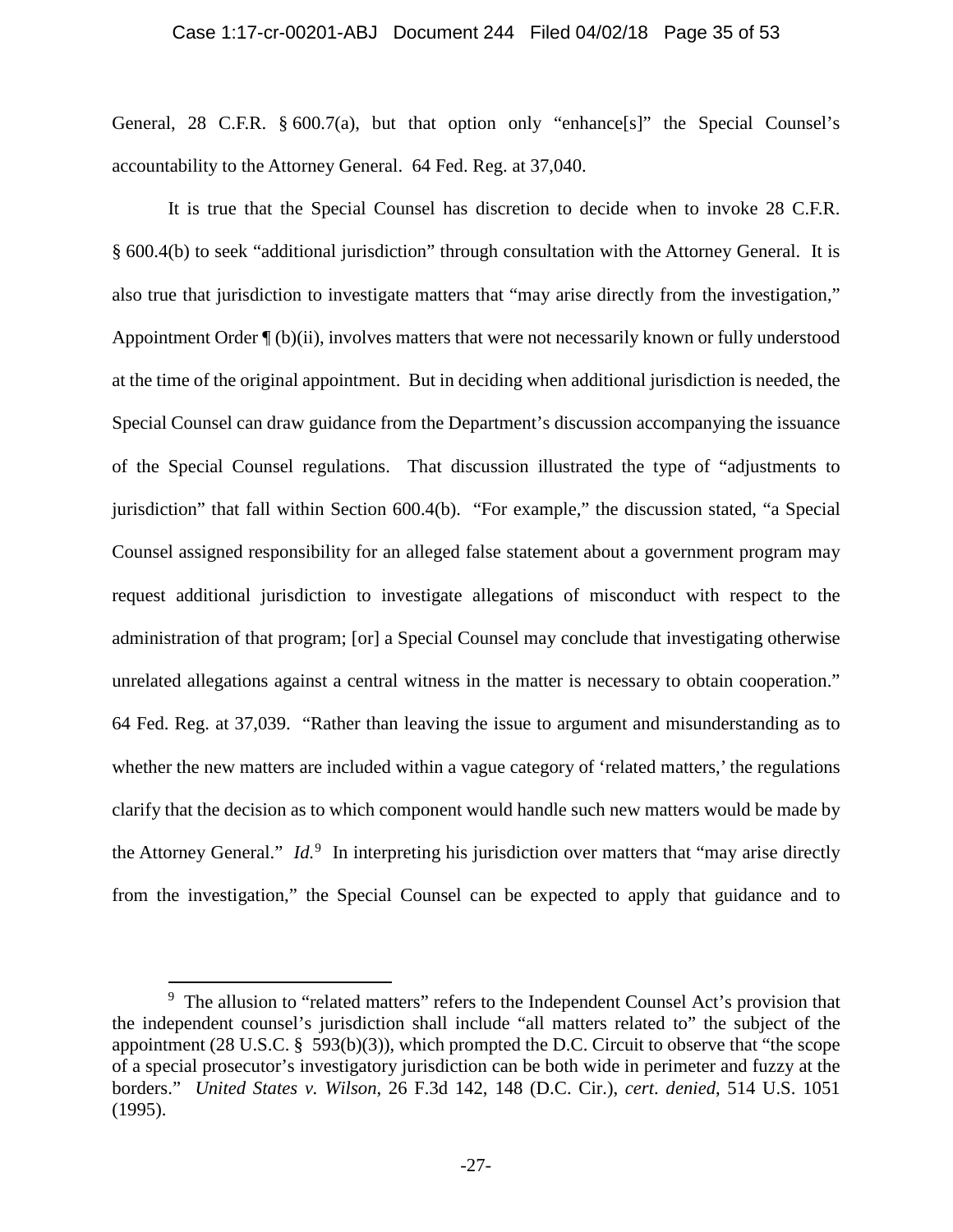#### Case 1:17-cr-00201-ABJ Document 244 Filed 04/02/18 Page 36 of 53

appropriately bring matters to the Attorney General's attention that deserve clarification or treatment under the procedures of Section 600.4(b). *See Armstrong*, 517 U.S. at 464 (noting that "in the absence of clear evidence to the contrary, courts presume that [prosecutors] have properly discharged their official duties"). And, as discussed, the regular reporting requirements imposed on the Special Counsel, 28 C.F.R. § 600.8(b), ensure that borderline questions of jurisdiction do not fall between the cracks.

All of this leads to the conclusion that the political-accountability concerns that Manafort raises have no relevance here. The Special Counsel regulations are promulgated by the Attorney General, not imposed by Congress; they leave the decision whether to appoint a Special Counsel under the regulations to the Attorney General's discretion, rather than being governed by a legislatively defined test; they provide for the Attorney General, rather than a court, to select the Special Counsel; and they lodge the jurisdiction-defining and supervision roles in the same executive official, rather than removing the jurisdiction-defining power from the Executive Branch and restricting the Attorney General's post-appointment supervision to a court-reviewed "good cause" removal power. *See Morrison,* 487 U.S. at 696. Under this regime, a runaway Special Counsel is an impossibility. Indeed, the Acting Attorney General has specifically remarked that the Special Counsel's authority differs from that of an "independent counsel" and allows issues arising from the Special Counsel's discovery of new and unanticipated crimes to be "worked out with[in] the Department." *Rosenstein Testimony* at 40.

No justification exists to impose categorical limitations on an internal Department of Justice regulatory process that raises no constitutional concerns. Manafort has not raised any statutory or constitutional claims—and no such claims would have merit. The Acting Attorney General possessed full statutory authority to appoint a Special Counsel under 28 U.S.C. §§ 509,

-28-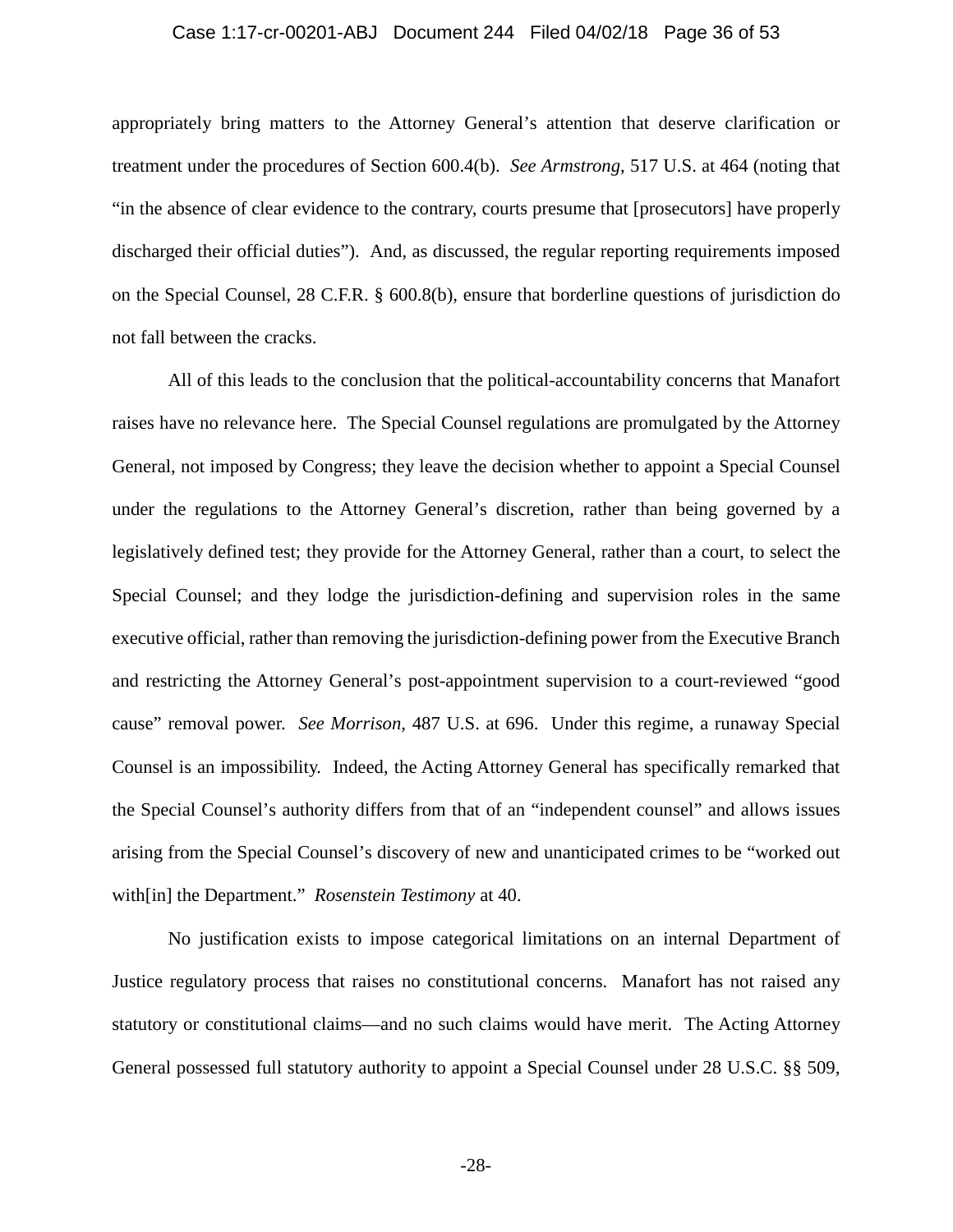#### Case 1:17-cr-00201-ABJ Document 244 Filed 04/02/18 Page 37 of 53

510, and 515, and no plausible constitutional objections could be advanced. *See In re Sealed Case*, 829 F.2d 50, 55-57 (D.C. Cir. 1987) (rejecting statutory and Appointments Clause challenges to Iran-Contra prosecutor appointed under the same statutes); *United States v. Libby*, 429 F. Supp. 2d 27, 28-29 (D.D.C. 2006) (rejecting same challenges to a Special Counsel's investigation of unauthorized disclosures of classified information, who was appointed under the same statutes). It is especially notable that Manafort, while relying on principles of political accountability, does not invoke the Appointments Clause as a basis for his challenge, despite the Clause's "design[] to preserve political accountability relative to important Government assignments." *Edmond v. United States*, 520 U.S. 651, 663 (1997). In sum, Manafort's challenges to the Appointment Order and Special Counsel's actions have no merit.

## **C. The Special Counsel Regulations Do Not Give Rise To Judicially Enforceable Rights**

In any event, no basis exists for the Court to adjudicate Manafort's regulation-based objection. The Special Counsel regulations were not intended to be, and are not, enforceable by individual defendants in criminal cases. The Special Counsel regulations are explicit on that point:

#### **§ 600.10 No creation of rights.**

The regulations in this part are not intended to, do not, and may not be relied upon to create any rights, substantive or procedural, enforceable at law or equity, by any person or entity, in any matter, civil, criminal, or administrative.

28 C.F.R. § 600.10. Manafort therefore cannot challenge the Indictment based on a claimed regulatory violation.

1. The intention expressed in Section 600.10 accords with the general precept that internal agency rules, when not required by the Constitution or a statute, are generally not judicially enforceable in a criminal prosecution. *Cf. United States v. Caceres*, 440 U.S. 741, 749-754 (1979) (declining to apply the exclusionary rule to suppress evidence for violations of agency procedures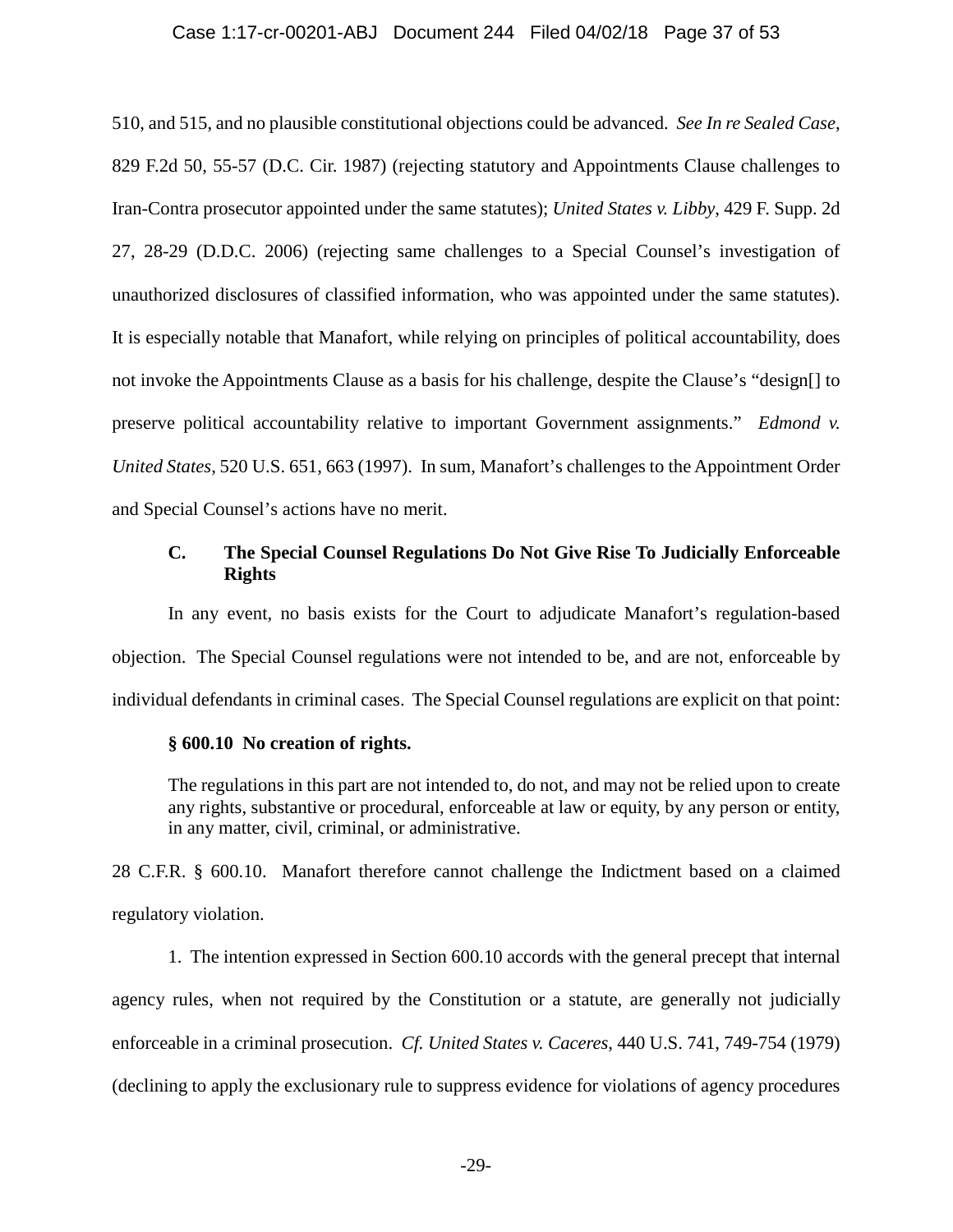#### Case 1:17-cr-00201-ABJ Document 244 Filed 04/02/18 Page 38 of 53

on consensual monitoring). Here, the Department of Justice "was not required by the Constitution or by statute to adopt any particular procedure or rules" before appointing a Special Counsel and defining his jurisdiction. *See id*. at 749-750. On prior occasions, including after the promulgation of the Special Counsel regulations, the Attorney General or Acting Attorney General has appointed Special Counsels or other specially appointed attorneys to conduct particular investigations, without invoking or relying on a regulation like 28 C.F.R. Part 600. *See, e.g.*, *In re Sealed Case*, 829 F.2d at 52-53, 55 (Iran-Contra investigation); *Libby*, 429 F. Supp. 2d at 28-29 (investigation concerning leak of Valerie Plame's affiliation with the CIA); *see also United States v. Nixon*, 418 U.S. 683, 694 & n.8 (1974) (Watergate Special Prosecutor). The Attorney General's statutory authority to authorize the Special Counsel's investigation here rests on the same footing as those investigations. *See* Appointment Order (citing 28 U.S.C. §§ 509, 510, 515). And the Acting Attorney General's decision to apply 28 C.F.R. §§ 600.4 through 600.10 to the Special Counsel (Appointment Order ¶ (d)) had no effect on Manafort—except to confirm that the regulations are not "enforceable" by him in any civil or criminal case. 28 C.F.R. § 600.10.

The regulations do have an internal effect on the Department of Justice. *See* 64 Fed. Reg. at 37,041 (characterizing the regulations as "matters of agency management or personnel" and treating them at most as "a rule of agency organization, procedure, or practice"). "So long as [the Special Counsel regulation] is extant, it has the force of law" in governing the Attorney General's actions in cases where he has seen fit to invoke it. *Nixon*, 418 U.S. at 695. But the effect of the regulation on the internal governance of the Department of Justice is a far different matter from the effect of the regulation on individuals. Here, the regulation has no external effect—it does not create individual rights or exist for the benefit of individuals. Instead, it allocates prosecutorial authority within the Department of Justice in order to promote public confidence in a criminal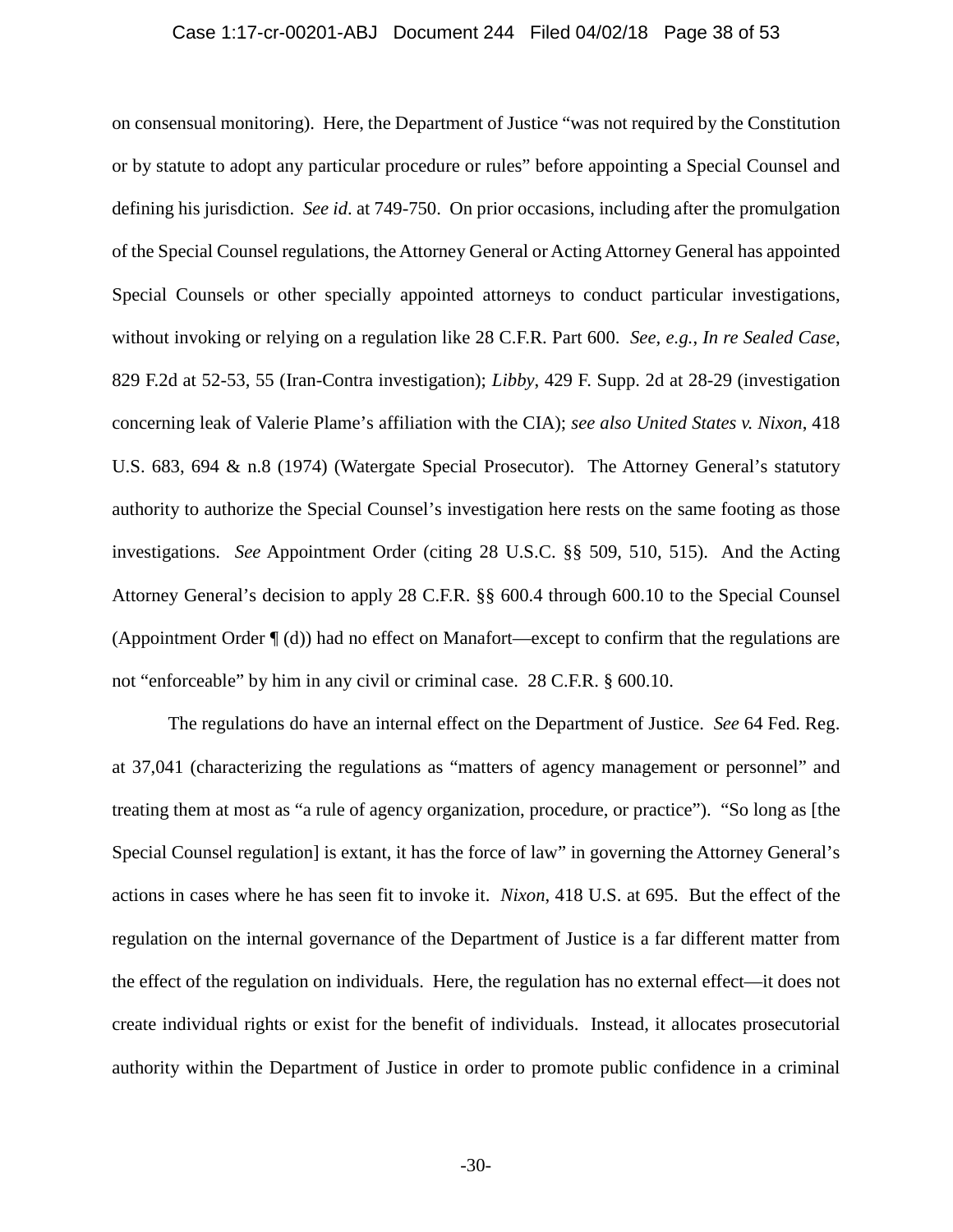#### Case 1:17-cr-00201-ABJ Document 244 Filed 04/02/18 Page 39 of 53

investigation concerning a foreign power's efforts to influence the 2016 presidential election "and related matters." Press Release, U.S. Dep't of Justice, *Press Release on Appointment of Special Counsel* (May 17, 2017), *available at* https://www.justice.gov/opa/pr/appointment-specialcounsel. As the Acting Attorney General explained when he appointed the Special Counsel, he "determined that a Special Counsel is necessary in order for the American people to have full confidence in the outcome" of the Russian-interference investigation. *Id.* The American people have a surpassing interest in being assured that the Department of Justice will complete this investigation with independence and integrity. But that public interest does not give an individual defendant enforceable rights.

2. The Special Counsel regulations are on par with many other internal guidance documents promulgated to regulate DOJ procedures. The D.C. Circuit and many other courts of appeals have held that such internal DOJ guidelines—*e.g.*, the United States Attorneys' Manual do not confer any rights on criminal defendants and are therefore not enforceable. In *United States v. Blackley*, the court of appeals held that "violations of [USAM] policies by DOJ attorneys or other federal prosecutors afford a defendant no enforceable rights" because, among other reasons, "[t]he [USAM] itself says that it 'is not intended to confer any rights, privileges or benefits.'" 167 F.3d 543, 548-549 (D.C. Cir.), *cert*. *denied*, 528 U.S. 868 (1999). Other courts of appeals have consistently reached the same conclusion with respect to a variety of DOJ policies. *See, e.g.*, *United States v. Wilson*, 413 F.3d 382, 389 (3d Cir. 2005) (collecting cases holding that "Department of Justice guidelines and policies do not create enforceable rights for criminal defendants," and denying relief for potential violation of DOJ's *Petite* policy limiting dual prosecution); *United States v. Fernandez*, 231 F.3d 1240, 1246 (9th Cir. 2000) (USAM); *United States v. Lee*, 274 F.3d 485, 492-493 (8th Cir.) (DOJ death penalty protocol), *cert*. *denied*, 537 U.S.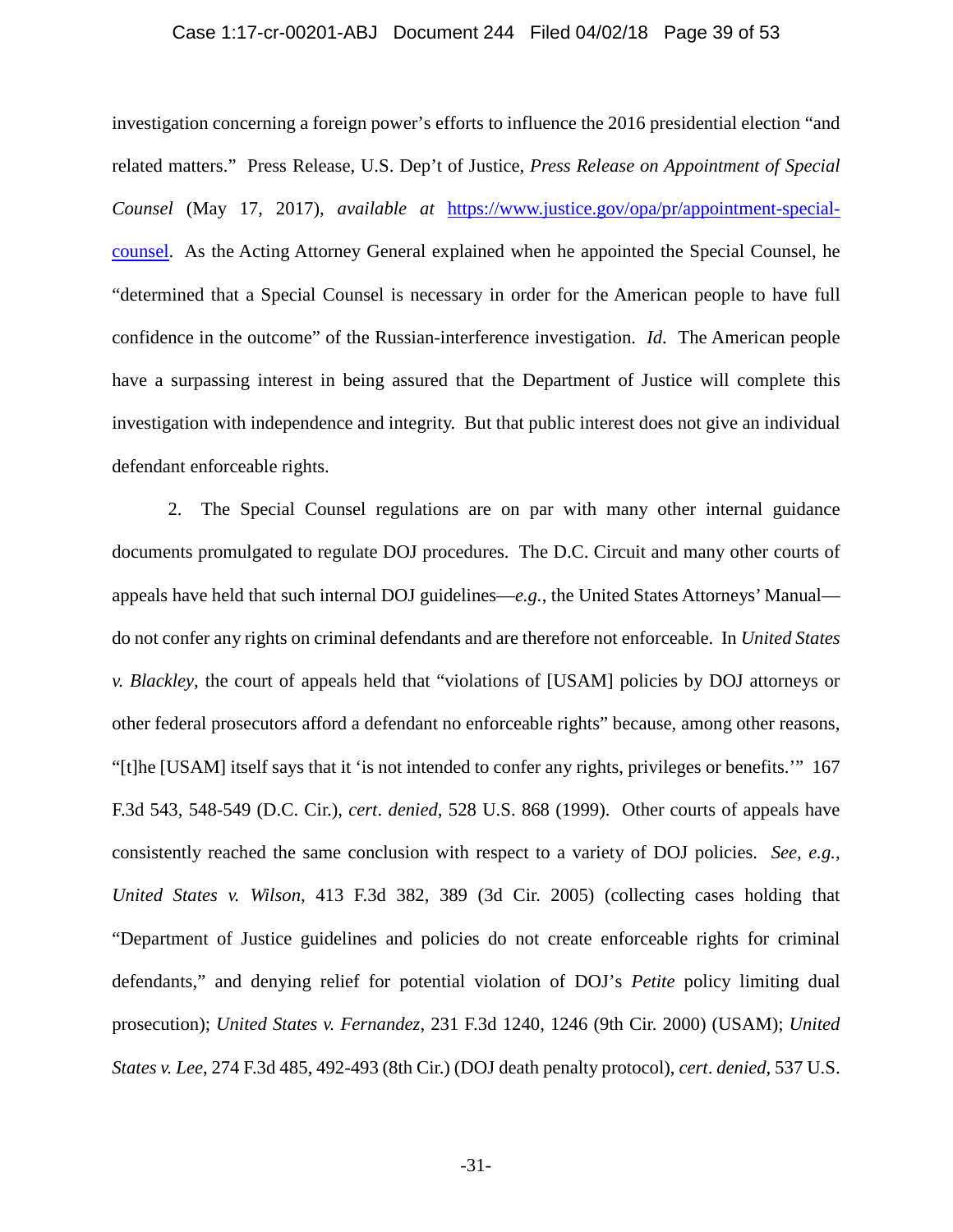#### Case 1:17-cr-00201-ABJ Document 244 Filed 04/02/18 Page 40 of 53

1000 (2002); *United States v. Piervinanzi*, 23 F.3d 670, 682 (2d Cir.) (DOJ policy memorandum requiring consultation before bringing certain charges), *cert*. *denied*, 513 U.S. 904 (1994); *United States v. Craveiro*, 907 F.2d 260, 263-264 (1st Cir.) (DOJ policy requiring pre-trial notice of intent to seek sentence enhancement), *cert*. *denied*, 498 U.S. 1015 (1990). Like those policies, the Special Counsel regulations disclaim the creation of individual rights in language that "[f]ederal courts have held \* \* \* to be effective." *Lee*, 274 F.3d at 493; *Blackley*, 167 F.3d at 548-549 (same). Such disclaimers should have particular force in barring judicial review of DOJ prosecutorial policies, given that enforcement of the Nation's criminal laws is "a special province of the Executive," and the government's exercise of prosecutorial discretion is generally not subject to judicial review. *Armstrong*, 517 U.S. at 464 (internal quotation marks omitted).

Several of the reasons supporting the general rule against judicial review of the exercise of prosecutorial discretion have salience here. As the Supreme Court has explained, "[e]xamining the basis of a prosecution delays the criminal proceeding, threatens to chill law enforcement by subjecting the prosecutor's motives and decisionmaking to outside inquiry, and may undermine prosecutorial effectiveness by revealing the Government's enforcement policy." *Wayte v. United States*, 470 U.S. 598, 607 (1985). Here, judicial consideration of the allocation of investigatory and prosecutorial responsibility to the Special Counsel could expose the Department's decisionmaking on the scope and direction of the Special Counsel's investigation to outside inquiry and could, in some cases, undermine the investigation's effectiveness by revealing the specific policy or practical considerations that underlie allocation decisions. Those considerations could include sensitive intelligence leads and classified information. Those factors reinforce the conclusion that Manafort cannot predicate a motion to dismiss the Indictment on a claim that a DOJ appointment order, or the actions of the Special Counsel acting under the Appointment Order,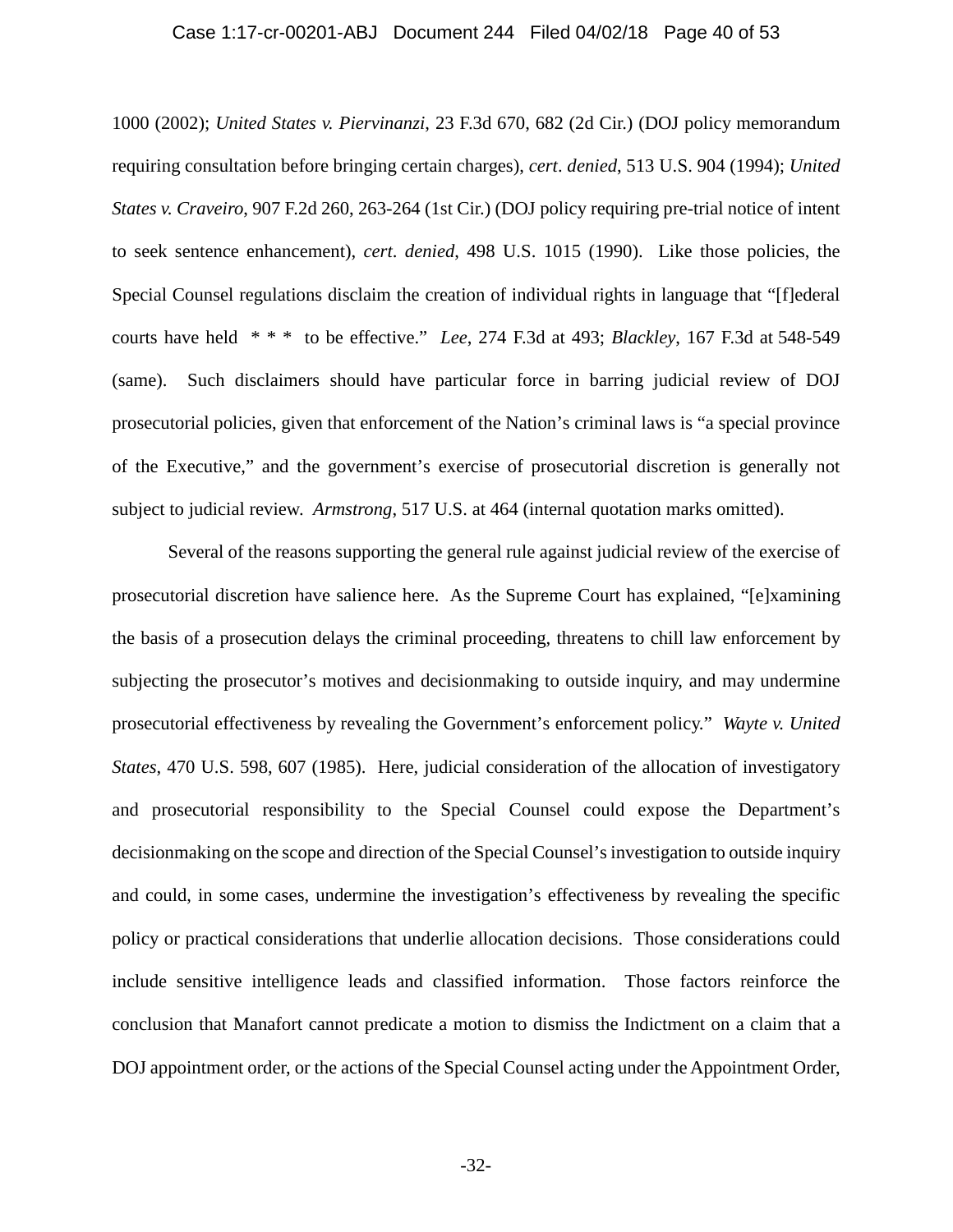transgress internal DOJ regulations on the appointment of a Special Counsel.

The allocation of prosecutorial responsibility between the Special Counsel and other officials in the Department of Justice is an especially unlikely candidate for judicial review for an additional reason. As the D.C. Circuit has noted, unlike allocation issues under the former Independent Counsel Act, no issues of constitutional dimension are "at stake in the parceling out of jurisdiction between Main Justice and the various U.S. Attorneys' offices." *United States v. Hubbell*, 167 F.3d 552, 557 (D.C. Cir. 1999), *aff'd*, 530 U.S. 27 (2000). Even under the former Independent Counsel Act, the Eighth Circuit concluded that the Attorney General's decision to refer a matter as "related" to an independent counsel's existing jurisdiction was unreviewable. *Tucker*, 78 F.3d at 1318. The court explained that "[t]he 'relatedness' determination \*\*\* is an exercise of a discretion that only the prosecutor and the Attorney General command, because of their intimate knowledge of the course of the investigation, including witness statements, and of other proceedings that may be ongoing before the grand jury." *Id.* The court saw no reason to conclude that "the Attorney General's referral decision is any more subject to judicial review than the usual prosecutorial decisions." *Id.* at 1317. The same is true here.<sup>10</sup>

3. Manafort resists this conclusion by disavowing that he is asserting any enforceable rights and insisting that he is claiming only that "the Acting Attorney General lacked authority to issue paragraph (b)(ii) of the Appointment Order." Doc. 235 at 25 n.4 (emphasis omitted). For that proposition, he relies on *Larson v. Domestic & Foreign Commerce Corp.*, 337 U.S. 682 (1949),

 $\overline{a}$ 

 $10$  The Eighth Circuit's holding also reflected "particular legislative history indicating that Congress intended the Attorney General's § 594(e) referrals to be unreviewable," *Hubbell*, 167 F.3d at 557 (citing *Tucker*, 78 F.3d at 1317-1318). But that is fully consistent with a finding of unreviewability here. If *statutes* permitting the Attorney General to make referrals to an independent counsel did not trigger a right to judicial review at the behest of criminal defendants, far less reason exists for a court to create a right to judicial review for the Attorney General's and Special Counsel's action under internal *regulations*.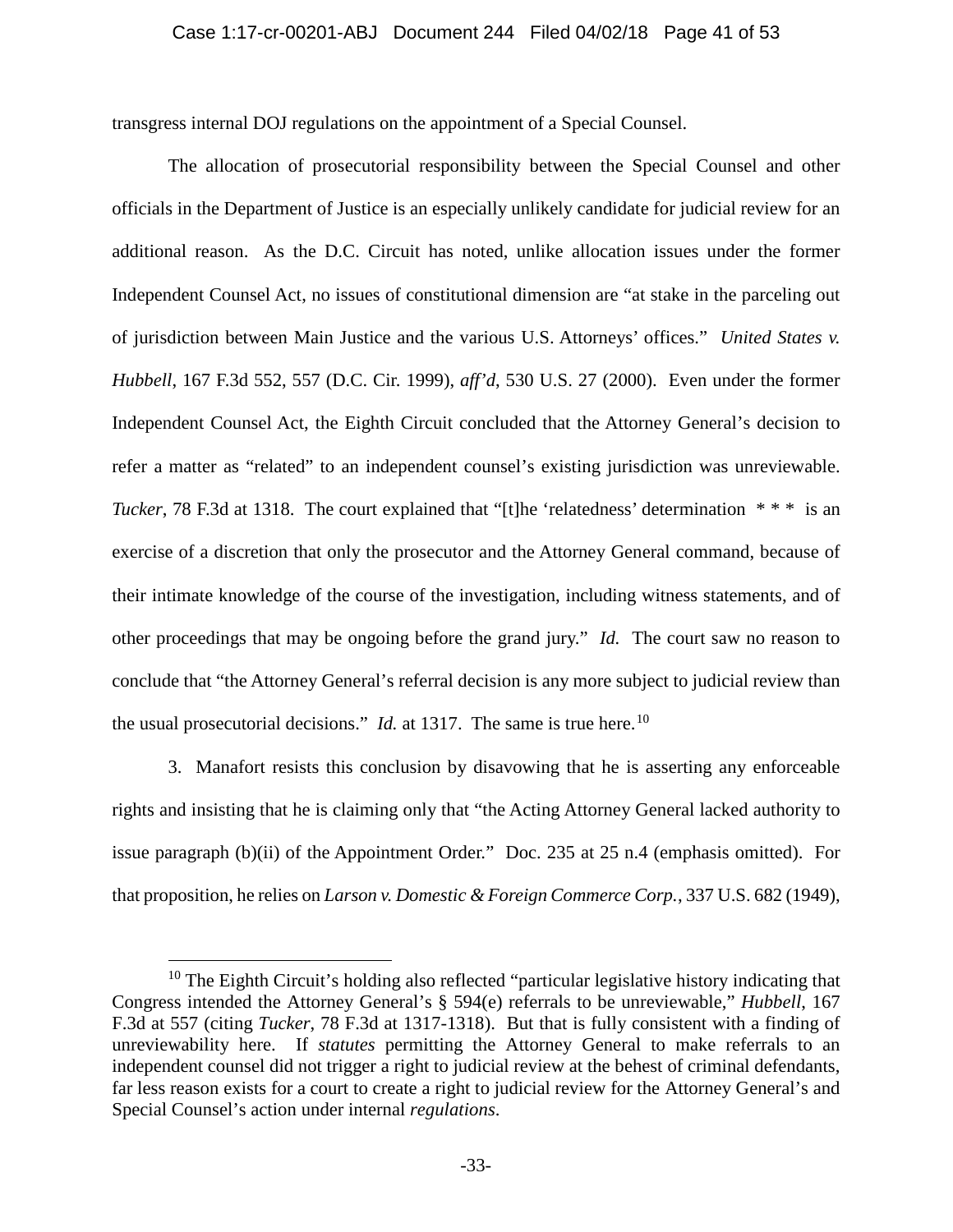#### Case 1:17-cr-00201-ABJ Document 244 Filed 04/02/18 Page 42 of 53

contending that it stands for the proposition that a court may enjoin executive action "in excess of [] authority or under an authority not validly conferred." *Id.* at 690-691. Manafort's purported distinction of the *Blackley* line of cases precluding review of asserted violations of internal DOJ policies and his reliance on *Larson* are misplaced.

As an initial matter, if regulations create no enforceable rights, it would make little sense for courts to enforce them on the theory that the relevant official "lacked authority" to engage in the challenged conduct. If that were the rule, *Blackley* (and the consistent line of cases that similarly decline to enforce the USAM and related DOJ policies) could be easily circumvented by changing the label on the claim. Manafort provides no reason to think that courts should permit such gamesmanship. And the sound reasons for declining to impose sanctions on the government for failing to adhere to regulations that it adopted as a matter of discretion cut strongly against allowing it. *See Caceres*, 440 U.S. at 755-756 ("[W]e cannot ignore the possibility that a rigid application of an exclusionary rule to every regulatory violation could have a serious deterrent impact on the formulation of additional standards to govern prosecutorial and police procedures.").

Manafort's reliance on *Larson* is equally flawed. *Larson* involved a civil action to enjoin governmental officials from completing a contract to sell coal. 337 U.S. at 684. In upholding a claim of sovereign immunity, the Supreme Court distinguished cases in which "the officer's powers are limited by statute, [and] his actions beyond those limitations are considered individual and not sovereign actions." *Id*. at 689. Such actions by an officer, the Court indicated, are "*ultra vires*" and thus may support a claim for "specific relief." *Id.* That statement cannot assist Manafort. Among other reasons, the statement addressed a clear lack of *statutory* authority, not a claimed violation of internal *regulations*; contemplated a violation of an individual's rights, not simply an absence of an official's authority; and concerned when specific relief might be granted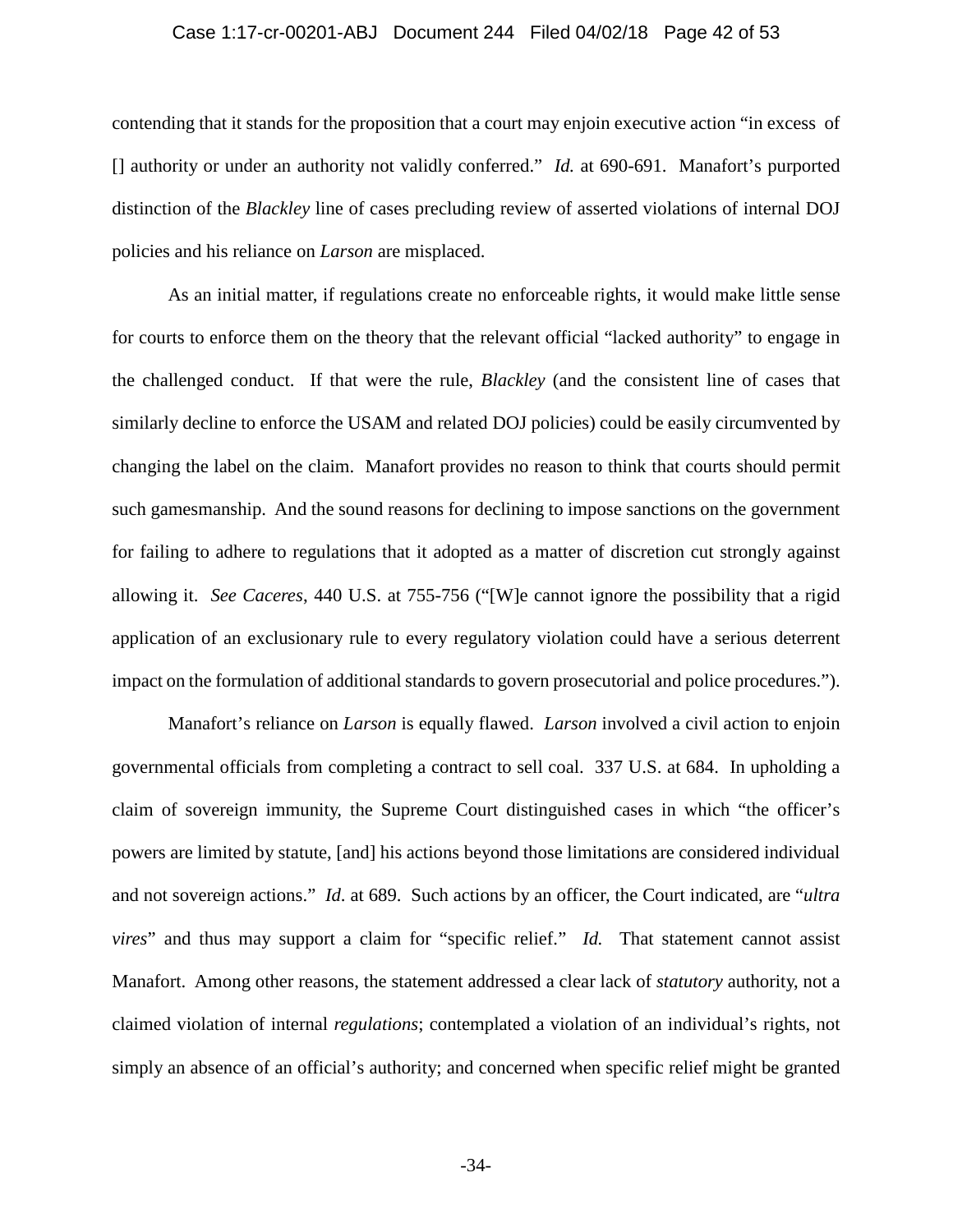#### Case 1:17-cr-00201-ABJ Document 244 Filed 04/02/18 Page 43 of 53

in a civil action, not when an indictment may be dismissed in a criminal case. The government is aware of no case dismissing an indictment in light of a claim based on *Larson.* Nor should this case be the first. At a minimum, *Larson* requires "an officer's lack of delegated power"; "[a] claim of error in the exercise of that power is therefore not sufficient." 337 U.S. at 690. While Manafort cannot even show error in the Acting Attorney General's or Special Counsel's actions, he surely cannot establish a lack of delegated power. *See* pp. 29-30, *supra;* pp. 35-36, *infra*. In sum, in light of the fundamental principles that bar judicial review of prosecutorial action that does not violate a statute or the Constitution—which the Supreme Court has reaffirmed time and again—*Larson* cannot bear the weight Manafort places on it.

## **D. Manafort Has No Right To Have The Indictment Dismissed**

Finally, Manafort's arguments not only lack merit, but also cannot support the remedy he seeks. Manafort's claims concern assignment of responsibility among Department of Justice attorneys pursuant to the Acting Attorney General's authority under 28 U.S.C. § 515. His regulatory arguments do not implicate the jurisdiction of this Court or establish a violation of the Federal Rules of Criminal Procedure. And any such error would in any event be harmless.

1. Federal criminal proceedings are conducted by "officers of the Department of Justice, under the direction of the Attorney General." 28 U.S.C. § 516; *see* 28 U.S.C. § 519. The Special Counsel is such an officer. He was appointed under 28 U.S.C. § 515, which allows the Acting Attorney General to "specially retain[]" attorneys, "commissioned as special assistant to the Attorney General or special attorney," and expressly authorizes those attorneys to "conduct any kind of legal proceeding, civil or criminal, including grand jury proceedings." 28 U.S.C. § 515; *see* Appointment Order (invoking, *inter alia*, 28 U.S.C. § 515). Section 515's grant of authority is alone sufficient to reject any claim that the Special Counsel acted without authority here.

Manafort has not disputed that the Special Counsel has statutory authority under 28 U.S.C.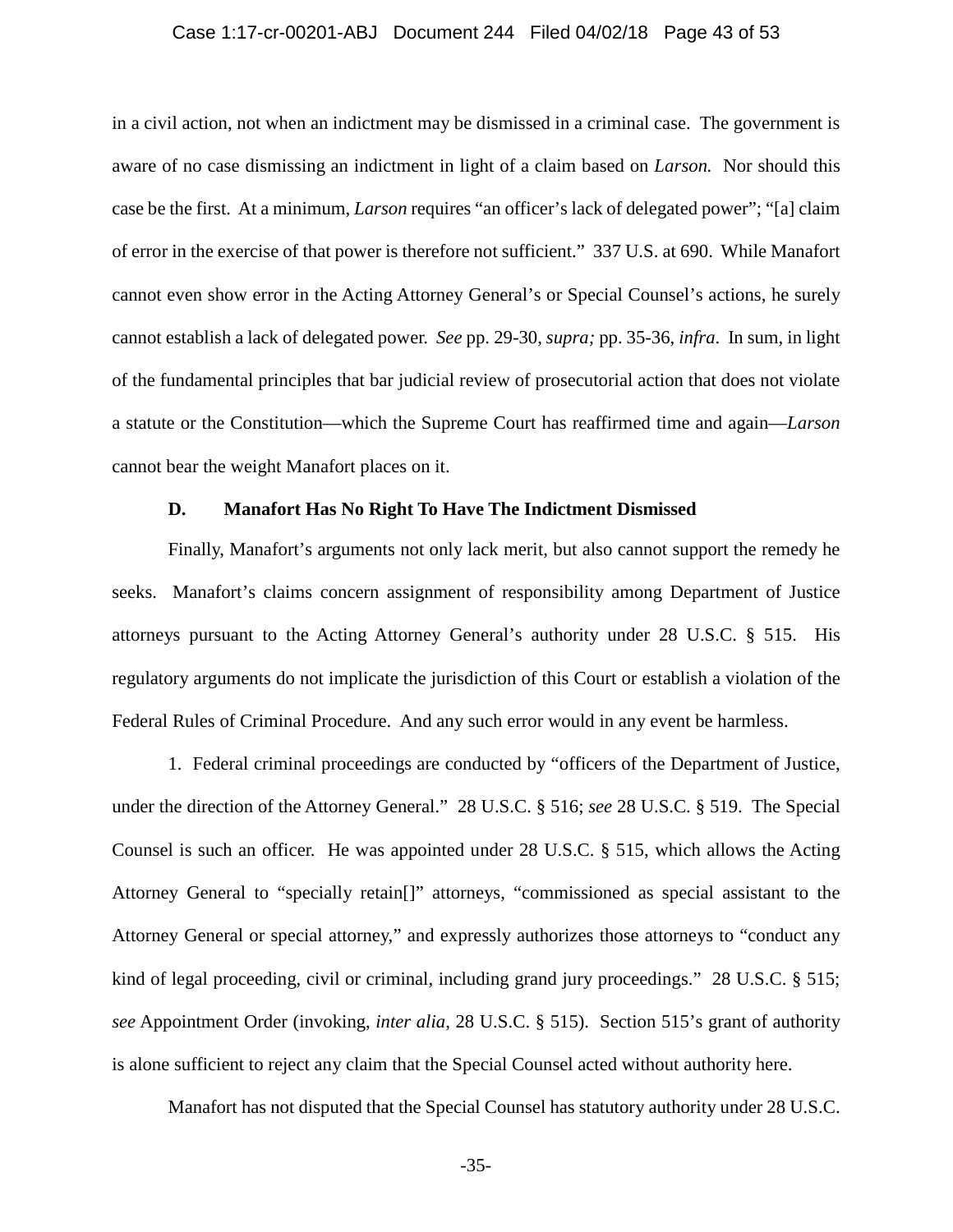#### Case 1:17-cr-00201-ABJ Document 244 Filed 04/02/18 Page 44 of 53

§ 515 as a Department of Justice attorney. To confer statutory authority, officers need not be given specific authorization to appear in particular criminal cases; "the failure to specify the names of the persons to be investigated or prosecuted [in the appointment is] of no consequence." *United States v. Balistrieri*, 779 F.2d 1191, 1208-1210 (7th Cir.), *cert. denied*, 475 U.S. 1095 (1986), overruled on other grounds, *Fowler v. Butts*, 829 F.3d 788 (7th Cir. 2016); *see also United States v. Morris*, 532 F.2d 436, 439-441 (5th Cir. 1976); *Infelice v. United States*, 528 F.2d 204, 205-208 (7th Cir. 1975); *In re Persico*, 522 F.2d 41, 45-46, 56-66 (2d Cir. 1975). No written authorization is even required. Direction "may be implied" from "writings, guidelines, practices, and oral directions," including those "transmitted through a chain of command." *Persico*, 522 F.2d at 66. Accordingly, even if some error under the regulation occurred in assigning this area of investigation to the Special Counsel, the Special Counsel has statutory authority to represent the government in this prosecution.

2. Manafort asserts (Doc. 235 at 21-27, 37) that any error in assigning these matters to the Special Counsel deprives this Court of jurisdiction. But the errors that Manafort alleges do not call into question the "jurisdiction" of this Court, which, as the Supreme Court has clarified, refers to the limits of "a court's adjudicatory authority." *Eberhart v. United States*, 546 U.S. 12, 16 (2005) (per curiam). District courts are vested with "original jurisdiction  $**$ " of all offenses against the laws of the United States," 18 U.S.C. § 3231; the Indictment unquestionably meets that test. *See United States v. Fahnbulleh*, 752 F.3d 470, 476 (D.C. Cir. 2014) ("[I]f an indictment or information alleges the violation of a crime set out in Title 18 or in one of the other statutes defining federal crimes, that is the end of the jurisdictional inquiry.") (quoting *United States v. George*, 676 F.3d 249, 259 (1st Cir. 2012)). And the requirements of the Federal Rules of Criminal Procedure invoked by Manafort do not concern "jurisdiction." *See, e.g.*, *United States v. Easton*, 937 F.2d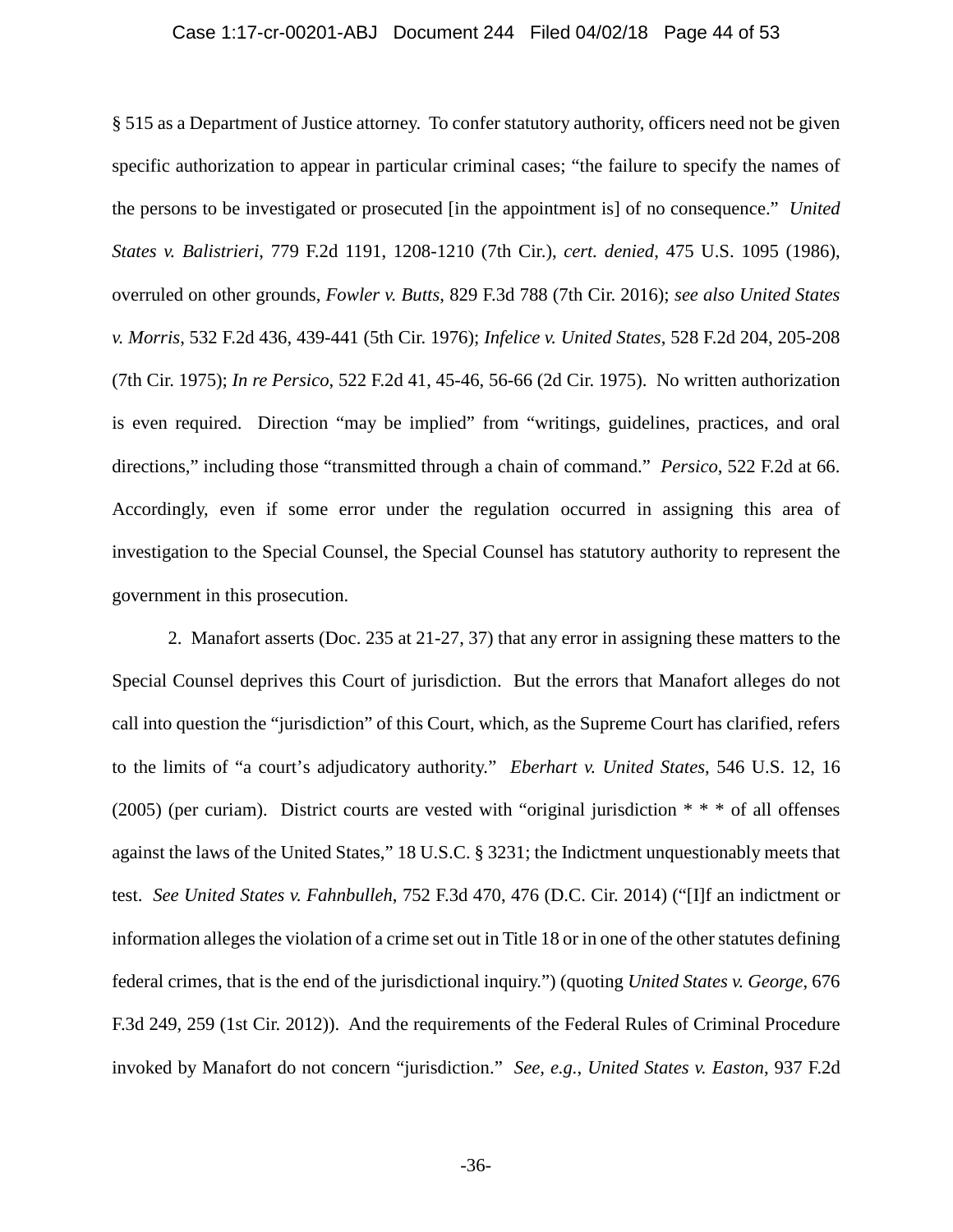#### Case 1:17-cr-00201-ABJ Document 244 Filed 04/02/18 Page 45 of 53

160, 162 (5th Cir. 1991) ("requirement of an indictment signature by 'the attorney for the government,' is nonjurisdictional"); *see also In re Lane*, 135 U.S. 443, 449 (1890) (failure to sign indictment not jurisdictional).

Manafort primarily relies on *United States v. Providence Journal Co.*, 485 U.S. 693 (1988), and a series of cases citing that decision. In *Providence Journal*, the question was whether, as a statutory matter, a court-appointed contempt prosecutor could invoke the jurisdiction of the Supreme Court. The Supreme Court initially took jurisdiction over the case "[b]y writ of certiorari granted upon the petition of any party." 28 U.S.C. § 1254; *see* 485 U.S. at 699. But the Court concluded that by statute, only "the Attorney General and the Solicitor General," and persons delegated authority by the Attorney General, may conduct Supreme Court litigation in cases where the government is a party. *Id.* at 699-707 (quoting 28 U.S.C. § 518(a)). Because "a federal statute deprive[d] the special prosecutor of the authority to pursue the litigation in th[e] [Supreme] Court," that prosecutor was "not a party entitled to petition for certiorari under 28 U.S.C. § 1254(1)," and the Supreme Court therefore lacked jurisdiction. *Id.* at 699 & n.5; *see also FEC v. NRA Political Victory Fund*, 513 U.S. 88, 90-91, 98 (1994) (because agency lacked "statutory authority," it could not "petition for certiorari," and authorization by Solicitor General after jurisdictional deadline did not cure the lack of jurisdiction). This Court's jurisdiction does not depend on a formal step, such as invoking jurisdiction through a writ of certiorari. But, regardless, the Special Counsel has statutory authority to represent the United States under 28 U.S.C. § 515. And alleged technical deficiencies in how a case was assigned to DOJ officials do not deprive courts of jurisdiction.

The other cases cited by Manafort do not display consistency in their characterization of errors as going to "jurisdiction." *Cf. Eberhart*, 546 U.S. at 18 (courts have been "less than meticulous" in use of the word "jurisdictional"); *United States v. Vanness*, 85 F.3d 661, 663 n.2

-37-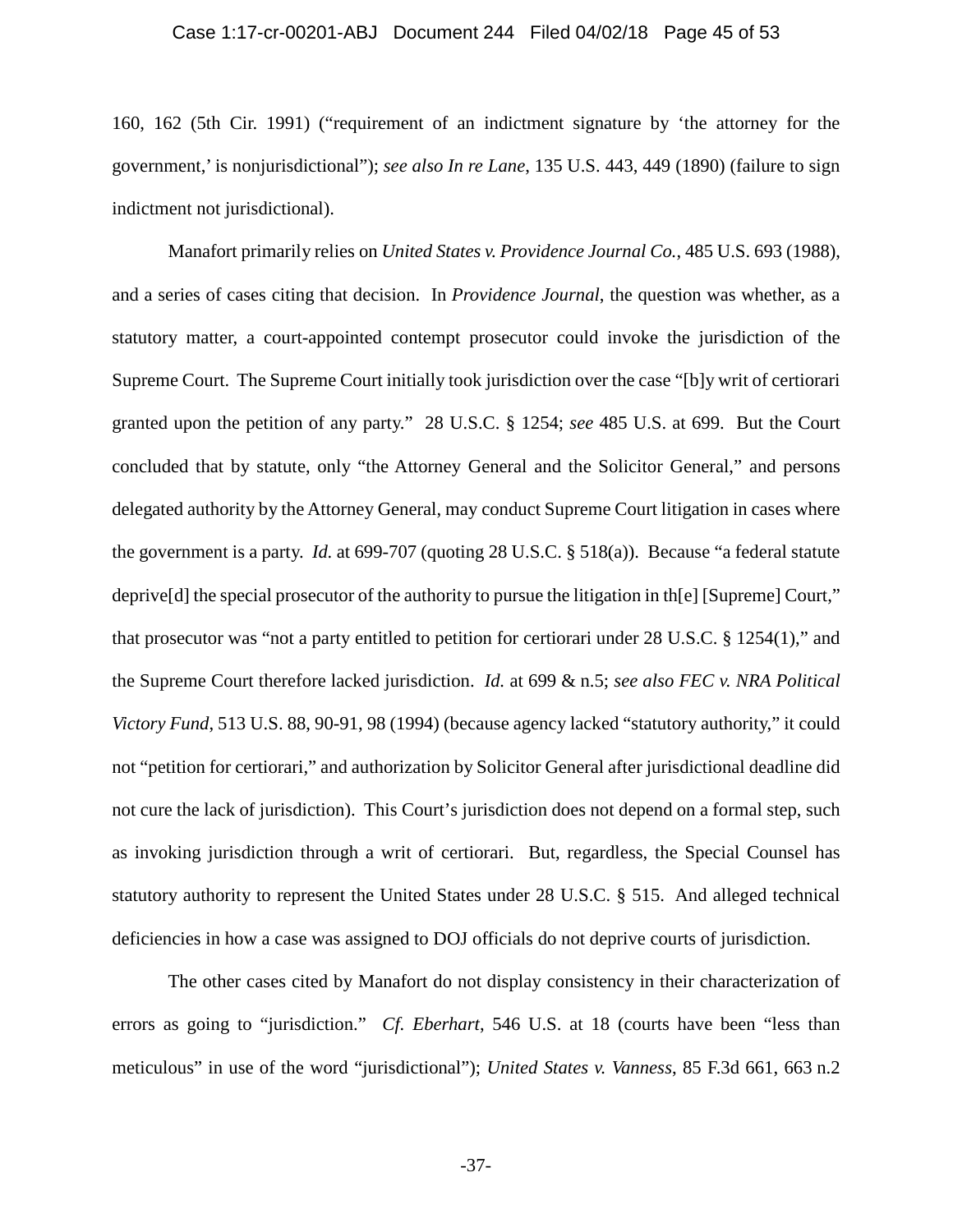(D.C. Cir. 1996) ("'Jurisdiction,' is a word of many, too many, meanings."). But the cases almost uniformly use the word "jurisdictional" to mean a lack of an attorney's statutory authority to represent the government.11 For example, in *United States v. Rosenthal*, 121 F. 862 (C.C.S.D.N.Y. 1903) (cited at Doc. 235 at 24), the question was whether the Attorney General and his appointed assistants had statutory authority to act before a grand jury. *Id.* at 866-868. The district court held that they did not and that this "departure from the *statutory* allotment of power" argued in favor of dismissing the indictment as a matter of discretion. *Id.* at 873 (emphasis added). In response to that case, Congress passed what is now codified at 28 U.S.C. § 515, to ensure that the Attorney General and appointed assistants had "the same rights, powers and authority" to conduct grand jury proceedings and represent the United States "which the United States Attorneys possessed."

 $\overline{a}$ 

 $11$  Some of the cited cases appear to have concerned the court's authority to adjudicate the case. *See Mehle v. Am. Mgmt. Sys., Inc.*, 172 F. Supp. 2d 203, 205 (D.D.C. 2001) (civil suit brought by agency officer who lacked statutory authority to "invoke th[e] Court's diversity jurisdiction"); *United States v. Male Juvenile*, 148 F.3d 468, 469-470, 472 (5th Cir. 1998) (jurisdictional certification required by statute to proceed in federal court not signed by official required by statute). Others appear merely to concern whether the attorney representing the government had statutory authority to act, using the term "jurisdictional" without analyzing why that concept applied. *See United States v. Durham*, 941 F.2d 886, 891-892 (9th Cir. 1991) (no statutory authority because state attorney who was made a Special Assistant United States Attorney (SAUSA) by OPM official never delegated authority to do so, but remanding to determine if SAUSA was under "direction and supervision of the United States Attorney"); *United States v. Garcia-Andrade*, No. 13-cr-993, 2013 WL 4027859, at \*2, \*5-6 & n.2 (S.D. Cal. Aug. 6, 2013) (AUSA not actively licensed to practice law, in violation of statutory requirement to comply with state ethics rules and with "no other attorneys working with [her] on this case"); *United States v. Huston*, 28 F.2d 451, 453-456 (N.D. Ohio 1928) (no statutory authority to act where assistant to Attorney General expressly directed to charge cases in districts other than the one he charged in); *United States v. Cohen*, 273 F. 620, 621 (D. Mass. 1921) (no statutory authority to charge by information where special assistant directed only to conduct grand jury proceedings); *see also In re United States*, 345 F.3d 450, 451-454 (7th Cir. 2003) (mandamus issued where United States dismissed charge and court "appointed a private lawyer" to prosecute that count, in violation of separation of powers); *United States v. Singleton*, 165 F.3d 1297, 1299-1300 (10th Cir.) (dictum about statutory authority to prosecute criminal cases), *cert. denied*, 527 U.S. 1024 (1999). One case concerned an AUSA who signed an indictment when his bar license was suspended but the court found the error harmless because the U.S. Attorney also signed the indictment. *United States v. Bennett*, 464 F. App'x 183, 184-185 (4th Cir. 2012) (unpub.).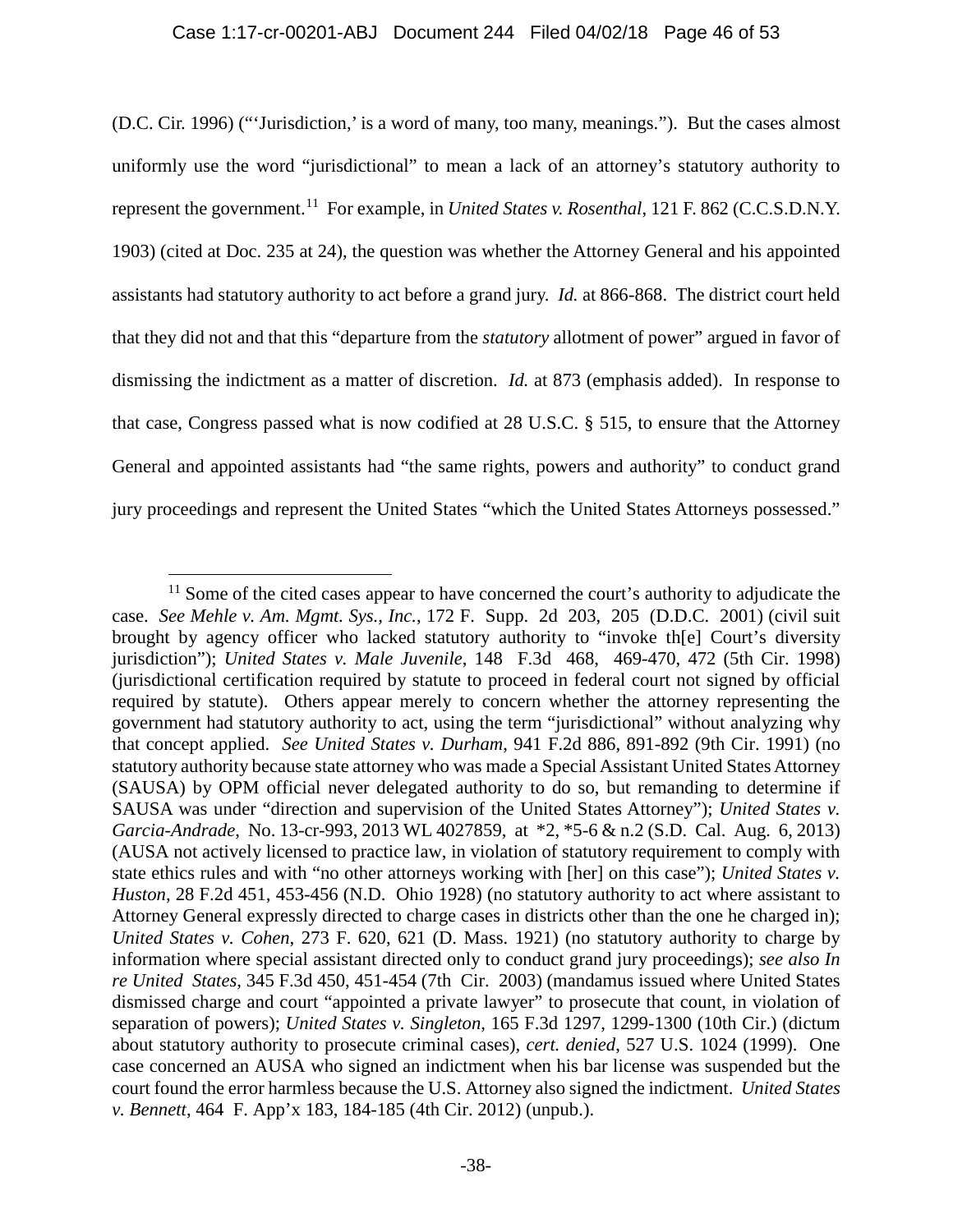*Infelice*, 528 F.2d at 206; *accord*, *e.g.*, *Balistrieri*, 779 F.2d at 1208.

3. Manafort argues (Doc. 235 at 28-29, 36-37) that if any aspect of the Appointment Order is inconsistent with the Special Counsel regulations, or if the Special Counsel took steps not plainly authorized by the Appointment Order, he would not be authorized to act as an "attorney for the government" under the Federal Criminal Rules of Procedure and therefore violated Rule 6 and Rule 7. That argument fails in light of the Special Counsel's statutory authority under Section 515.

As relevant here, an "attorney for the government" may be present while the grand jury is in session, Fed. R. Crim. P. 6(d)(1); may not disclose a matter occurring before the grand jury, Fed. R. Crim. P. 6(e)(2)(B)(vi); may receive grand jury information for performing the attorney's duty, Fed. R. Crim. P.  $6(e)(3)(A)(i)$ , (B); may disclose grand jury matter to another grand jury and intelligence-related matter to appropriate officials, Fed. R. Crim. P.  $6(e)(3)(C)$ , (D); and may sign an indictment, Fed. R. Crim. P. 7(c)(1).

The term "[a]ttorney for the government" is defined in the Federal Rules "in such broad terms as potentially to include virtually every attorney in the Department of Justice." *United States v. Sells Eng'g, Inc.*, 463 U.S. 418, 426 (1983) (discussing predecessor definitions). This includes "the Attorney General or an authorized assistant," Fed. R. Crim. P.  $1(b)(1)(A)$ , and "any other attorney authorized by law to conduct proceedings under these rules as a prosecutor," Fed. R. Crim. P. 1(b)(1)(D). Because the Special Counsel was appointed under Section 515 "as special assistant to the Attorney General" and is authorized by that statute to "conduct any kind of legal proceeding, civil or criminal, including grand jury proceedings," 28 U.S.C. § 515, the Special Counsel satisfies both definitions. *See Balistrieri*, 779 F.2d at 1207-1210; *Infelice*, 528 F.2d at 205-208; *Little v. United States*, 524 F.2d 335, 335 (8th Cir.), *cert. denied*, 424 U.S. 920 (1976); *United States v. Wrigley*, 520 F.2d 362, 363-370 (8th Cir. 1975); *see also* 1944 Adv. Comm. Notes to Predecessor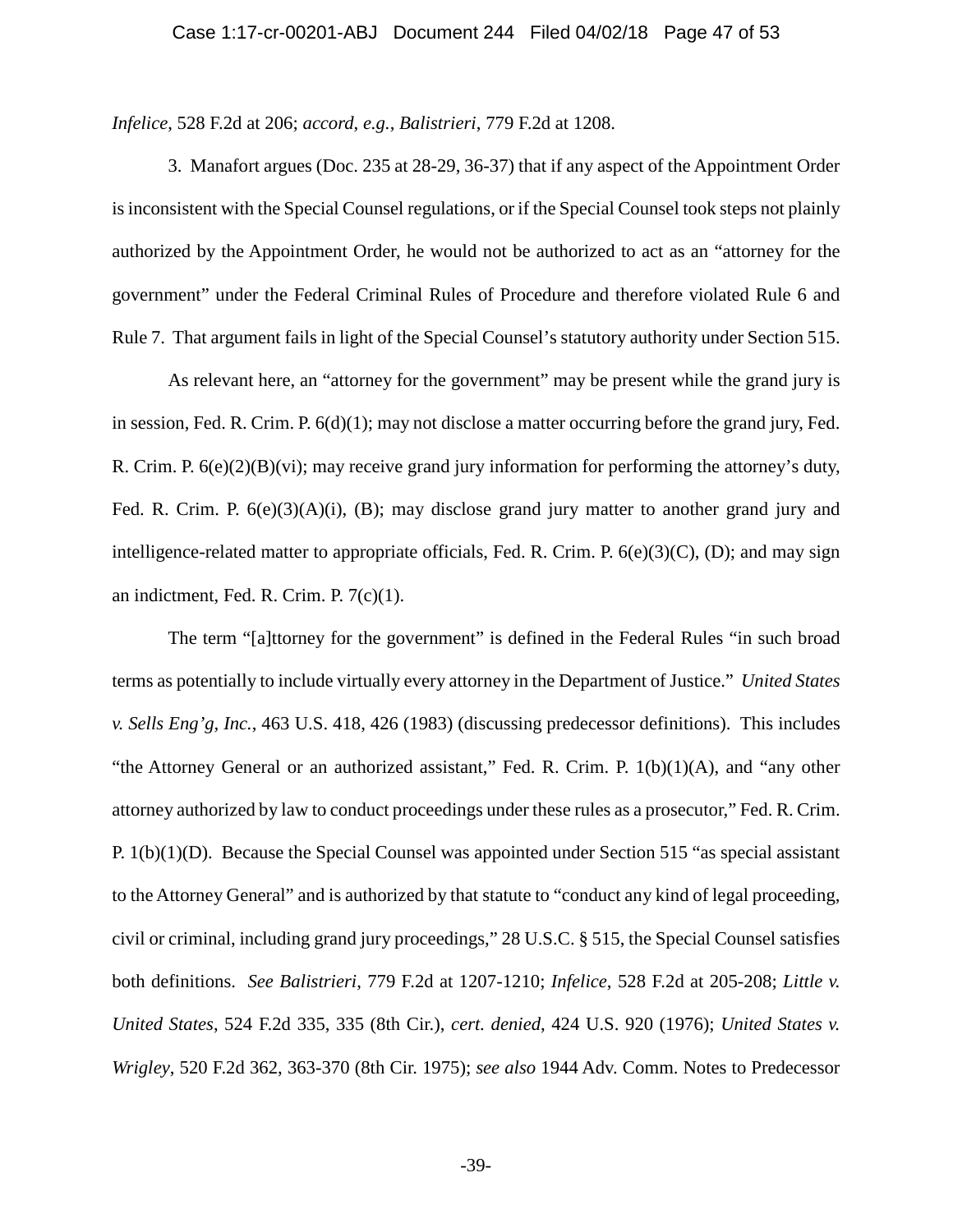#### Case 1:17-cr-00201-ABJ Document 244 Filed 04/02/18 Page 48 of 53

Rule 54(c) (referring to predecessor to Section 515); *cf.* 28 C.F.R. § 77.2(a) (defining the term "attorney for the government" for purposes of 28 U.S.C. § 530B as including "any Special Assistant to the Attorney General or Special Attorney duly appointed pursuant to 28 U.S.C. 515").

Manafort's contrary arguments (Doc. 235, at 28-29, 36-37) disregard the significance of the Special Counsel's statutory authority under Section 515 and the Acting Attorney General's specific authorization to conduct these proceedings. Manafort's position also leads to untenable consequences. It would mean, for example, that if an attorney in one section of the Criminal Division handled a case that should have been handled by another section, the attorney would not be an "attorney for the government" under the Federal Rules. Manafort's argument would lead to the further anomalous result that the Department of Justice attorneys who conducted these grand jury proceedings with full statutory authority and approval from the Acting Attorney General are not "attorneys for the government" and therefore not bound by other applicable rules, including the obligation of grand jury secrecy, *see* Fed. R. Crim. P. 6(e)(2)(B)(vi). The Court should not adopt such a strained interpretation.

The cases that Manafort cites only underscore the significance of statutory authority to represent the Department of Justice.12 For example, in *United States v. Fowlie*, 24 F.3d 1059 (9th Cir. 1994) (cited at Doc. 235 at 27, 28, 37), a state official who was never properly appointed to

 $\overline{a}$ 

<sup>12</sup> *See United States v. Wooten*, 377 F.3d 1134, 1139-1141 (10th Cir. 2004) (declining to address whether the Posse Comitatus Act barred an Army lawyer from being appointed and acting as a SAUSA, because even if his "appointment and participation in th[e] case violated the [Act]" the court still had jurisdiction and any error was harmless); *Male Juvenile*, 148 F.3d at 469-470, 472 (jurisdictional certification required by statute to proceed in federal court not signed by official required by statute and therefore no jurisdiction); *see also United States v. Alcantar-Valenzuela*, 191 F.3d 461, 461 (9th Cir. 1999) (unpublished mem.) (unspecified problem in SAUSA appointment but error harmless); *United States v. Boruff*, 909 F.2d 111, 117-118 (5th Cir. 1990) (violation of Rule 7 where no attorney signed indictment, but error harmless because, *inter alia*, indictment "bore the signature of the grand jury foreperson and the stamp of the court").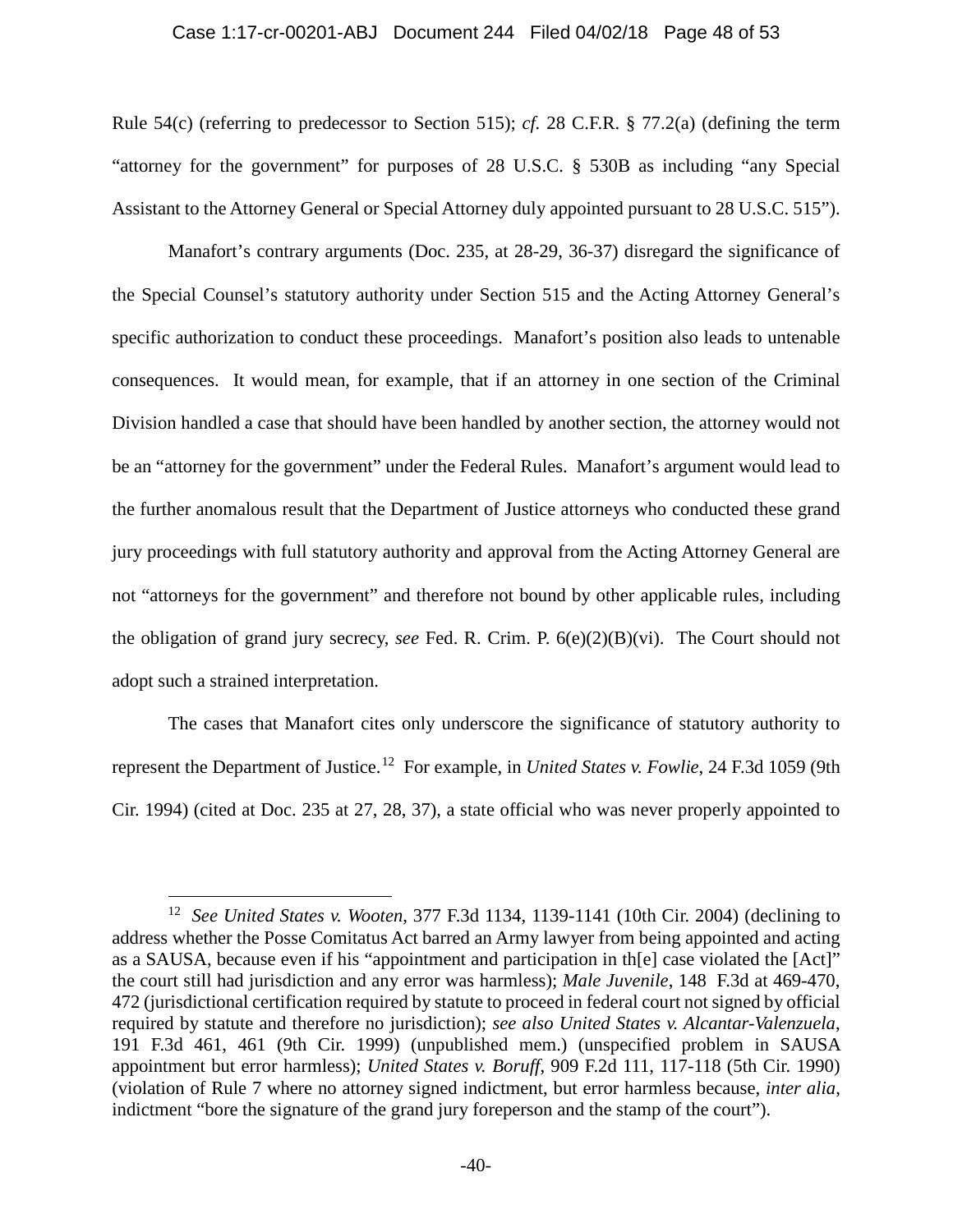#### Case 1:17-cr-00201-ABJ Document 244 Filed 04/02/18 Page 49 of 53

represent the United States conducted a federal prosecution. By statute, the Attorney General could appoint Special Assistant United States Attorneys (SAUSAs), *see* 28 U.S.C. § 543, and the Attorney General had delegated that power to the Deputy Attorney General. *See* 24 F.3d at 1065; *United States v. Plesinski*, 912 F.2d 1033, 1034-1035, 1037-1038 (9th Cir. 1990) (explaining the history of the same prosecutor). But the Office of Personnel Management, which had no legal authority to appoint the state official as a SAUSA, attempted to do so. 24 F.3d at 1065. As a result, the prosecutor had never validly been appointed and lacked statutory authority to act. (Nonetheless, the courts found the errors harmless. *See Fowlie*, 24 F.3d at 1066; *Plesinski*, 912 F.3d at 1038-1039.) Here, by contrast, no dispute exists that the Acting Attorney General was fully authorized to appoint the Special Counsel under Section 515 and did so.

4. Finally, even if there were any technical error here, that error would be harmless. As a general matter, "a district court may not dismiss an indictment for errors in grand jury proceedings unless such errors prejudiced the defendant." *Bank of Nova Scotia v. United States*, 487 U.S. 250, 254 (1988); *see* Fed. R. Crim. P. 52(a); *United States v. Mechanik*, 475 U.S. 66, 71-72 (1986). This requirement ensures that the substantial "societal costs" that result from dismissing a grand jury's indictment will not be imposed unjustifiedly. *Bank of Nova Scotia*, 487 U.S. at 255.

The relevant (and controlling) principle here is that, when an attorney who lacks authority under statute or rule conducts grand jury proceedings or signs an indictment, the supervision and involvement of other DOJ career attorneys renders the mistake harmless. *See, e.g.*, *Plesinski*, 912 F.2d at 1038 (state official made a SAUSA by person without legal authority to so, but error harmless where an AUSA supervised his conduct); *United States v. Vance*, 256 F.2d 82, 83 (6th Cir. 1958) (per curiam) (even if indictment had to be signed by U.S. Attorney, signature by AUSA is a harmless error); *cf. Caha v. United States*, 152 U.S. 211, 221 (1894) (indictment signed by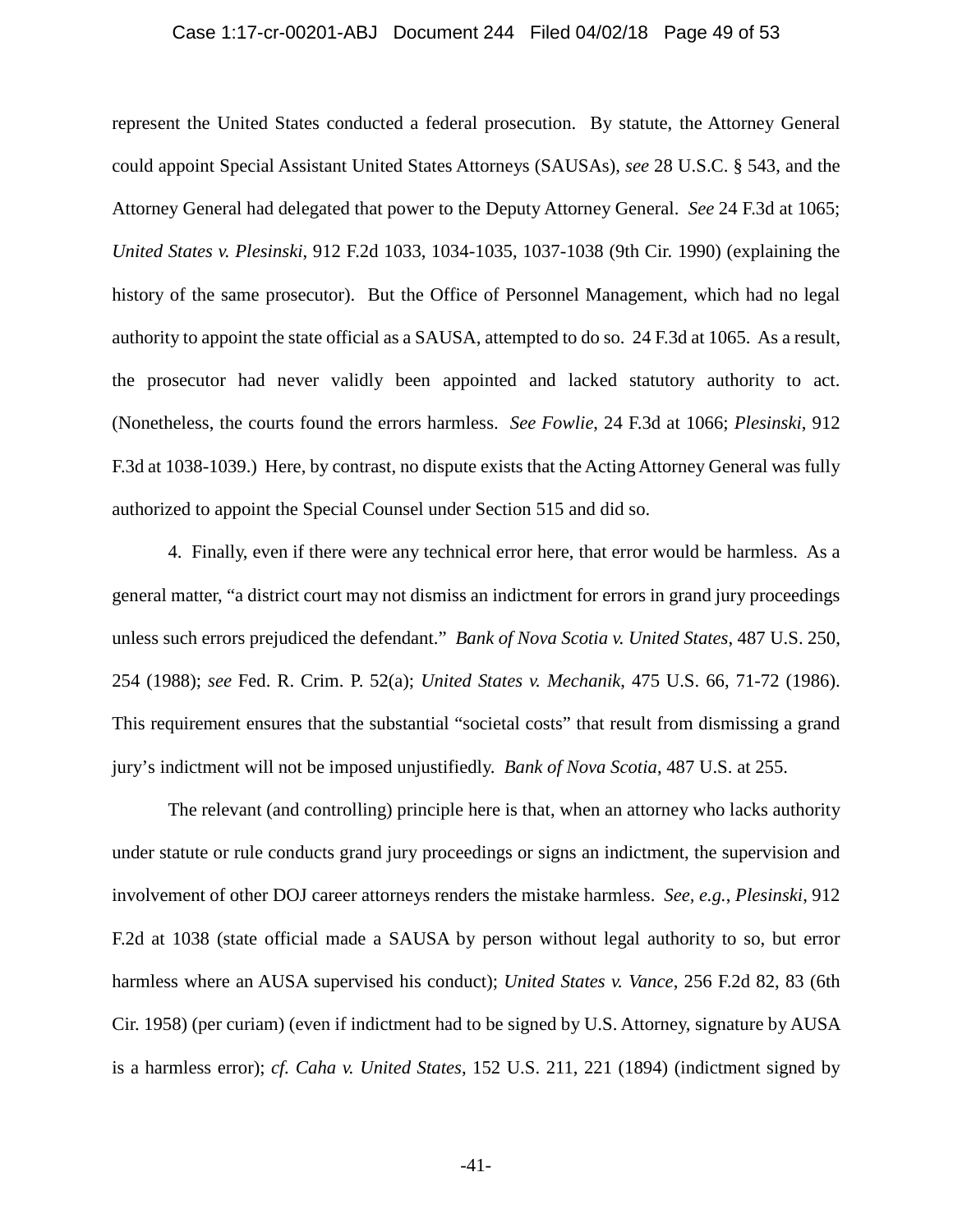#### Case 1:17-cr-00201-ABJ Document 244 Filed 04/02/18 Page 50 of 53

wrong official). Many of the cases that Manafort relies on and that assertedly concern "jurisdiction" support that principle. *See, e.g., Fowlie*, 24 F.3d at 1066 (supervision by Assistant U.S. Attorneys rendered SAUSA's error harmless); *Durham*, 941 F.2d at 891-892 ("direction and supervision of the United States Attorney").

As explained above, every key step in this case—including the investigative path and the Indictment itself—has been authorized by the Acting Attorney General through ongoing consultation. Additionally, under the applicable rules, the National Security Division (NSD) approved the charges relating to the Foreign Agents Registration Act (FARA), and the Tax Division approved the tax-related charges. *See* 28 C.F.R. § 600.7(a) (special counsel is to comply with Department of Justice rules, regulations, procedures, and policies); USAM § 6-4.200 (Tax Division must approve all criminal tax charges); USAM § 9-90.710 (NSD must approve FARA charges). And the Senior Assistant Special Counsel in charge of this prosecution is a long time, career prosecutor with the internal authority to conduct this prosecution, separate and aside from his role in the Special Counsel's Office. In light of the ongoing supervision by the Acting Attorney General and involvement by other career DOJ attorneys, any error claimed by Manafort would be harmless.

Manafort posits (Doc. 235 at 29-31) that, if the Special Counsel had never been appointed, he would not have been prosecuted, and therefore the alleged errors prejudiced him. That speculation is unsupported as a factual matter.<sup>13</sup> In any event, the question is not what would have happened if no Special Counsel had been appointed. The legal test is whether the "errors in grand

 $\overline{a}$ 

<sup>&</sup>lt;sup>13</sup> For example, Manafort states that he "*already disclosed* to the DOJ the conduct" charged here. Doc. 235 at 30 (emphasis in original). But the grand jury's indictment alleges that through 2017, Manafort "engaged in a scheme to hide" his foreign income from the government, Indictment, Doc. 202  $\mathbb{T}$  2, "concealed the existence and ownership of the foreign companies and bank accounts" from the government, *id.* ¶ 3, and "concealed" his work as an agent of foreign principals from the government, *id.* ¶ 4—including through false and misleading statements made to the Department of Justice in 2016, *id.* ¶¶ 27, 43.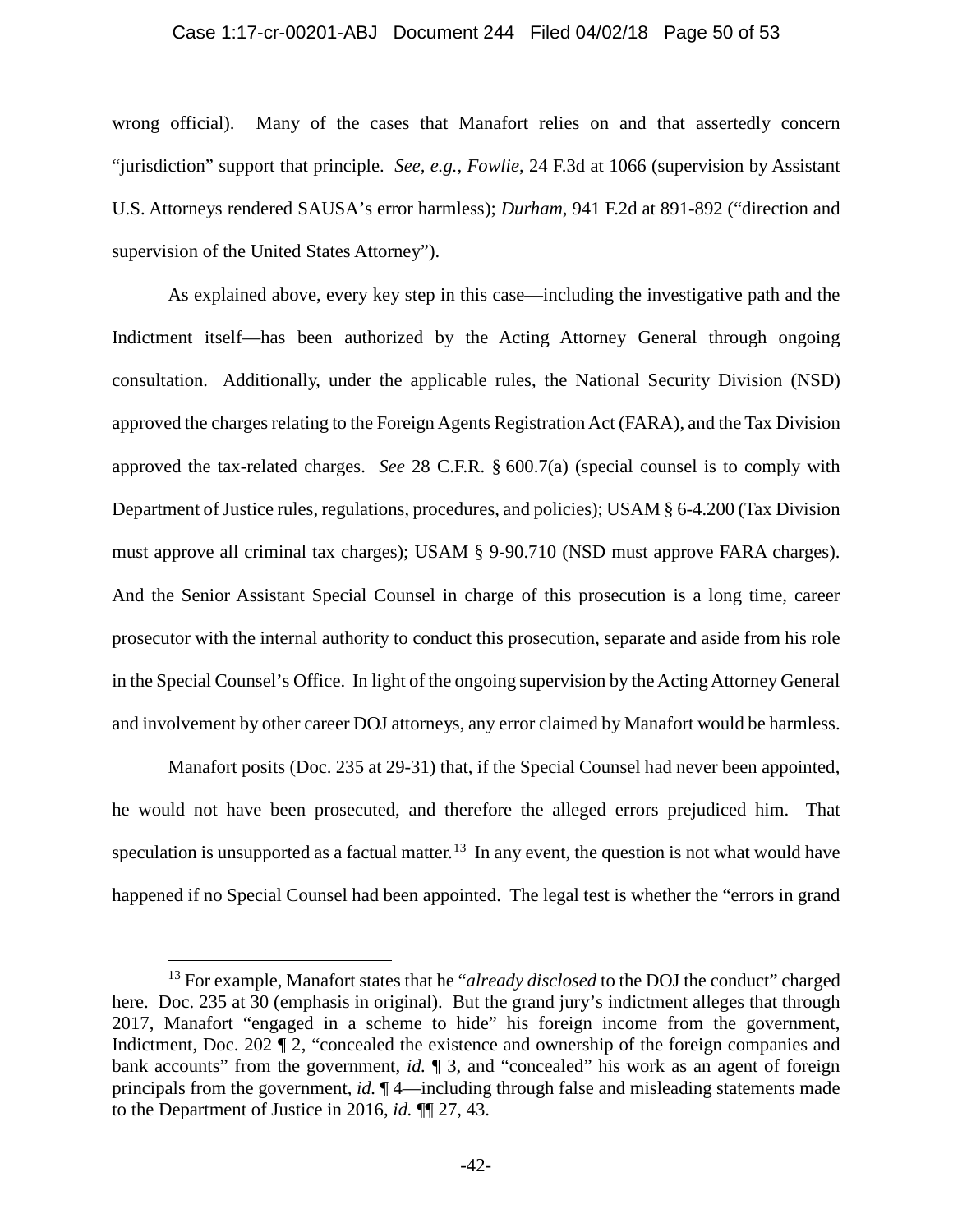#### Case 1:17-cr-00201-ABJ Document 244 Filed 04/02/18 Page 51 of 53

jury proceedings" were harmful. *Bank of Nova Scotia*, 487 U.S. at 254. The very existence of the Special Counsel is not the asserted "error." Manafort does not dispute that the Acting Attorney General could have appointed the Special Counsel and directed him to investigate these precise matters. Rather, Manafort has argued that the Acting Attorney General did not take the correct steps in authorizing the Special Counsel to investigate the conduct charged here, and the Special Counsel therefore was not technically authorized to act. The claimed "error" is the assertedly unauthorized participation of the Special Counsel in these matters. Any such error is harmless because, among other things, the Special Counsel's decision to seek an indictment was supervised and approved by the Acting Attorney General, who is plainly authorized to authorize that action, even if a technical error occurred in executing that authorization. *See, e.g.*, *Rosenstein Testimony*  at 28 ("the [S]pecial [C]ounsel is conducting himself consistently with [the Department's] understanding about the scope of his investigation"); *id.* at 146 ("I'm comfortable with the process that was followed with regard to th[e] [initial] indictment").

Manafort's invitation to speculate about what may have transpired if the Special Counsel never pursued these matters is untenable. It would require a court not only to review the record of this case or the factual approval of the DOJ chain of command, but also to look backwards at what facts were already known to agents and attorneys and what steps were already underway, and then to imagine how quickly other attorneys and other offices would have pursued the investigations, how they would have prioritized cases competing for their attention, and what evidence they would have uncovered. And Manafort would apparently ask courts doing so to ignore the fact that the Acting Attorney General and other components within the Department of Justice have indicated their actual interest in pursuing those matters.

This form of review threatens invasive inquiry not just into internal Executive Branch

-43-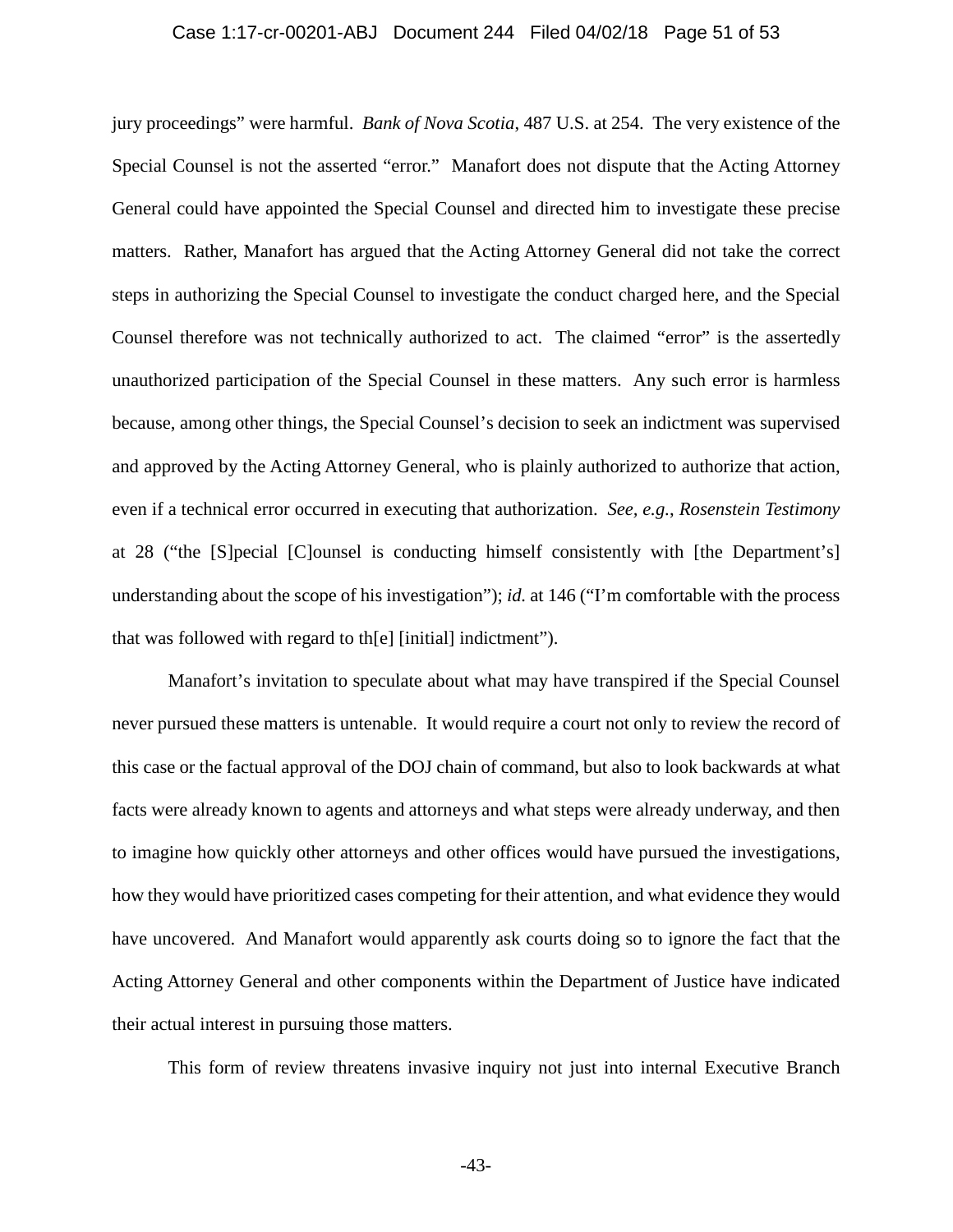#### Case 1:17-cr-00201-ABJ Document 244 Filed 04/02/18 Page 52 of 53

matters but also, as Manafort apparently recognizes, into grand jury operations normally shielded from public scrutiny. *See* Doc. 235 at 31 n.8 (suggesting that, to dispel "any doubt about the Special Counsel's involvement in the grand jury process, the Court should order production of the grand jury transcripts, including transcripts of the Special Counsel's or his staff's colloquies with the grand jury, and permit further briefing and argument on that issue"). An inquiry of this nature would impose tremendous costs on the criminal justice system.

Consider how Manafort's analysis would apply to ordinary cases where the appropriate chain of command had authorized an attorney's pursuit of certain conduct and charges, but some technical flaw existed in conferring authority on the attorney, or some rule concerning assignment of responsibility within DOJ barred that attorney's participation. A defendant could argue (as Manafort has here) that other attorneys had not yet prosecuted the same crimes, that the particular attorney who brought charges must have been the "driving force behind the decision to charge" (Doc. 235 at 31), and therefore that the indictment should be dismissed. A defendant could seek to make the same argument after a case had been fully tried. That form of harmless error review would strike the wrong balance between societal costs and the rights of an accused who was in the sights of an undisputedly authorized Department of Justice attorney—here, the Acting Attorney General, with additional approval by the National Security Division and Tax Division, and participation by others in the Department.